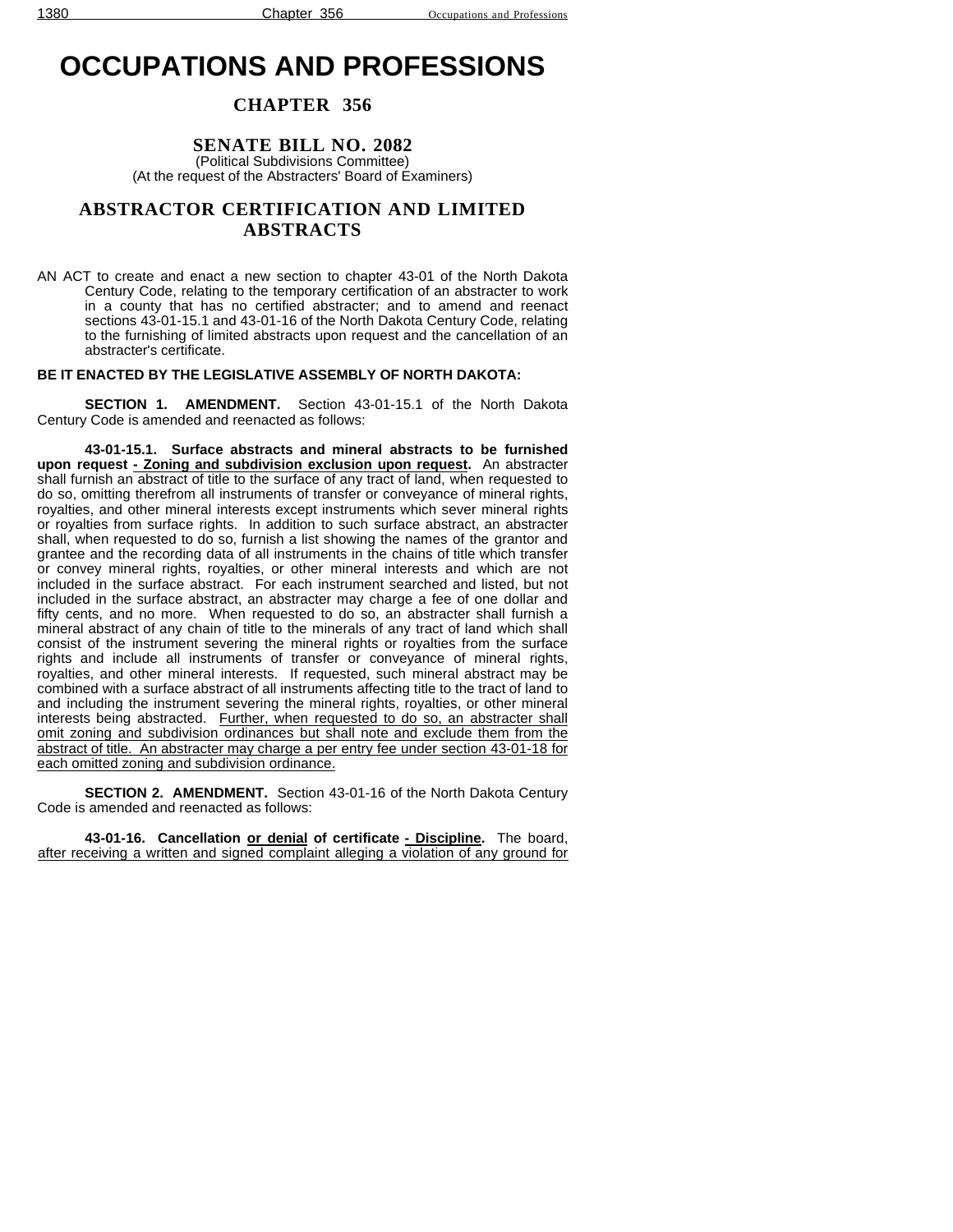Occupations and Professions **Chapter 356** 1381

discipline under this section and upon thirty days' notice, may require any person, firm, corporation, or limited liability company holding a certificate of authority, or any person holding a certificate as a registered abstracter, to show cause why the same should not be annulled canceled or other disciplinary measures taken. The board may deny an application for a certificate of authority or a certificate of registration for any reason that a certificate of authority or a certificate of registration may be canceled or disciplinary measures taken. A certificate of authority or certificate of registration may be recalled and annulled canceled or disciplinary measures taken, however, only for one or more of the following reasons:

- 1. Violation of the provisions of this chapter or the board's administrative rules by the holder.
- 2. If the holder thereof has been convicted of an offense determined by the board to have a direct bearing upon the holder's ability to serve the public as an abstracter, or if, following conviction of an offense, the board finds the holder is not sufficiently rehabilitated under section 12.1-33-02.1.
- 3. A finding by the board that the holder is guilty of habitual carelessness, inattention to business or unreasonable timeliness of service, or intoxication, or the use of drugs to such an extent as to incapacitate the holder for business, including not preparing an abstract as requested under section 43-01-15.1.
- 4. A finding by the board that the holder is guilty of fraudulent practices.
- 5. A certificate of authority may be canceled, or other disciplinary measures taken, upon the failure of the holder thereof to provide additional security as provided by section 43-01-12, or upon failure to file an abstracter's liability policy in lieu of any canceled policy, before such cancellation becomes effective, or a surety bond in place thereof.

The board may inspect an abstracter's records to determine compliance with this chapter or rules adopted under this chapter. The board may adopt rules under chapter 28-32 addressing discipline of abstracters, including establishing standards for timeliness of service based on a presumed standard turnaround time of three weeks or less. If the certificate of authority is held by a firm, corporation, or limited liability company, the provisions of this section shall be applicable to the members, officers, or managers thereof. Disciplinary measures that the board may take include canceling or suspending a certificate of authority or certificate of registration, requiring additional education, establishing a mentor or monitor, restricting practice parameters, or imposing a monetary penalty of no greater than five hundred dollars for each violation. In addition, an individual or organization found in violation of the requirements of this section may be assessed costs, including attorney's fees, by the board. An entity whose certificate of authority has been canceled or suspended must surrender all customer abstracts and pending orders to the board immediately upon being notified of the cancellation or suspension. The board shall take reasonable measures to contact the customers.

**SECTION 3.** A new section to chapter 43-01 of the North Dakota Century Code is created and enacted as follows:

**Temporary authority of an abstracter to act in an additional county.**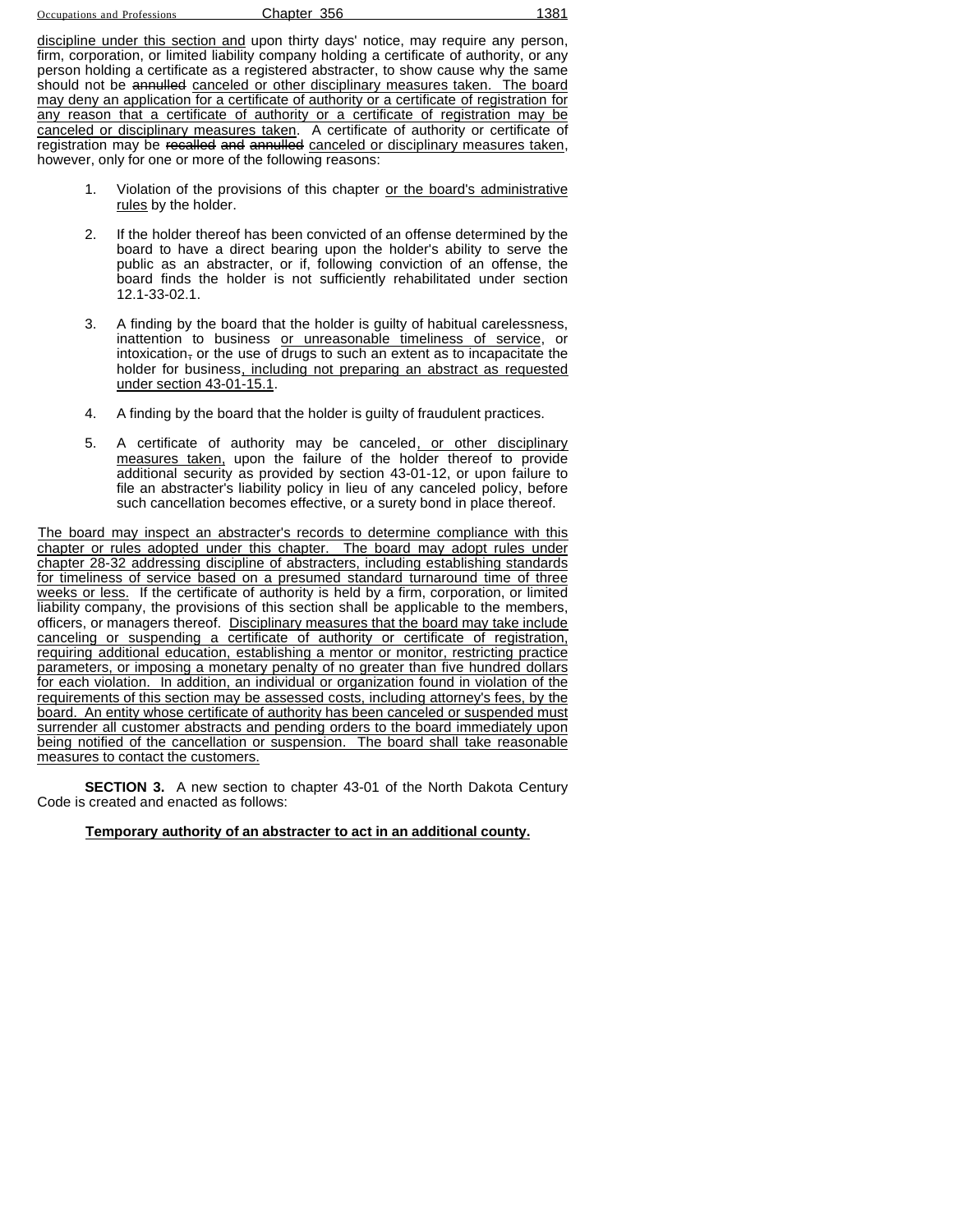- 1. If it appears to the board that there is no abstracter authorized to engage in and carry on the business of an abstracter of real estate titles in a county or that there is an authorized abstracter in a county who is unable to perform the duties of an abstracter due to death, disability, a disaster or emergency, or disciplinary action, the board may authorize an individual or organization having a certificate of authority and certificate of registration to operate in another county to operate in the county having no abstracter through the issuance of a temporary certificate of authority. The board may not charge an abstracter for the temporary certificate of authority. The board may require additional security than provided under section 43-01-11. The abstracter operating under the temporary certificate of authority is not required to have a complete set of abstract books or records of all instruments of record in the office of the recorder in and for the county in which the abstracter is temporarily engaged in business, nor need the abstracter have been engaged in the preparation of such books or records. The temporary certificate of authority may not exceed such time as the board has determined an abstracter having a regular certificate of authority and certificate of registration is able to engage in and carry on the business of an abstracter of real estate titles in the county, but the abstracter holding the temporary certificate of authority may complete any work already engaged. The abstracter having a temporary certificate of authority may seek to operate in the county on a regular basis through compliance with all statutory requirements.
- 2. The board may establish a fund to provide for additional expenses of an abstracter operating under a temporary certificate of authority. The fund may be paid for by an additional fee fixed by the board of no more than fifty dollars per year for each certificate of registration. The fund may not exceed five thousand dollars. The board may pay the expenses, including mileage, meals, and lodging, of an abstracter operating under a temporary certificate of authority at the rates established for state employees on official business.

Approved March 25, 2005 Filed March 25, 2005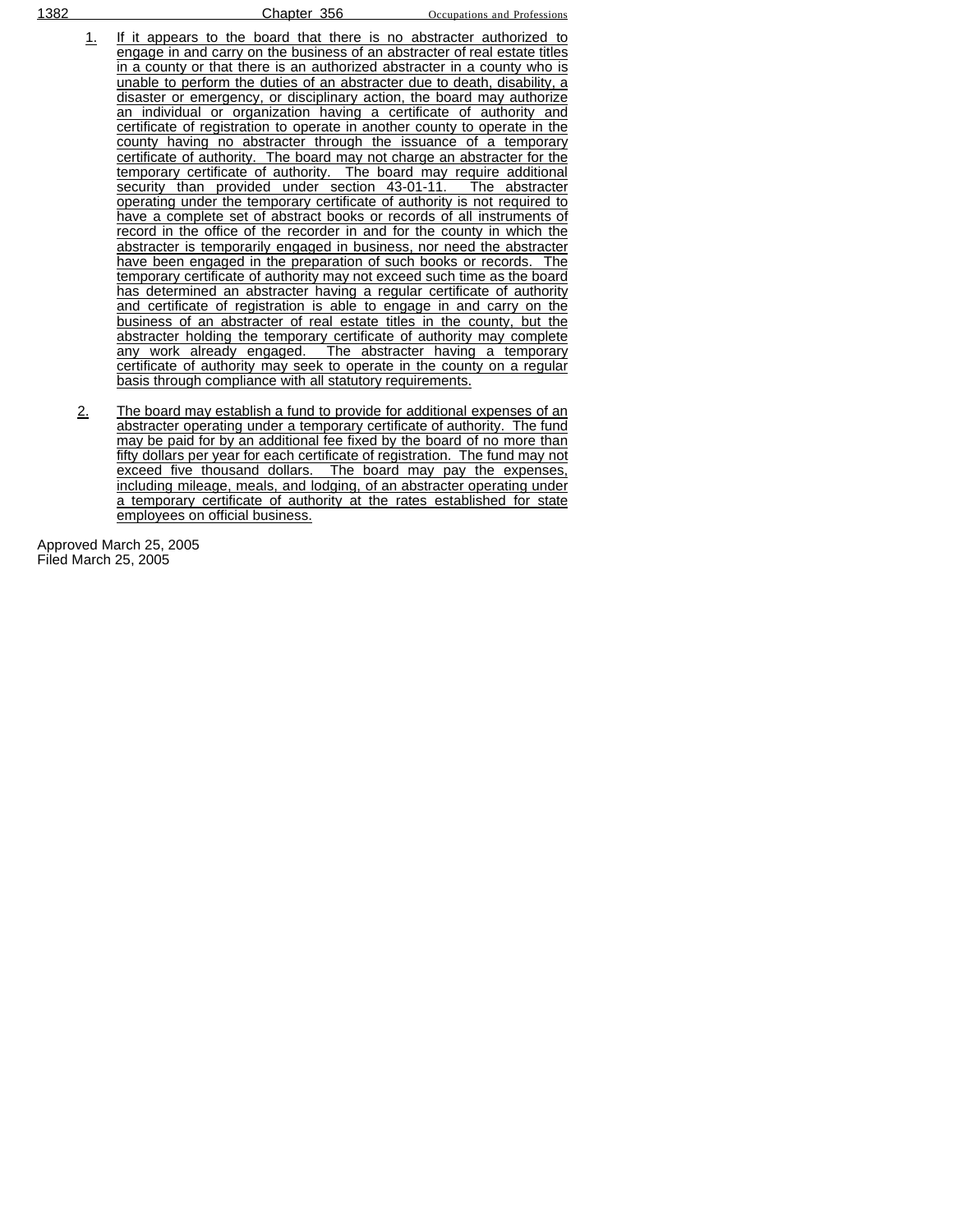## **SENATE BILL NO. 2026**

(Legislative Council) (Commerce Committee)

## **CONTRACTOR LICENSURE AND REGULATION**

AN ACT to amend and reenact sections 43-07-02, 43-07-04, 43-07-10, 43-07-14, and 43-07-18 of the North Dakota Century Code, relating to licensure and regulation of contractors; to provide a penalty; and to declare an emergency.

#### **BE IT ENACTED BY THE LEGISLATIVE ASSEMBLY OF NORTH DAKOTA:**

**SECTION 1. AMENDMENT.** Section 43-07-02 of the North Dakota Century Code is amended and reenacted as follows:

**43-07-02. License required - Enjoining operation without license.** No A person may not engage in the business nor act in the capacity of a contractor within this state when the cost, value, or price per job exceeds the sum of two thousand dollars without first having a license as provided in this chapter. The secretary of state may request the attorney general to bring an action to enjoin any person from engaging in the business or acting in the capacity of a contractor within this state when the cost, value, or price per job exceeds the sum of two thousand dollars, unless the person is properly licensed.

**SECTION 2. AMENDMENT.** Section 43-07-04 of the North Dakota Century Code is amended and reenacted as follows:

#### **43-07-04. License - How obtained - Failure to grant - Revocation.**

- 1. To obtain a license under this chapter, an applicant who is eighteen years of age or older shall submit, on forms the registrar prescribes, an application under oath containing a statement of the applicant's experience and qualifications as a contractor. A copy of a certificate of insurance indicating liability coverage, as proof that the applicant has secured liability insurance, must be filed with the application and the contractor shall submit a statement from North Dakota workforce safety and insurance that the contractor has secured workforce safety and insurance coverage satisfactory to workforce safety and insurance along with such. If the registrar deems it appropriate or necessary, the registrar may also require any other information as may be required by the registrar to assist the registrar in determining the applicant's fitness to act in the capacity of a contractor, including, at the expense of the applicant, criminal history record information of the applicant or the officers, members, or partners of the applicant which is held or maintained by the bureau of criminal investigation or a similar entity in another state. The application must contain a statement that the applicant desires the issuance of a license under this chapter and must specify the class of license sought.
- 2. The registrar may refuse to grant a license if the registrar determines the application contains false, misleading, or incomplete information; the applicant fails or refuses to authorize or pay for criminal history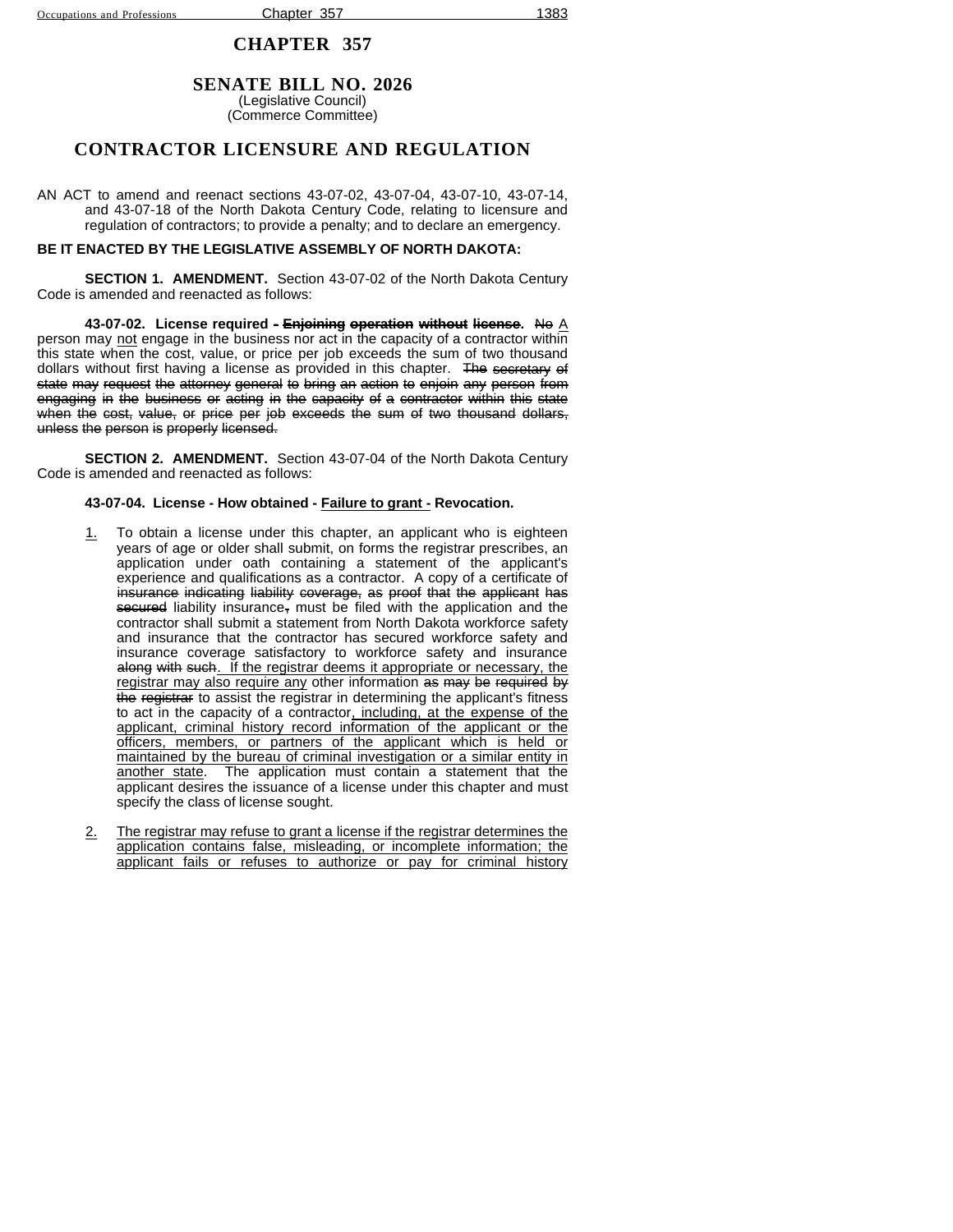information requested by the registrar; or as otherwise provided in sections 12.1-33-02.1 and 43-07-04.1. The registrar shall notify the applicant in writing if the registrar does not grant the license and shall provide the applicant an opportunity to respond to or cure the defect in the application for a period of ten days from the date of the written notification. An applicant aggrieved by a decision of the registrar not to grant the license may appeal the decision to the district court of the applicant's county of residence or Burleigh County.

- 3. No sooner than twenty days after sending written notice to a contractor at the contractor's last-known address, the registrar shall classify as not in good standing the license of any contractor who fails to:
- 4. a. Maintain liability insurance coverage required by this section or by section 43-07-10;
- 2. b. File, renew, or properly amend any fictitious name certificate required by chapter 45-11;
- 3. c. Maintain an active status of a corporation or registration as a foreign corporation;
- 4. d. Maintain an active status of a limited liability company or registration as a foreign limited liability company;
- 5. e. File or renew a trade name registration as required by chapter 47-25;
- 6. f. File or renew a limited liability partnership or foreign limited liability partnership as required by chapter 45-22; or
- 7. g. File or renew a limited partnership or foreign limited partnership.
- 4. Any contractor who has been notified by the registrar that the contractor's license is not in good standing shall cease soliciting or entering into new contract projects. If the contractor fails to correct the deficiency specified in the notice by evidence satisfactory to the registrar within thirty days of the date of the notice or if the contractor solicits or enters into new contract projects while the contractor's license is not in good standing, the registrar shall use the procedures of chapter 28-32 to revoke the license of the contractor.

**SECTION 3. AMENDMENT.** Section 43-07-10 of the North Dakota Century Code is amended and reenacted as follows:

#### **43-07-10. Renewal of license - Grounds for nonrenewal - Time requirements - Invalidity of license for failure to renew.**

1. Any license issued under this chapter may be renewed for each successive fiscal year by obtaining from the registrar a certificate of renewal. To obtain a certificate of renewal, the licensee shall file with the registrar an application, which includes a listing of each project, contract, or subcontract completed by the licensee during the preceding calendar year in this state over the amount of twenty-five thousand dollars, the nature of the work of each project, contract, or subcontract, and, if a performance bond was required, the name and address of the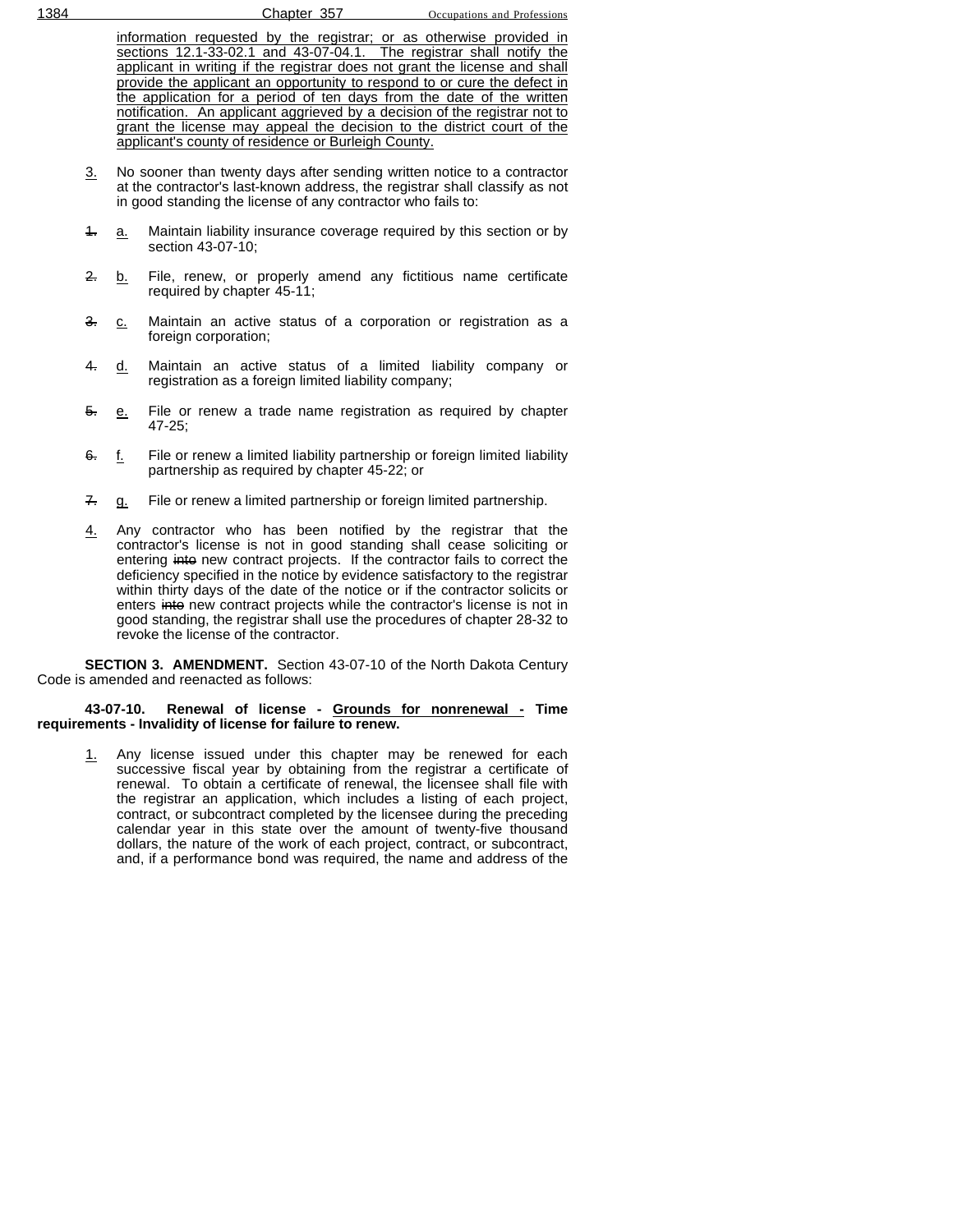corporation, limited liability company, or other person who issued the bond. The registrar shall within a reasonable time forward a copy of the list to the state tax commissioner. The applicant shall include with the application a copy of a certificate of insurance indicating liability coverage as proof that the applicant has secured liability insurance unless the registrar has a current valid certificate of insurance on file, and a certification that the applicant has submitted all payroll taxes, including North Dakota income tax, workforce safety and insurance premiums, and unemployment insurance premiums due at the time of renewal, which documents need not be notarized.

- 2. The registrar may refuse to renew a license if the registrar determines the application contains false, misleading, or incomplete information. The registrar shall notify the applicant in writing if the registrar does not grant the license and shall provide the applicant an opportunity to respond to or cure the defect in the application for a period of ten days from the date of the written notification. An applicant aggrieved by a decision of the registrar not to grant the license may appeal the decision to the district court of the applicant's county of residence or Burleigh County.
- 3. The application for a certificate of renewal must be made to the registrar on or before the first day of March of each year. At the time of filing the application for a certificate of renewal, the applicant shall pay to the registrar a renewal fee equal to twenty percent of the license fee established in section 43-07-07. If any contractor applies for a renewal under a class different from the license previously issued, the new class license may be issued upon the payment of the fee required for the issuance of the license of the class applied for. If any contractor fails to file an application for a certificate of renewal by the March first deadline, the contractor's license is not in good standing and the contractor must be deemed to be unlicensed within the meaning of sections 43-07-02 and 43-07-18. Within sixty days after March first, the contractor must be notified by mail that the contractor's license is not in good standing. The contractor then has until June first to renew by paying a penalty fee of seventy-five percent of the renewal fee, filing an application for a certificate of renewal, and paying the renewal fee. A contractor who applies for a certificate of renewal before or within ninety days of the filing deadline is not subject to the investigation authorized in section 43-07-09. After the June first deadline any licenses not renewed are revoked. Any application for a certificate of renewal must be fully completed within sixty days of the date the application is received by the registrar or it will be returned the registrar shall return the application to the contractor who will then be is subject to the provisions of section 43-07-09.

**SECTION 4. AMENDMENT.** Section 43-07-14 of the North Dakota Century Code is amended and reenacted as follows:

#### **43-07-14. Complaint for license revocation - Consumer fraud action.**

1. Any person, including an employee or agent of the registrar, may file a duly verified complaint with the registrar charging that the licensee is guilty of one or more any of the following acts or omissions: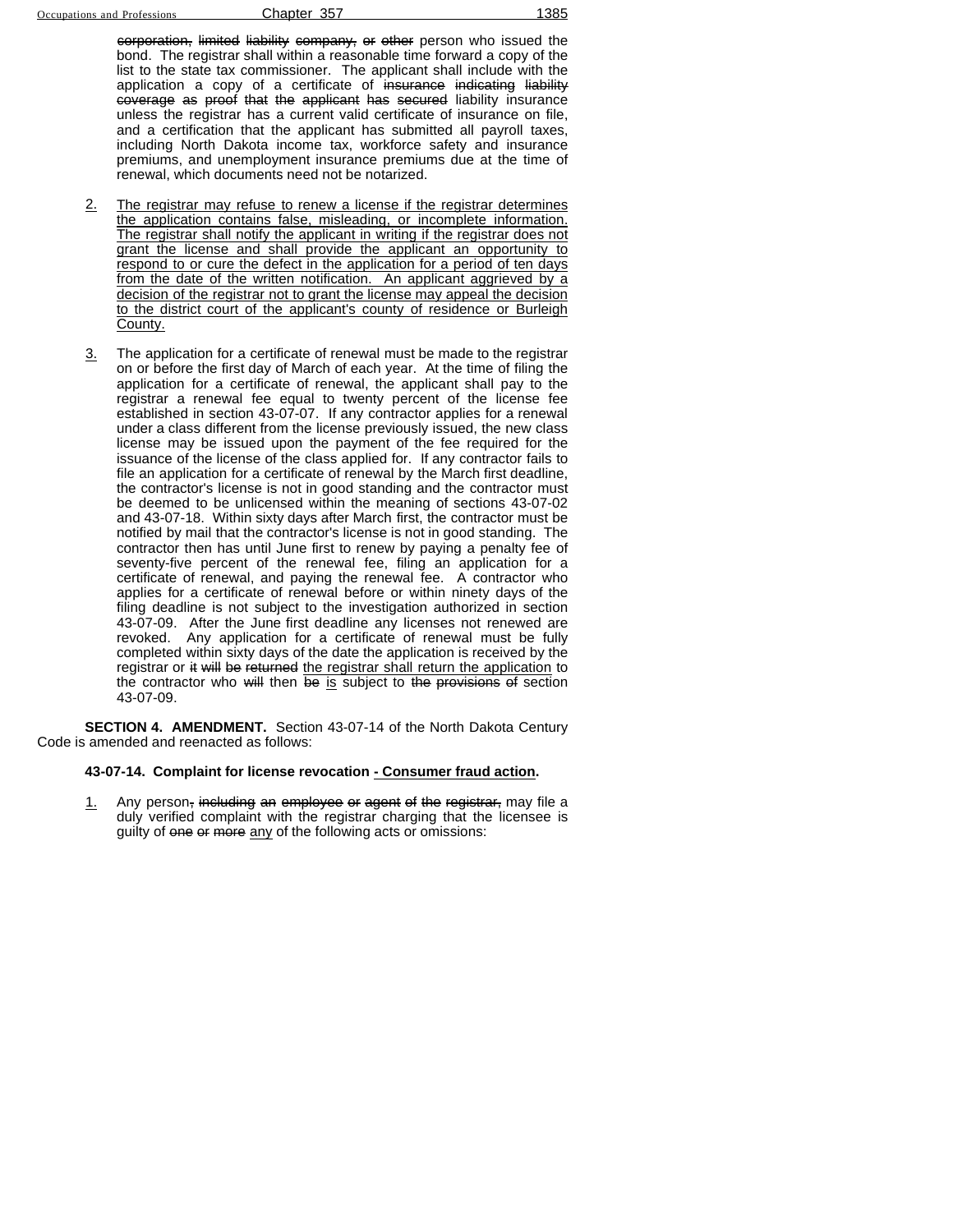- 4. a. Abandonment of any contract without legal excuse after a deposit of money or other consideration has been provided to the licensee. A rebuttable presumption of abandonment arises if:
	- a. (1) A contractor fails substantially to commence any work agreed upon in writing within, unless the failure is due to circumstances beyond the control of the contractor:
		- (a) Within sixty days of a starting date agreed upon in writing; or
		- (b) Within ninety days of the contract date if no starting date is agreed upon in writing; or
	- $\frac{1}{2}$  A contractor fails to complete any work agreed upon in writing within ninety days of a completion date agreed upon in writing, or within one hundred eighty days of the contract date if no completion date is agreed upon in writing, unless the failure is due to circumstances beyond the control of the contractor.
- 2. b. Diversion of funds or property received under express agreement for the prosecution or completion of a specific contract under this chapter, or for a specified purpose in the prosecution or completion of any contract, and their application or use for any other contract obligation or purpose to defraud or deceive creditors or the owner.
- 3. c. Engaging in any fraudulent or deceptive acts or practices or misrepresentation as a contractor in consequence of which one or more persons is injured in a total amount exceeding three thousand dollars.
- d. The making of any false or misleading statement in any application for a license or renewal thereof or by violating any provisions of this chapter or being convicted of an offense the registrar determines has a direct bearing on the applicant's or licensee's ability to serve the public as a contractor as set out in section 12.1-33-02.1.
- 5. e. Engaging in work without any trade or professional license as required for such the work pursuant to local, state, or federal law.
- 6. f. Failure to fully refund fully the contracting party's advance payment if a rebuttable presumption of abandonment has arisen under subsection 4 and the contracting party has made a request to the licensee for a refund.
- $2.$  The complaint must be on a form approved by the registrar and must set forth sufficient facts upon which a reasonable person individual could conclude that one or more any of the above acts or omissions in subsection 1 has been committed.
- 3. Any act or omission under this section may also constitute grounds for the attorney general to bring an action under chapter 51-15 and subjects the licensee to all provisions, procedures, remedies, and penalties provided for in chapter 51-15.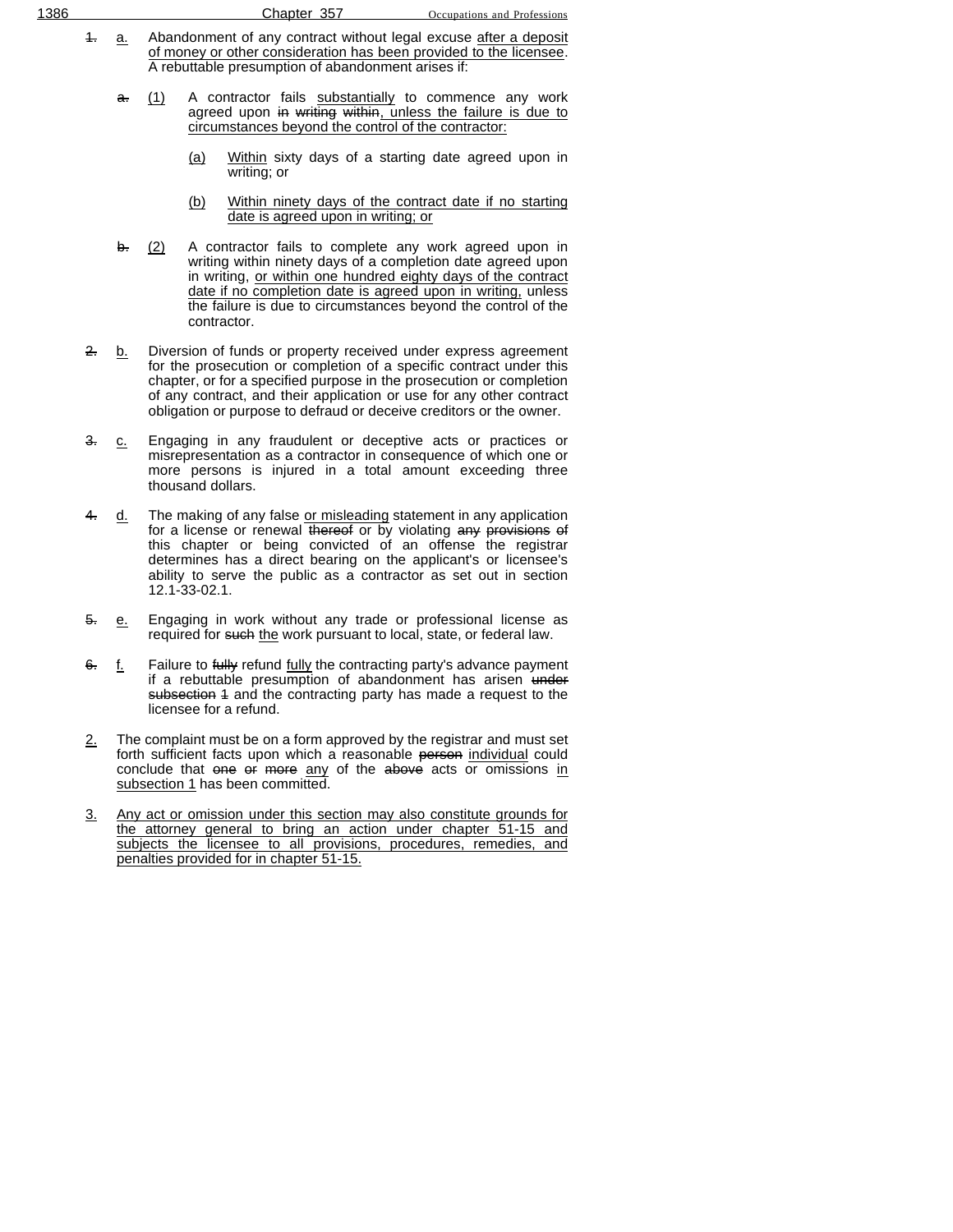| Occupations and Professions | Chapter 357 | 1387 |
|-----------------------------|-------------|------|
|                             |             |      |

**SECTION 5. AMENDMENT.** Section 43-07-18 of the North Dakota Century Code is amended and reenacted as follows:

**43-07-18. Penalty.** Any person acting in the capacity of a contractor within the meaning of this chapter without a license as herein provided is guilty of a class B A misdemeanor. Whether a person is subjected to criminal prosecution under this section, and in addition to the license fee that may be assessed when the person makes application applies for a license, the person may be assessed a civil penalty by the registrar, following written notice to the person of an intent to assess the penalty, in an amount not to exceed three times the amount set forth in section 43-07-07. Any civil penalty must be assessed and collected before a person is issued a license. The assessment of a civil penalty may be appealed in the same manner as appeals under section 43-07-04, but only on the basis that the registrar's administrative determination that the person acted as a contractor when not licensed as a contractor was clearly erroneous.

**SECTION 6. EMERGENCY.** This Act is declared to be an emergency measure.

Approved April 18, 2005 Filed April 20, 2005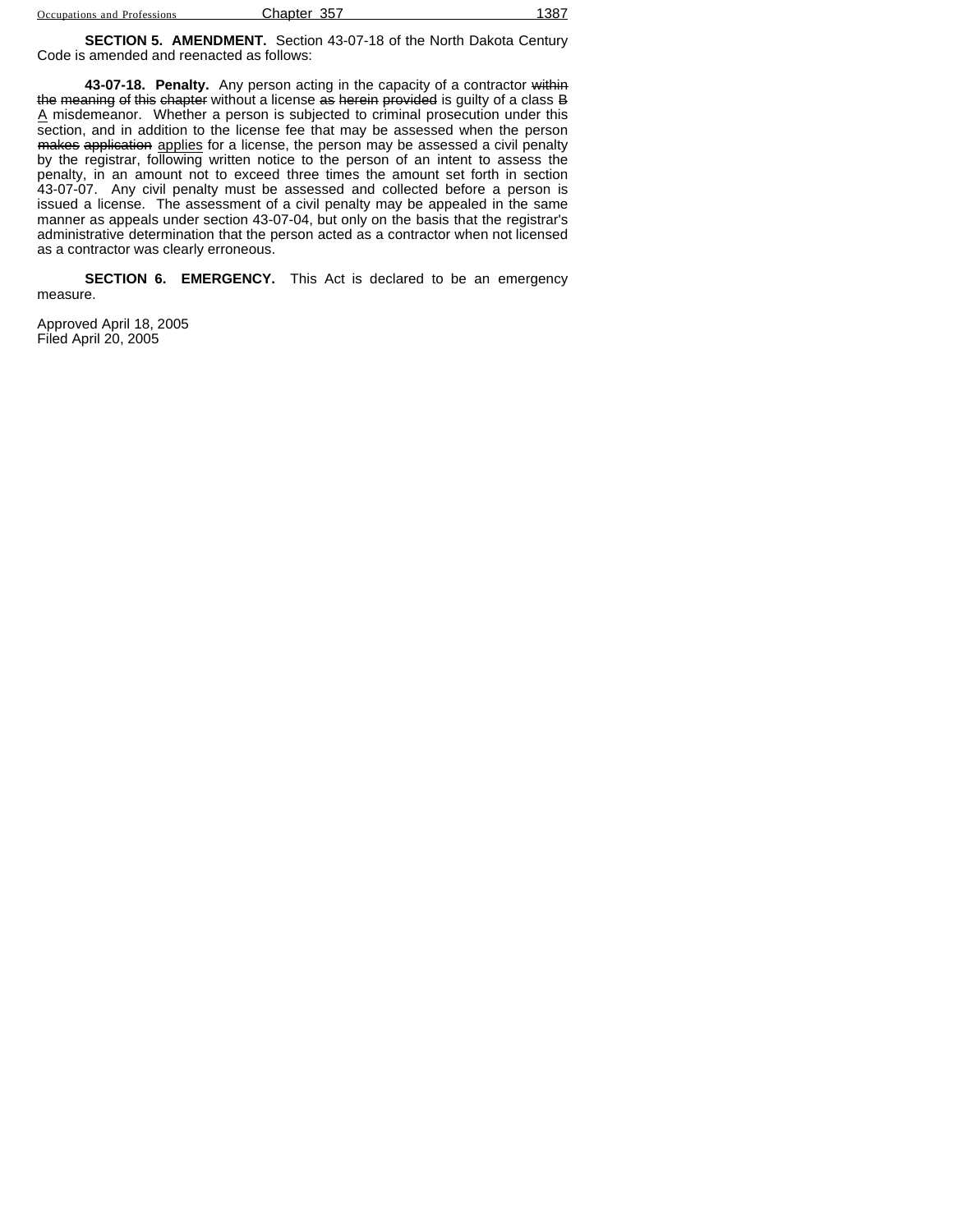## **HOUSE BILL NO. 1437**

(Representatives Koppelman, Dietrich, Haas) (Senators Espegard, Krebsbach, Nething)

## **RESIDENTIAL BUILDING DEFECT REPAIR**

AN ACT to create and enact a new section to chapter 43-07 of the North Dakota Century Code, relating to notice and time for contractors to repair defects in residential buildings.

### **BE IT ENACTED BY THE LEGISLATIVE ASSEMBLY OF NORTH DAKOTA:**

**SECTION 1.** A new section to chapter 43-07 of the North Dakota Century Code is created and enacted as follows:

**Warranty repairs - Required notice.** Before undertaking any repair, other than emergency repair, or instituting any action for breach of warranty in the construction of a one-family or two-family dwelling, or an improvement with a value exceeding two thousand dollars to a dwelling, the purchaser or owner shall give the contractor written notice by mail, within six months after knowledge of the defect, advising the contractor of any defect and giving the contractor a reasonable time to comply with this section. Within a reasonable time after receiving the notice, the contractor shall inspect the defect and provide a response to the purchaser or owner, and, if appropriate, remedy the defect within a reasonable time thereafter. The contractor shall provide the purchaser or owner written notice of the requirements of this section at the time of closing for the property or, in the case of an improvement, at the time of completion of the improvement. For the purposes of this section, "reasonable time" means within thirty business days after the notice is mailed or any shorter period of time as may be appropriate under the circumstances.

Approved April 20, 2005 Filed April 20, 2005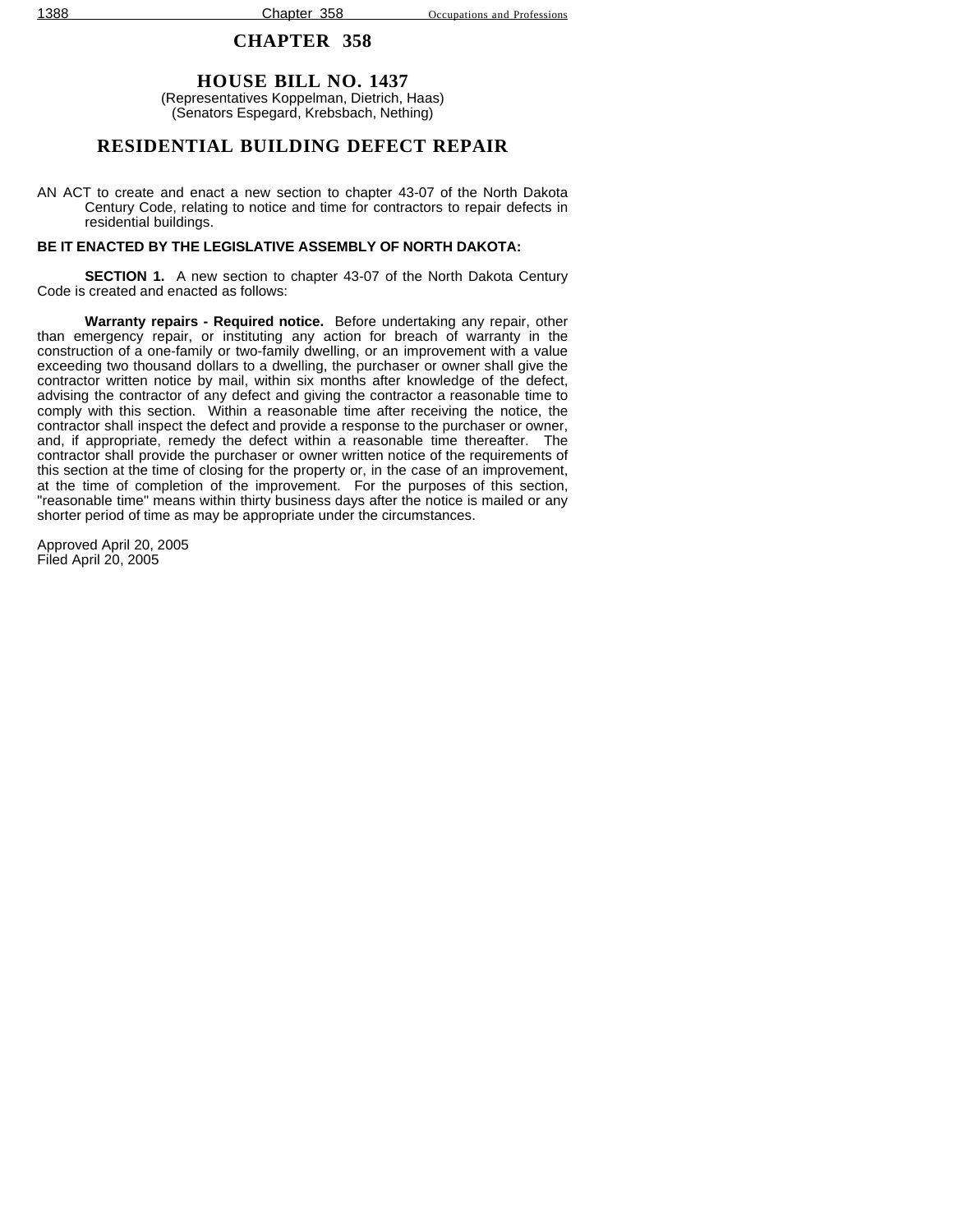## **SENATE BILL NO. 2068**

(Senator J. Lee) (Representative Price) (At the request of the State Board of Medical Examiners)

## **MEDICAL BOARD MEMBERSHIP AND INVESTIGATIONS**

AN ACT to amend and reenact subsection 1 of section 43-17-03 and subsection 1 of section 43-17.1-02 of the North Dakota Century Code, relating to state board of medical examiners membership and investigative panels.

#### **BE IT ENACTED BY THE LEGISLATIVE ASSEMBLY OF NORTH DAKOTA:**

**SECTION 1. AMENDMENT.** Subsection 1 of section 43-17-03 of the North Dakota Century Code is amended and reenacted as follows:

1. The governor shall appoint a state board of medical examiners consisting of eleven twelve members, eight nine of whom are doctors of medicine, one of whom is a doctor of osteopathy, and two of whom are designated as public members. If no osteopathic physician is qualified and willing to serve, any qualified physician may be appointed in place of the osteopathic physician.

**SECTION 2. AMENDMENT.** Subsection 1 of section 43-17.1-02 of the North Dakota Century Code is amended and reenacted as follows:

1. For the purpose of investigating complaints or other information that might give rise to a disciplinary proceeding against a physician, a physician assistant, or a fluoroscopy technologist, the president of the board must designate two investigative panels, each comprised of five six members of the board. Four Five members of each panel must be physician members of the board. One member of each panel must be a public member of the board. The president of the board shall serve on neither investigative panel.

Approved March 7, 2005 Filed March 8, 2005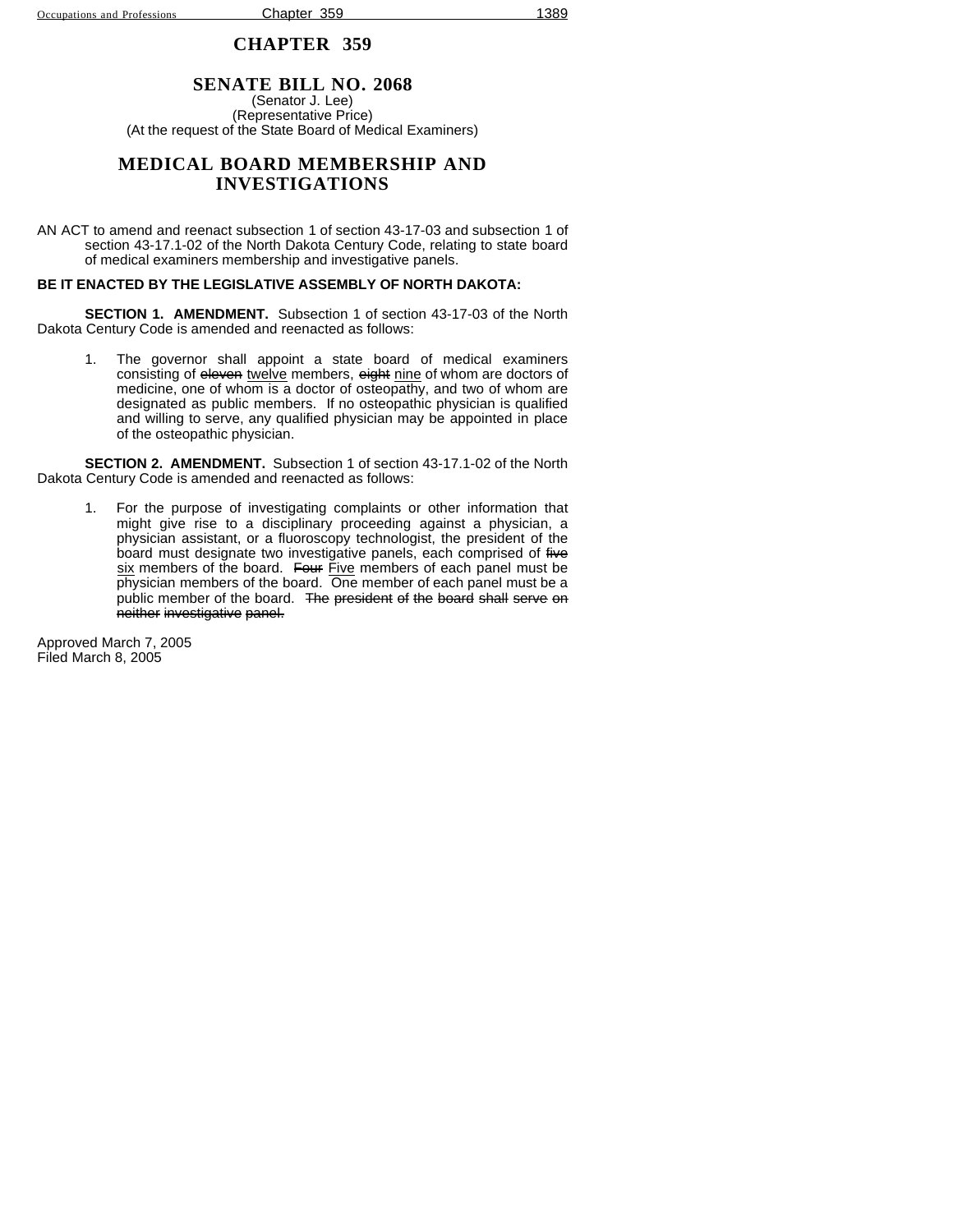#### **SENATE BILL NO. 2266** (Senators Traynor, Andrist, Lindaas) (Representatives Metcalf, Nicholas)

## **PHYSICIAN LOAN REPAYMENT PROGRAM**

AN ACT to amend and reenact section 43-17.2-01, subsection 5 of section 43-17.2-02, subsection 3 of section 43-17.2-03, and section 43-17.2-08 of the North Dakota Century Code, relating to the state-community matching physician loan repayment program and powers of the state health council.

### **BE IT ENACTED BY THE LEGISLATIVE ASSEMBLY OF NORTH DAKOTA:**

**SECTION 1. AMENDMENT.** Section 43-17.2-01 of the North Dakota Century Code is amended and reenacted as follows:

**43-17.2-01. State-community matching physician loan repayment program.**

- 1. The North Dakota state-community matching physician loan repayment program is established as provided by this chapter.
- 2. The purpose of the program is to increase the number of physicians practicing medicine in North Dakota communities with defined health professional medical need.
- 3. Under the program, loan repayments may be made to a recipient for educational expenses incurred while the recipient was attending an accredited four-year allopathic or osteopathic medical school located in the United States, its possessions, territories, or Canada and approved by the state board of medical examiners or by an accrediting body approved by the board.
- 4. Loan repayment funds consist of a fifty percent match from the state and a fifty percent match from the selected community.
- 5. Each recipient is limited to a forty forty-five thousand dollar maximum loan repayment from the state to be paid over four two years. The loan repayment from the selected community must be in an amount that equals or exceeds the amount of loan repayment provided by the state. The selected community may negotiate a period of service longer than two years.
- 6. 5. The state health council shall may select up to five recipients in five communities any number of recipients and communities each year as participants in the program subject to the availability of funding.

**SECTION 2. AMENDMENT.** Subsection 5 of section 43-17.2-02 of the North Dakota Century Code is amended and reenacted as follows:

5. Enter into a four-year two-year nonrenewable loan repayment program contract with the applicant and the selected community to provide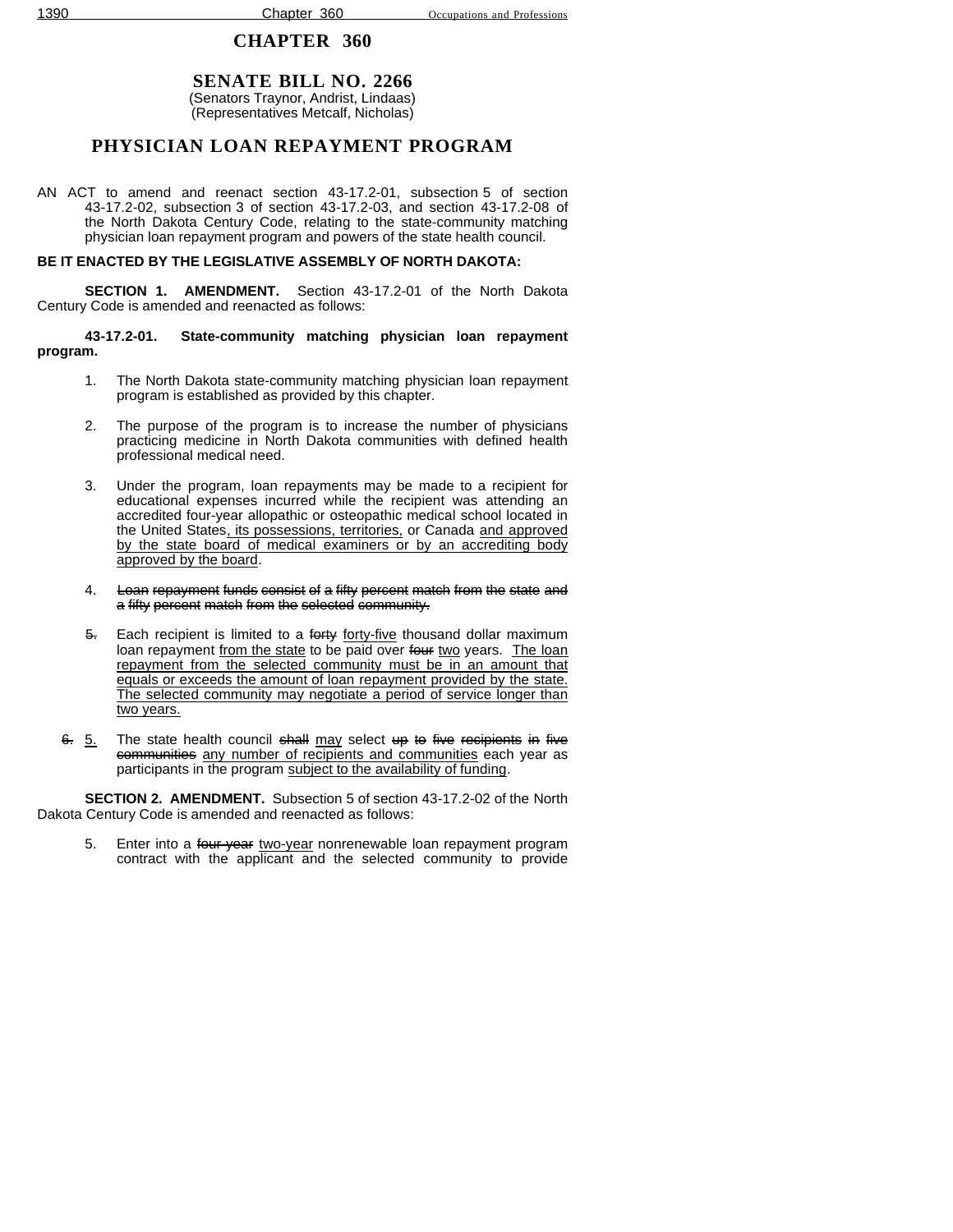repayment of education loans in exchange for the physician agreeing to practice medicine in the selected community.

**SECTION 3. AMENDMENT.** Subsection 3 of section 43-17.2-03 of the North Dakota Century Code is amended and reenacted as follows:

- 3. A physician who receives loan repayment under this chapter:
	- a. Must be a graduate of an accredited four-year allopathic or osteopathic medical school located in the United States, its possessions, territories, or Canada and approved by the state board of medical examiners or by an accrediting body approved by the board;
	- b. Must be enrolled in or have graduated from an accredited graduate training program in medicine prior to or within one year after submitting an application to participate in the loan repayment program and not have practiced full-time medicine in this state within three years for more than one year before the date of the application;
	- c. Must be licensed have a full and unrestricted license to practice medicine in this state;
	- d. Shall submit an application to participate in the loan repayment program; and
	- e. Must have entered into an agreement with a selected community to provide full-time medical services for a minimum of four two years at the selected community if the applicant receives a loan repayment program contract.

**SECTION 4. AMENDMENT.** Section 43-17.2-08 of the North Dakota Century Code is amended and reenacted as follows:

**43-17.2-08. Term of obligated service.** The length of the term of obligated service of a recipient of a loan repayment under this chapter is four a minimum of two years.

Approved April 22, 2005 Filed April 25, 2005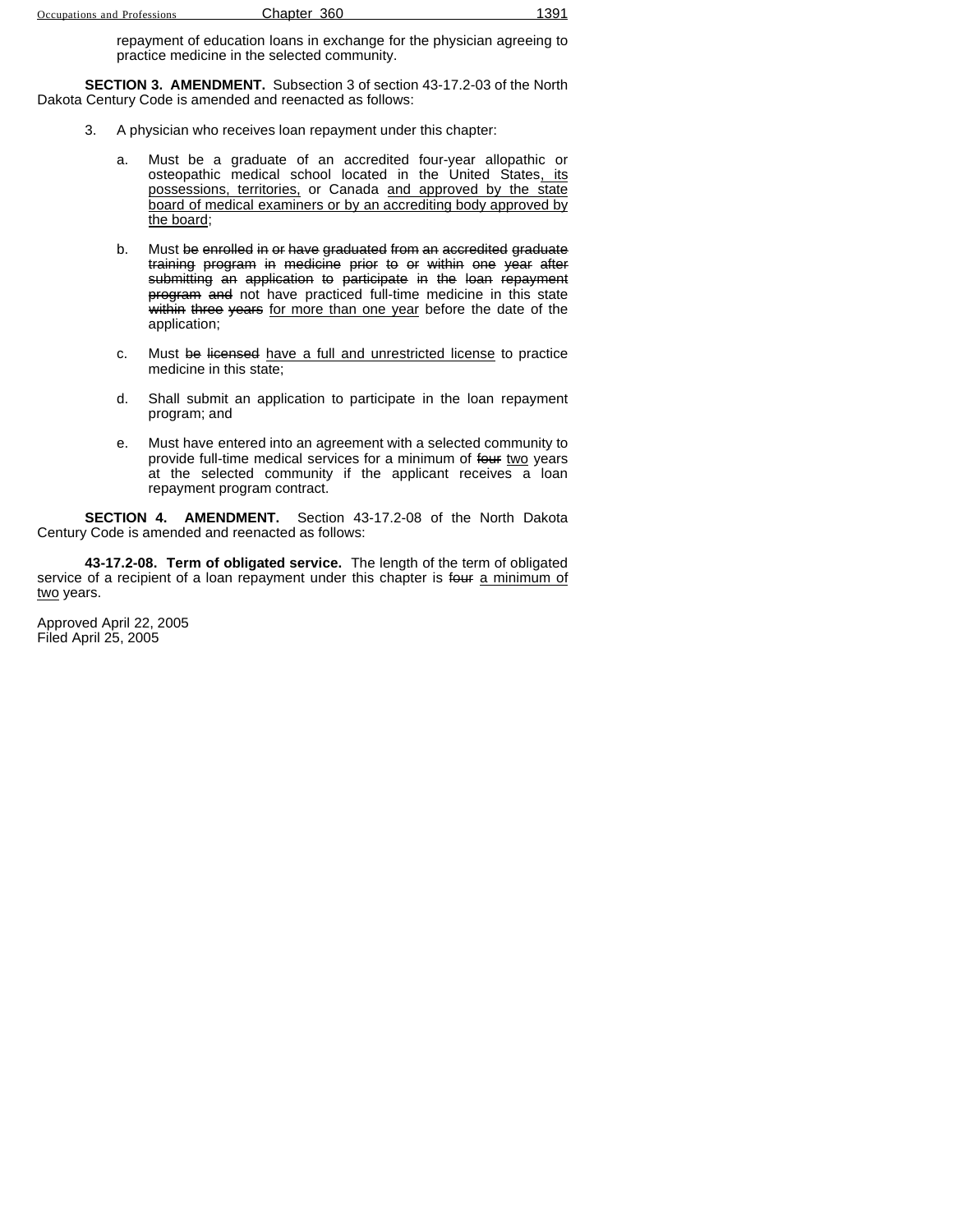## **HOUSE BILL NO. 1258**

(Representative Porter)

## **DENTAL PRACTICE AND REGULATION**

AN ACT to create and enact two new sections to chapter 43-20 of the North Dakota Century Code, relating to a scope of practice and continuing education requirements for dental assistants; and to amend and reenact subsection 2 of section 43-20-05, sections 43-20-06, 43-20-12, and 43-20-12.1, subsection 3 of section 43-28-01, subsection 2 of section 43-28-02, subsection 3 of section 43-28-06, subsection 2 of section 43-28-10, sections 43-28-12.2, 43-28-17, and 43-28-18, and subsection 2 of section 43-28-22 of the North Dakota Century Code, relating to the regulation of dentists, dental hygienists, and dental assistants.

## **BE IT ENACTED BY THE LEGISLATIVE ASSEMBLY OF NORTH DAKOTA:**

**SECTION 1. AMENDMENT.** Subsection 2 of section 43-20-05 of the North Dakota Century Code is amended and reenacted as follows:

2. Failure, neglect, or refusal to renew a license annually biennially.

**SECTION 2. AMENDMENT.** Section 43-20-06 of the North Dakota Century Code is amended and reenacted as follows:

**43-20-06. License - Fees Cancellation - Display Inactive status.** In the month prior to expiration, every licensed dental hygienist shall pay to the board of dental examiners a registration fee as required by the board of dental examiners, and in default of the payment, the board, upon thirty days' notice, may revoke or suspend the license of the hygienist in default. At least thirty days before January first of each even-numbered year, the board of dental examiners shall send a renewal notice that includes a form for continuing education reporting and an application for license renewal to each licensee at the licensee's last place of residence as noted in the records of the board. If a licensee fails to pay the biennial fee for the renewal of the certificate of registration on or before the due date of the payment, after thirty days written notice of the default, the board may cancel the license without a hearing. The board shall record the cancellation and notify the dental hygienist of the cancellation. The payment of the biennial fee within that thirty-day period, with an additional sum determined by the board, excuses the default. The board may collect the fee by suit. Each licensed hygienist shall display conspicuously at the place of employment the annual registration license. Upon payment of a fee determined by the board, a licensee may request to have the licensee's license placed on inactive status upon expiration of the license. While on inactive status, the individual may not engage in the practice of dental hygiene in the state until the individual submits a renewal application, pays the renewal fee, and meets any additional requirements established by rule of the board.

**SECTION 3. AMENDMENT.** Section 43-20-12 of the North Dakota Century Code is amended and reenacted as follows:

**43-20-12. Dental hygienist - Dental assistant - Scope of permitted practice.**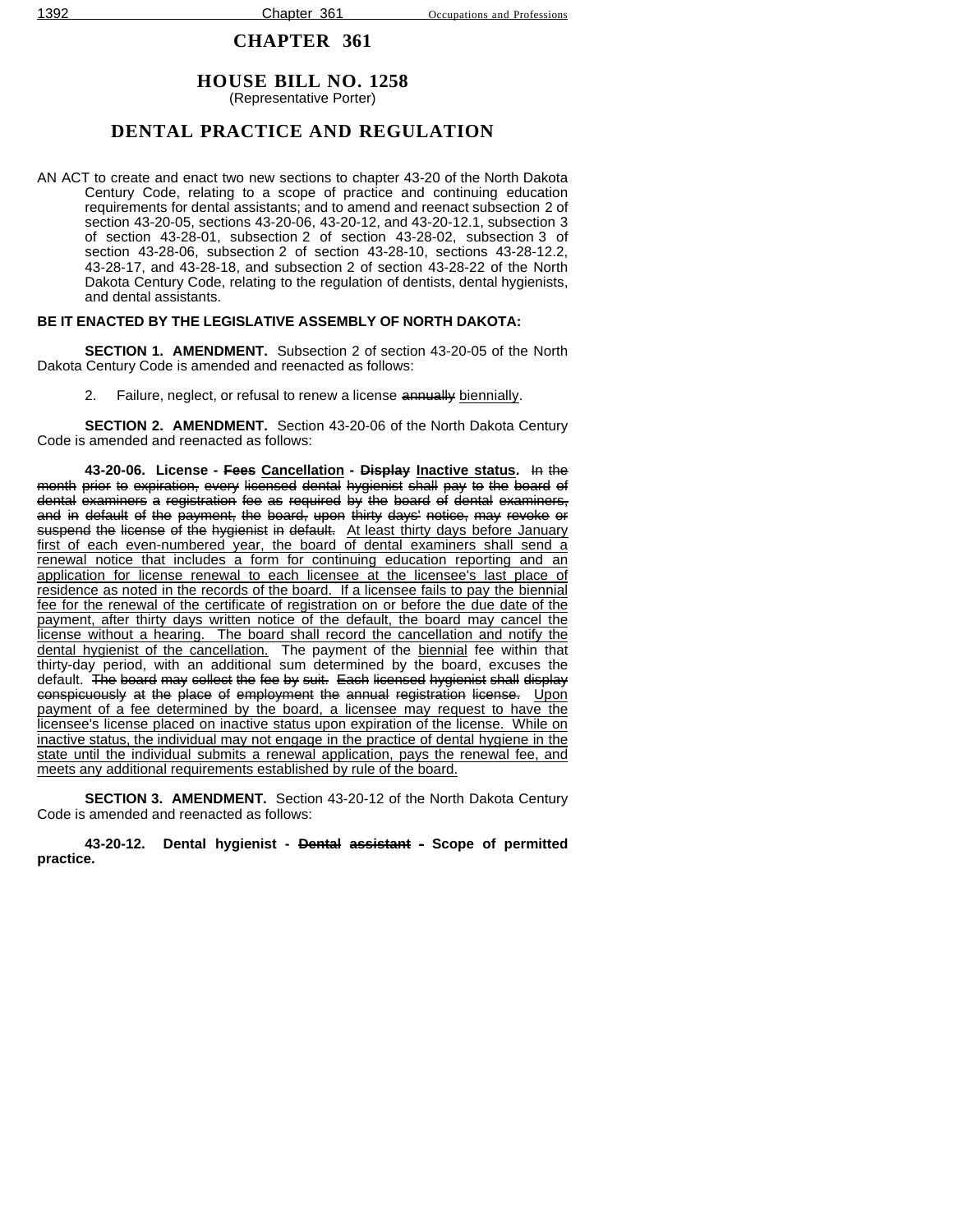- A licensed dentist may delegate to a competent dental hygienist or dental assistant those procedures over which the dentist exercises full responsibility, except those procedures that require professional judgment and skill such as diagnosis and treatment planning, the cutting of hard or soft tissue, or any intraoral procedure which would lead to the fabrication of any appliance that, when worn by the patient, would come in direct contact with hard or soft tissue and which could result in tissue irritation or injury. A dental hygienist or dental assistant may take impressions for athletic mouthguards, for rapid palatal expanders, and for passive posttreatment orthodontic retainers that do not replace missing teeth. A dental hygienist may prepare oral hygiene treatment plans to be approved by the supervising dentist.
- 2. A dental assistant may perform such delegated procedures over which a dentist exercises direct supervision as are established by rules adopted by the state board of dental examiners. The board of dental examiners may adopt rules governing the scope of practice of dental hygienists.

**SECTION 4. AMENDMENT.** Section 43-20-12.1 of the North Dakota Century Code is amended and reenacted as follows:

#### **43-20-12.1. Continuing educational requirement for dental hygienists.** Upon the second anniversary of the issuance of a certificate of registration to practice dental hygiene and each two years thereafter, each person

- 1. At least thirty days before January first of each even-numbered year, the board of dental examiners shall send a renewal notice that includes an affidavit for reporting of continuing education and an application for license renewal to each licensee at the licensee's last place of residence as noted in the records of the board. Each individual licensed to practice dental hygiene in this state shall provide the state board of dental examiners evidence, of a nature suitable to the board, that the licensed person licensee has attended, or participated in, the amount of continuing education in dental hygiene as is required by the board. The minimum requirement may not be less than sixteen hours during the preceding two years of licensure. The board may accept for compliance with this the continuing education requirement any of the following which, in the opinion of the board, contributes directly to the dental education of the licensee:
- 4. a. Attendance Proof of attendance at lectures, study clubs, college postgraduate courses, or scientific sessions of conventions.
- 2. b. Research Proof of research, graduate study, teaching, or service as a clinician.
- 3. c. Any Proof of any other evidence of continuing education approved by the board.
- 2. The board may select a random sample of the license renewal applications for audit of continuing education credits. Each licensee shall maintain certificates or records of credit from continuing education activities. If a licensee is selected for an audit of the licensee's continuing education activities, the licensee shall provide satisfactory documentation of attendance at or participation in the continuing education activities listed on the licensee's sworn affidavit. The failure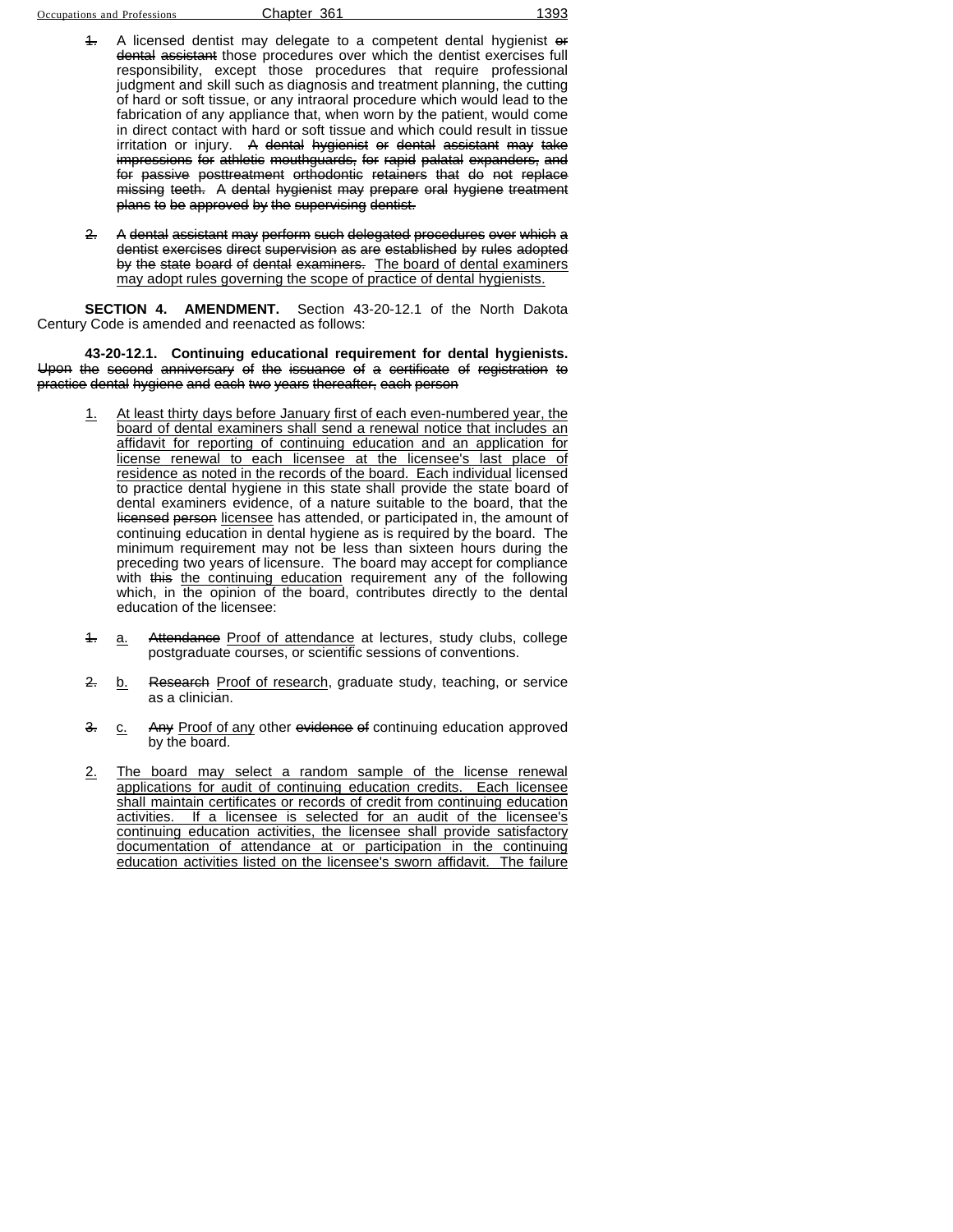to comply with the audit may be grounds for nonrenewal of the licensee's license. Any licensed person licensee who fails to comply with this the continuing education requirement may, at the discretion of the board, be reexamined to determine the person's individual's competency to continue licensure. If, in the opinion of the board, the licensed person individual does not qualify for further licensed practice, the board shall suspend the license until the dental hygienist provides acceptable evidence to the board of the hygienist's competency to practice.

**SECTION 5.** A new section to chapter 43-20 of the North Dakota Century Code is created and enacted as follows:

**Dental assistant - Scope of permitted practice.** A dentist may delegate to a dental assistant procedures over which the dentist exercises full responsibility. A dental assistant may perform any delegated procedure over which the dentist exercises direct, indirect, or general supervision as permitted by rules adopted by the board of dental examiners.

**SECTION 6.** A new section to chapter 43-20 of the North Dakota Century Code is created and enacted as follows:

#### **Continuing education requirement for registered dental assistants.**

- 1. At least thirty days before January first of each year the board of dental examiners shall send a renewal notice that includes an affidavit for continuing education reporting and an application for registration renewal to each registrant at the registrant's last place of residence as noted in the records of the board. If a licensee fails to pay the fee for the renewal of the certificate of registration on or before the due date of the payment, after thirty days' written notice of the default, the board may cancel the license without a hearing. The board shall record the cancellation and notify the dental assistant of the cancellation. Each individual registered as a dental assistant shall provide the board evidence satisfactory to the board that the individual has attended or participated in the amount of continuing education as is required by the board. The board may establish a minimum continuing education requirement which may not be less than eight hours during a twelve-month registration. The board may accept for compliance with the continuing education requirement any of the following activities which may contribute directly to the dental education of the registrant:
	- a. Proof of attendance at a lecture, study club, college postgraduate course, or scientific session of a convention.
	- b. Proof of research, graduate study, teaching, or service as a clinician.
	- c. Proof of any other continuing education approved by the board.
- 2. The board may select a random sample of the registrants for audit of continuing education credits. Each registrant shall maintain certificates or records of continuing education credit. The board shall notify a registered dental assistant selected for a continuing education audit. If a registered dental assistant is selected for a continuing education audit, the dental assistant shall provide satisfactory documentation of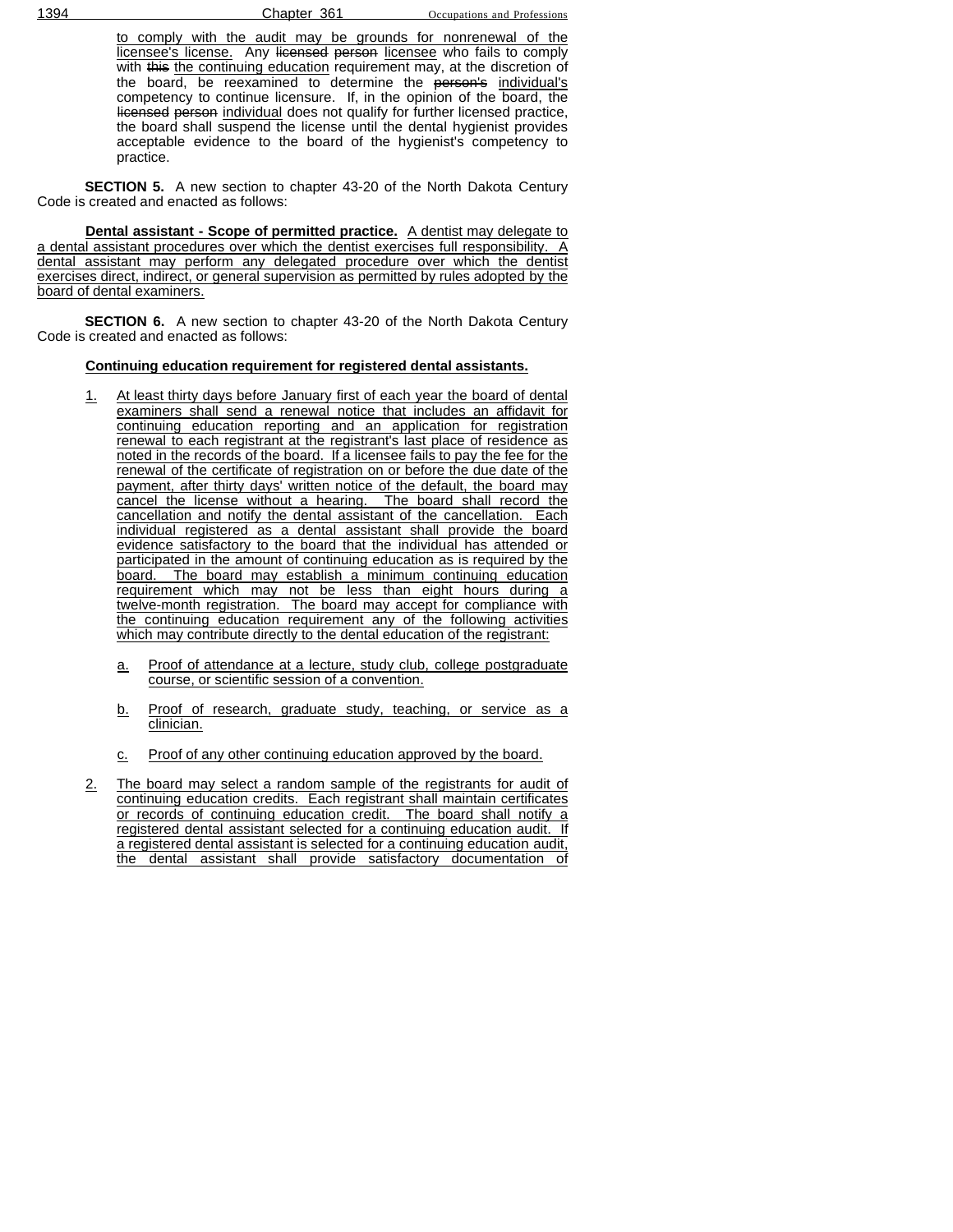attendance at or participation in the continuing education activities included on the registrant's sworn affidavit. The failure to comply with an audit may be grounds for nonrenewal of the registration. A dental assistant who fails to comply with the continuing education requirements may be reexamined by the board to determine the individual's competency to continue engaging in dental assisting activities. If the board determines that the dental assistant is not qualified, the board shall suspend the registration until the individual provides acceptable evidence to the board of the individual's competency to practice as a dental assistant.

**SECTION 7. AMENDMENT.** Subsection 3 of section 43-28-01 of the North Dakota Century Code is amended and reenacted as follows:

3. "Certificate of registration" means a written statement of the board declaring that a licensed dentist has paid the annual biennial registration fee required by this chapter.

**SECTION 8. AMENDMENT.** Subsection 2 of section 43-28-02 of the North Dakota Century Code is amended and reenacted as follows:

2. To students enrolled in and regularly attending any dental college or dental hygiene or dental assisting program recognized as such by the board, if their acts are done in dental college or the dental hygiene or dental assisting program and under the direct supervision of their instructor; or to students who are in training in dental colleges programs recognized as such by the board and who are continuing their training and performing the duties of an extern under the supervision of a licensed and registered dentist who has received approval to supervise such externships an externship by the appropriate accrediting committee, including the board.

**SECTION 9. AMENDMENT.** Subsection 3 of section 43-28-06 of the North Dakota Century Code is amended and reenacted as follows:

3. Issue, suspend, revoke, limit, cancel, restrict, and reinstate licenses to practice dentistry or dental hygiene and the annual biennial certificates of registration upon any grounds authorized by this chapter.

**SECTION 10. AMENDMENT.** Subsection 2 of section 43-28-10 of the North Dakota Century Code is amended and reenacted as follows:

2. The person holds a valid annual biennial certificate of registration.

**SECTION 11. AMENDMENT.** Section 43-28-12.2 of the North Dakota Century Code is amended and reenacted as follows:

**43-28-12.2. Continuing educational requirement for dentists - Audit.** Upon the second anniversary of the issuance of a certificate of registration to practice dentistry and each two years thereafter, each person

At least thirty days before January first of each even-numbered year, the board shall send a renewal notice that includes a form for continuing education reporting and an application for license renewal to each licensee at the licensee's last place of residence as noted in the records of the board. Each individual licensed to practice dentistry in this state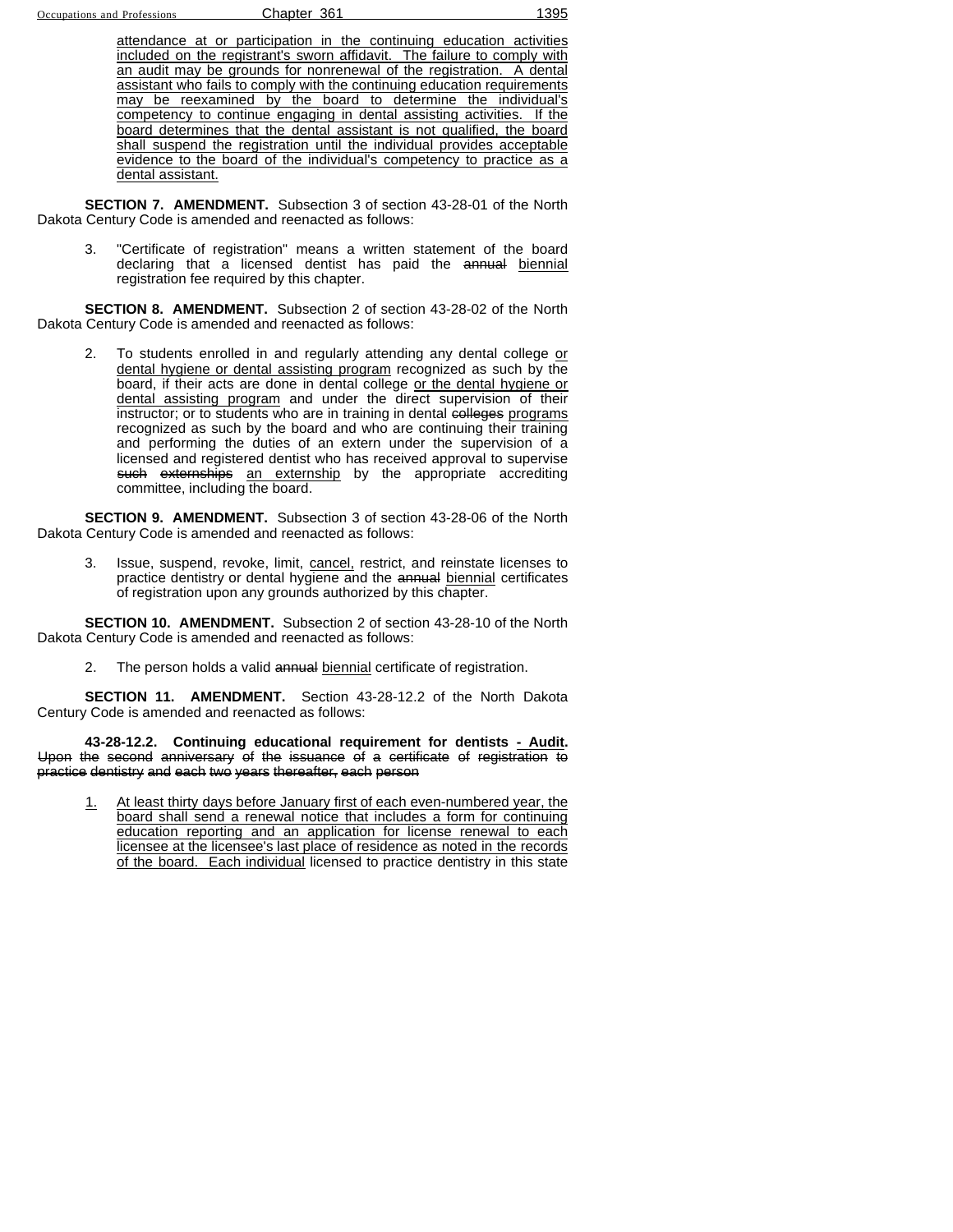shall provide the board evidence, of a nature suitable to the board, that the licensed person licensee has attended, or participated in, the amount of continuing education in dentistry required by the board. The minimum requirement may not be less than thirty-two hours during the preceding two years of licensure. The board may accept for compliance with this the continuing education requirement any of the following which, in the opinion of the board, contributes directly to the dental education of the licensee:

- 4. a. Attendance Proof of attendance at lectures, study clubs, college postgraduate courses, or scientific sessions of conventions.
- 2. b. Research Proof of research, graduate study, teaching, or service as a clinician.
- 3. c. Any Proof of any other evidence of continuing education approved by the board.
- 2. The board may select a random sample of the license renewal applications for audit of continuing education credits. Each licensee shall maintain certificates or records of continuing education activities. Upon receiving notice of an audit from the board, a licensee shall provide satisfactory documentation of attendance at or participation in the continuing education activities listed on the licensee's continuing education form. The failure to comply with the audit is grounds for nonrenewal of the license. Any licensed dentist who fails to comply with this requirement may, at the discretion of the board, be reexamined to determine the dentist's competency to continue licensure. If, in the opinion of the board, the licensed dentist does not qualify for further licensed practice, the board shall suspend the license until the dentist provides acceptable evidence to the board of the dentist's competency to practice.

**SECTION 12. AMENDMENT.** Section 43-28-17 of the North Dakota Century Code is amended and reenacted as follows:

**43-28-17. Failure to pay annual fee - Revocation Cancellation of license - Inactive status.** Whenever If a licensed dentist fails to pay the annual biennial fee for the renewal of the certificate of registration on or before the due date of the payment, after thirty days' written notice of the default without proper payment, the board may revoke cancel the license to practice dentistry and notify the dentist of the revocation, notify the dentist of the cancellation, and record the cancellation. The payment of the annual biennial fee within the thirty-day period, with an additional sum determined by the board, will excuse the default. Upon payment of a fee determined by the board, a licensee may request to have the licensee's license placed on inactive status upon expiration of the license. While on inactive status, the licensee may not engage in the practice of dentistry in the state until the individual submits a reinstatement application, pays a renewal fee, and meets any additional requirements established by rule of the board.

**SECTION 13. AMENDMENT.** Section 43-28-18 of the North Dakota Century Code is amended and reenacted as follows:

**43-28-18. Grounds for revocation or suspension of license and certificate.** The board may revoke, suspend, limit, or restrict the scope of the license and the certificate of registration of any dentist who has: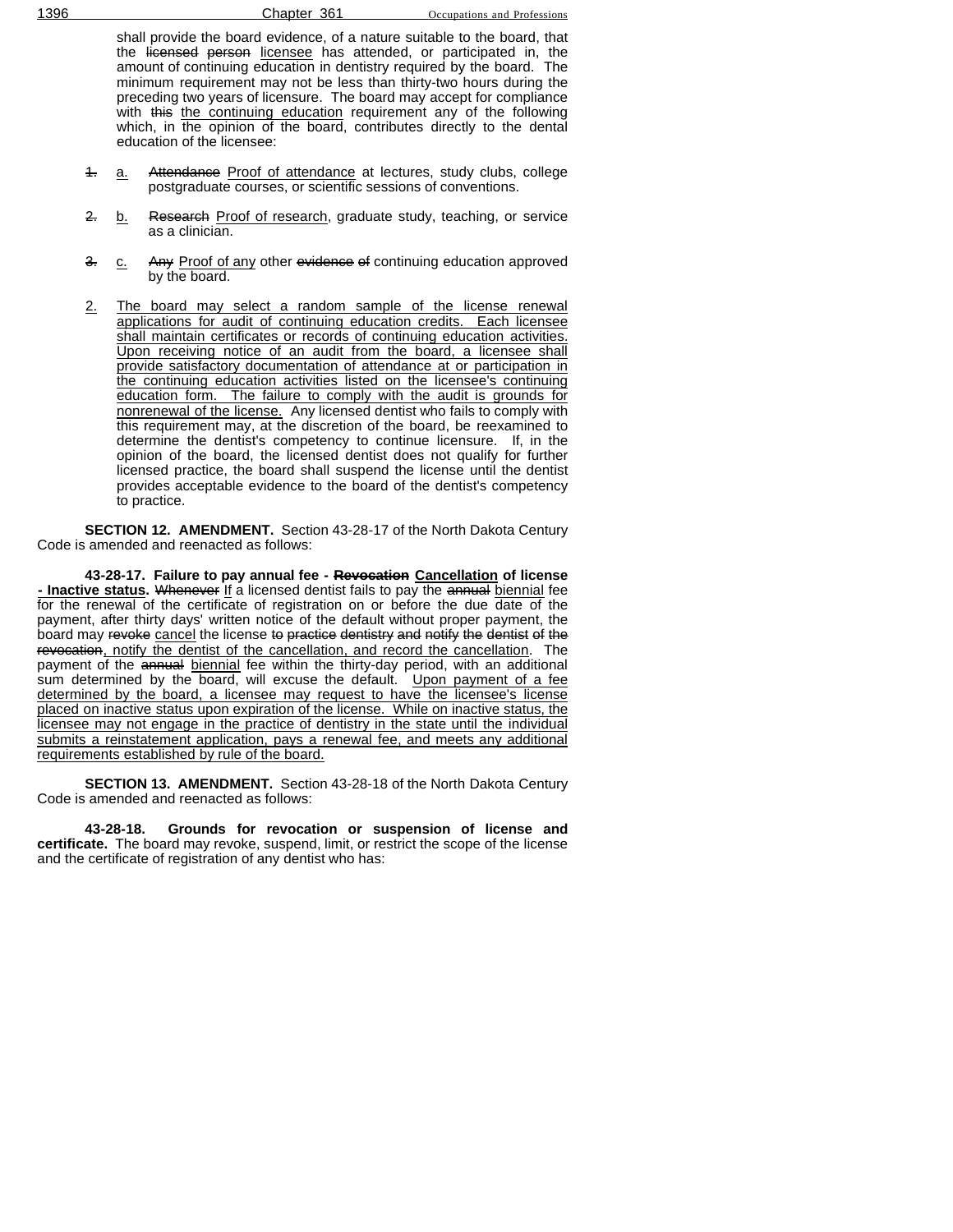- 1. Been guilty of dishonorable, unprofessional, or immoral conduct.
- 2. Been convicted of an offense determined by the board to have a direct bearing upon a person's the individual's ability to serve the public as a dentist, or the board determines, following conviction for any offense, that a person the individual is not sufficiently rehabilitated under section 12.1-33-02.1.
- 3. Been adjudged mentally ill and not judicially restored by the regularly constituted authorities.
- 4. Been guilty of habitual intemperance or addicted to the use of drugs.
- 5. Employed or permitted an unlicensed persons individual to practice dentistry in the office under the dentist's control.
- 6. Become grossly negligent in the practice of the profession.
- 7. Practiced fraud and deceit in obtaining the license or in the practice of dentistry.
- 8. Willfully betrayed confidential relations.
- 9. Practiced dentistry under a trade name or a false name other than a partnership name containing the names of one or more of the partners or deceased partners. However, a licensed dentist, who is associated with an ethical medical clinic, may announce the fact of the association.
- 10. Shared any professional fee with anyone or paid anyone for sending or referring patients to the dentist. However, this does not prohibit licensed dentists from practicing in a partnership and sharing one another's professional fees, nor prohibit a licensed dentist from employing any other licensed dentist or licensed dental hygienist.
- 11. 10. Used any advertising of any character tending to mislead and deceive the public.
- 42. 11. Failed to demonstrate minimum professional competency in certain areas of clinical practice if the clinical deficiency represents a threat to the public but is not so severe as to be termed gross negligence. When those deficiencies are noted, the license and registration may be suspended or restricted in scope until the dentist obtains additional professional training that is acceptable to the board and has demonstrated sufficient improvement in clinical competency to justify reissuance of an unrestricted license and registration.
- 43. 12. Prescribed medications for reasons or conditions outside the scope of dental practice.
- 14. 13. Fraudulently, carelessly, negligently, or inappropriately prescribed drugs or medications.
- 15. 14. Directed auxiliary personnel to perform acts or provide dental services for which the personnel are not licensed or qualified or are prohibited by law or rule.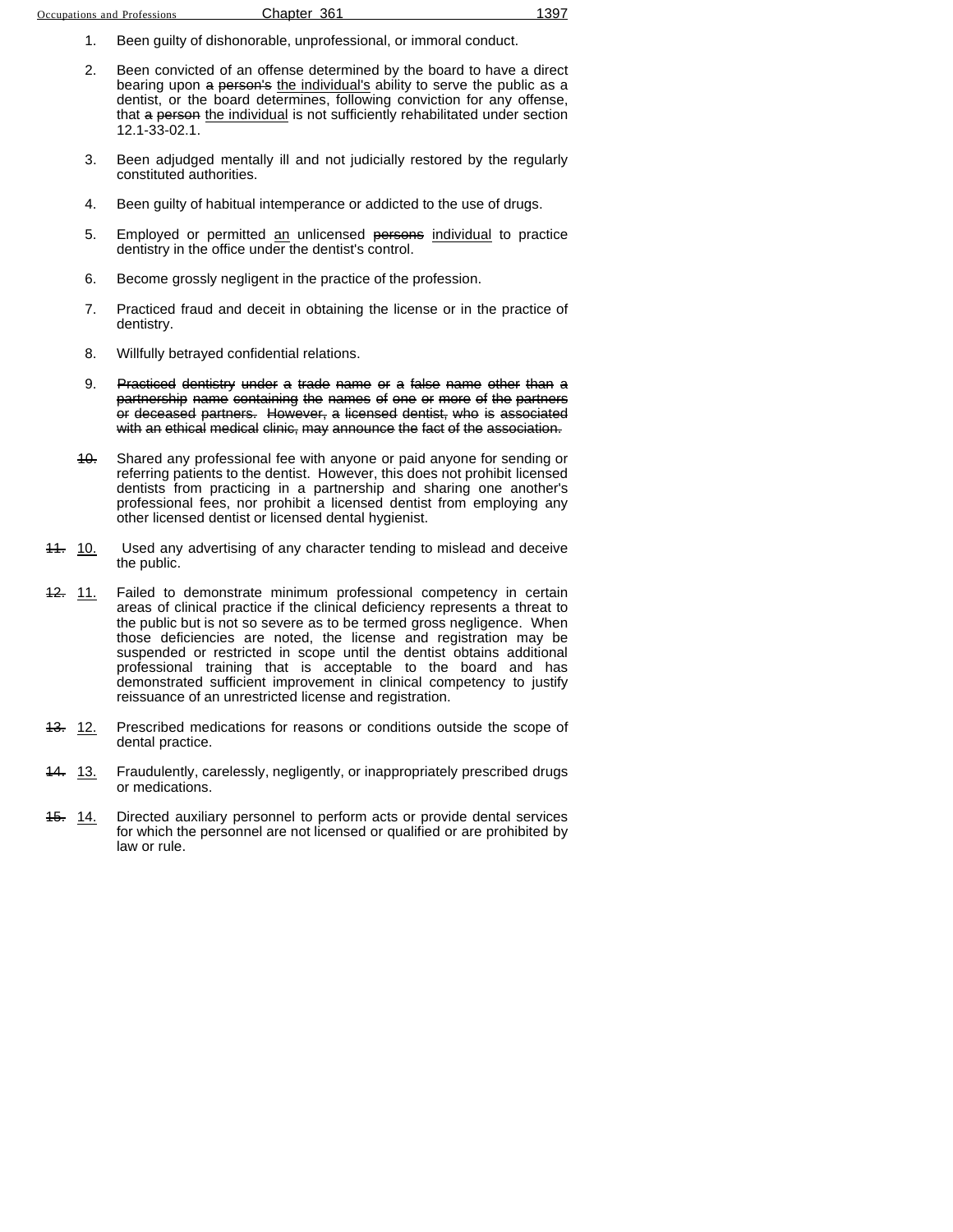| 1398 | Chapter 361 | Occupations and Professions |
|------|-------------|-----------------------------|
|      |             |                             |

- 16. 15. Willfully engaged in fraudulent submission of insurance claims.
- 47. 16. Made any false or untrue statements in the application for an examination to obtain a license to practice dentistry.
- 18. 17. Made any false representations that the person individual is the holder of a license or certificate of registration to practice dentistry.
- 19. 18. Made any false claims that the person individual is a graduate of a dental college or the holder of any diploma or degree from a dental college.
- 20. 19. Failed to comply with commonly accepted national infection control guidelines and standards.
	- 20. Abandoned the dentist's practice as defined by rules adopted by the board.
	- 21. Violated this chapter.

**SECTION 14. AMENDMENT.** Subsection 2 of section 43-28-22 of the North Dakota Century Code is amended and reenacted as follows:

2. Where the license and certificate of registration has been revoked for nonpayment of annual biennial registration fees required by this chapter, the dentist may be reinstated upon payment to the board of the amount of renewal fees then in default, with an additional administrative fee to be fixed by the board. However, the board, after an investigation, may require a dentist whose license has been revoked for nonpayment of the annual biennial registration fee to submit to a reexamination as to the person's individual's qualification to practice dentistry before the person individual is reinstated, if the board in the exercise of its discretion finds and determines that the best interests of the public, and the applicant, will be served thereby.

Approved April 14, 2005 Filed April 18, 2005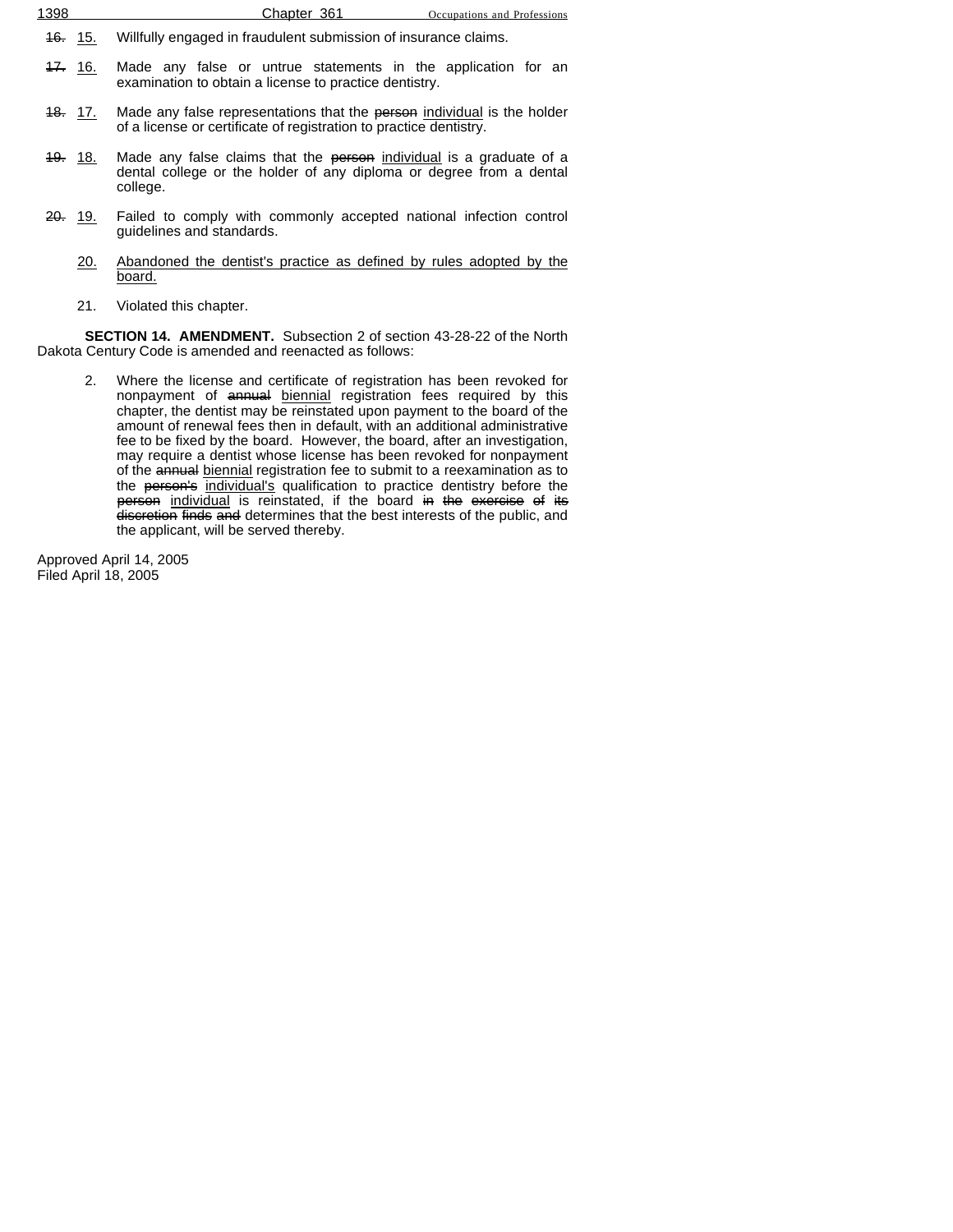### **HOUSE BILL NO. 1475**

(Representatives Potter, Dietrich, Weiler) (Senators J. Lee, Tallackson)

## **ORGANIZATION REAL ESTATE LICENSE**

AN ACT to create and enact a new section to chapter 43-23 of the North Dakota Century Code, relating to real estate salesperson licenses for business organizations.

#### **BE IT ENACTED BY THE LEGISLATIVE ASSEMBLY OF NORTH DAKOTA:**

**SECTION 1.** A new section to chapter 43-23 of the North Dakota Century Code is created and enacted as follows:

#### **Salesperson license issued to an organization - Fees.**

- 1. The commission may grant a salesperson license to an organization if:
	- a. The organization is owned solely by one individual who is licensed as a salesperson;
	- b. The organization does not engage in any real estate transaction as a third-party agent or in any other capacity requiring a license under this chapter; and
	- c. The organization does not advertise or otherwise portray to the public that the organization is a real estate broker or real estate brokerage firm.
- 2. The employing or associating broker of a salesperson that is an organization is not relieved of any obligation to supervise the employed or associated salesperson or of any other requirements under this chapter.
- 3. An individual who forms a salesperson organization is not by nature of that act relieved of any personal liability for licensed activities.
- 4. The commission may adopt rules establishing a one-time license fee for an organization licensed as a salesperson.

Approved April 5, 2005 Filed April 6, 2005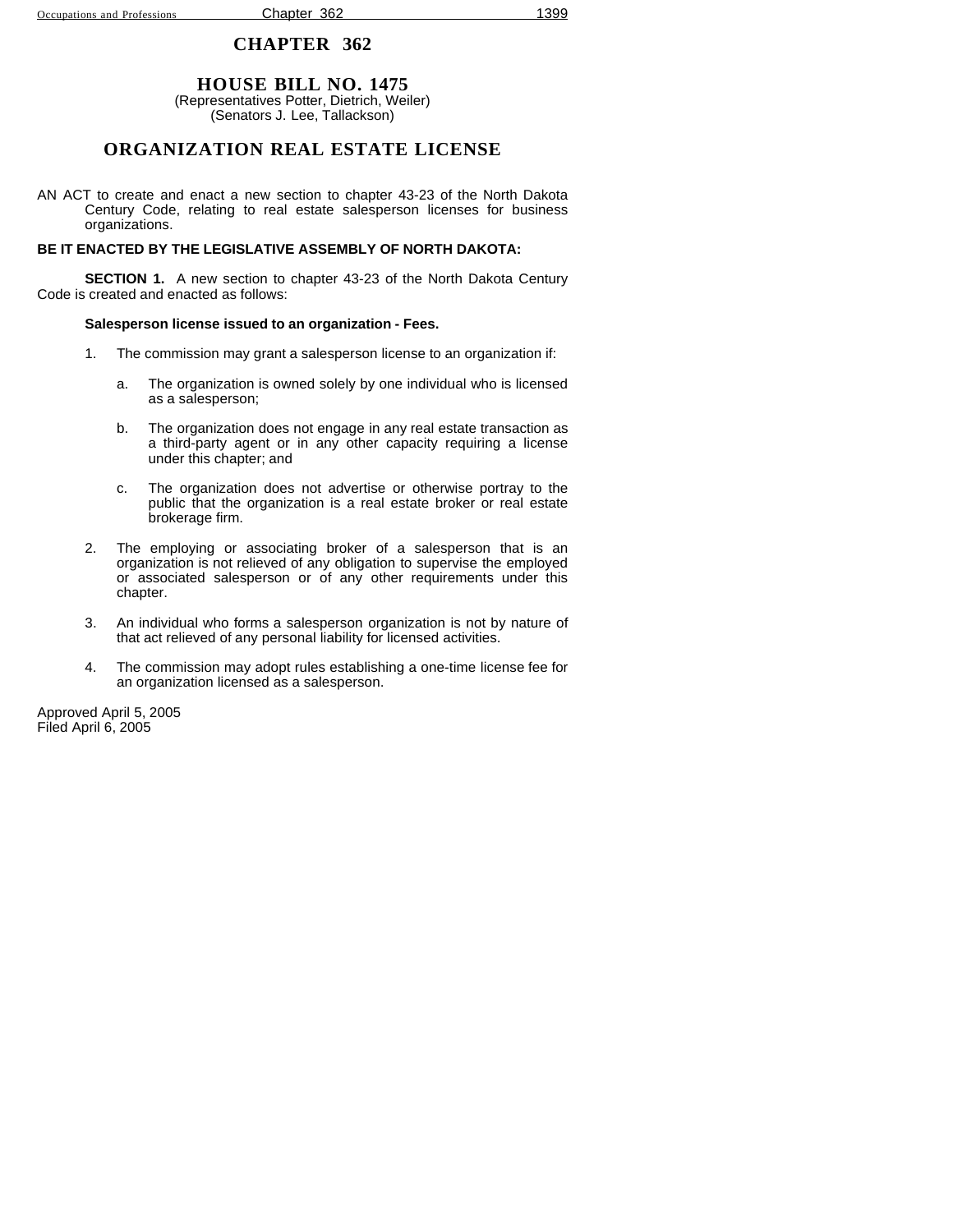## **HOUSE BILL NO. 1240**

(Representatives Dietrich, Carlson, Potter, Weiler, Wieland) (Senator J. Lee)

## **REALTOR EDUCATION REQUIREMENTS**

AN ACT to amend and reenact subsection 4 of section 43-23-08 of the North Dakota Century Code, relating to real estate salesperson education requirements for licensure; and to provide an effective date.

### **BE IT ENACTED BY THE LEGISLATIVE ASSEMBLY OF NORTH DAKOTA:**

**SECTION 1. AMENDMENT.** Subsection 4 of section 43-23-08 of the North Dakota Century Code is amended and reenacted as follows:

4. Each As a prerequisite for licensure, an applicant for a salesperson's license must have successfully completed at least thirty classroom shall furnish to the commission evidence the applicant has successfully completed at least forty-five hours in a course courses of study approved by the commission, and each. Within one year after initial licensure as a salesperson, the salesperson's broker shall furnish to the commission evidence of the salesperson's successful completion of fifteen postlicensure hours in courses of study approved by the commission. An applicant for a broker's license must have successfully completed an additional sixty classroom hours in a course courses of study approved by the commission. Applicants An applicant for a salesperson's license may take the licensing examination prior to the before fulfillment of the prerequisite educational requirement,; however, no the commission may not issue a salesperson's license can be issued to an applicant unless satisfactory evidence of completion of this prerequisite education requirement is furnished to the commission. Applicants An applicant for a broker's license must have satisfactorily fulfilled the educational requirement prior to before taking the broker's licensing examination. As used throughout this section, the term "classroom hours" means the actual time during such course of study that the class is actually in session. The requirements of this subsection do not apply to license renewals under section 43-23-08.2.

**SECTION 2. EFFECTIVE DATE.** This Act becomes effective January 1, 2006.

Approved March 21, 2005 Filed March 22, 2005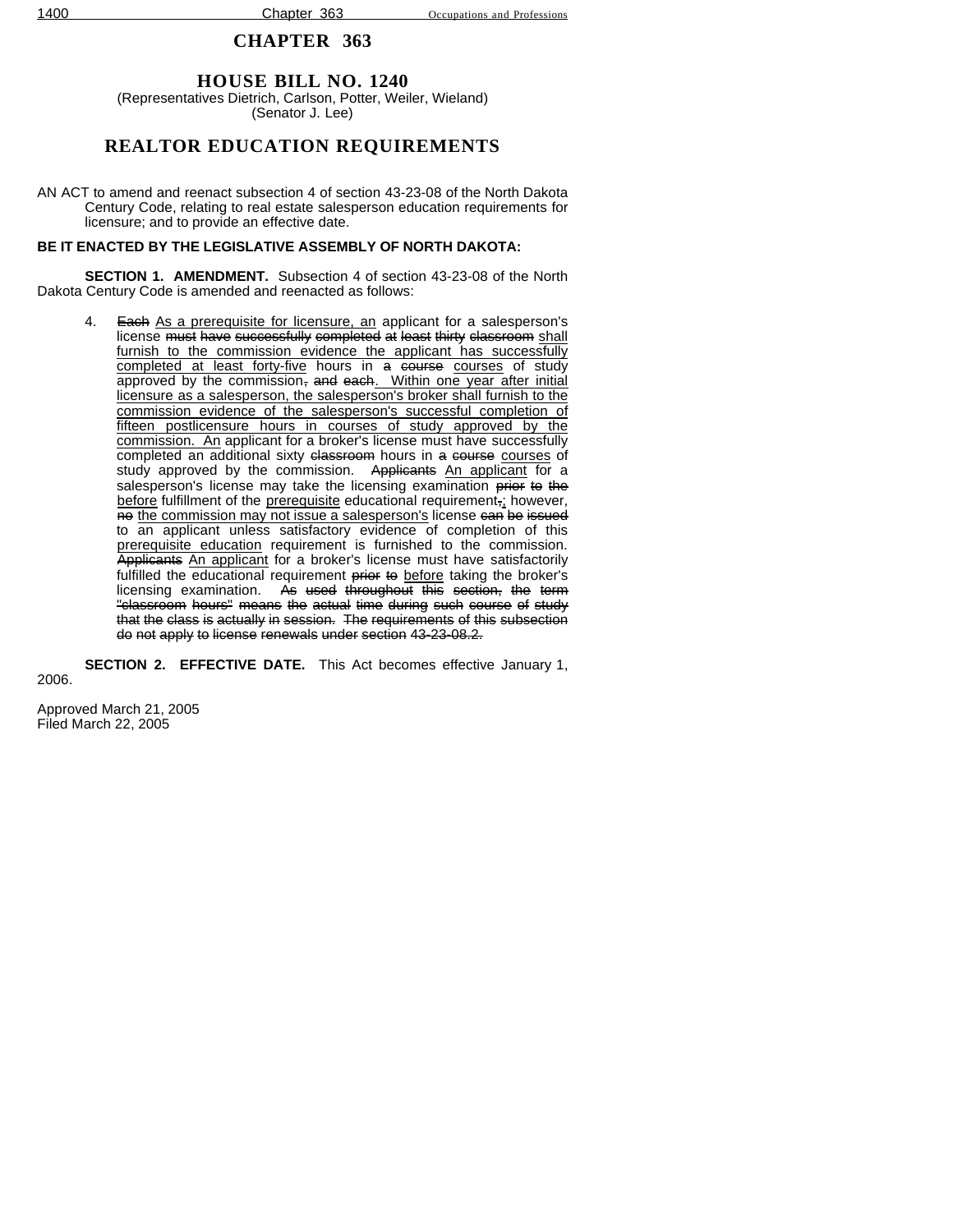#### **HOUSE BILL NO. 1124** (Industry, Business and Labor Committee) (At the request of the North Dakota Real Estate Appraiser Qualifications and Ethics Board)

### **REAL ESTATE APPRAISAL PERMITS AND PRACTICE**

AN ACT to create and enact a new section to chapter 43-23.3 of the North Dakota Century Code, relating to the issuance of real estate appraiser permits to applicants licensed or certified by another state; to amend and reenact sections 43-23.3-04, 43-23.3-10, 43-23.3-11, 43-23.3-19, and 43-23.3-23 of the North Dakota Century Code, relating to real estate appraisers and the practice of real estate appraisal.

#### **BE IT ENACTED BY THE LEGISLATIVE ASSEMBLY OF NORTH DAKOTA:**

**SECTION 1. AMENDMENT.** Section 43-23.3-04 of the North Dakota Century Code is amended and reenacted as follows:

**43-23.3-04. Permit required - Exemptions.** Except as provided in this section, a person may not directly or indirectly engage in, advertise, conduct the business of, or act in any capacity as a licensed or certified appraiser without first obtaining a permit as provided in this chapter. An appraiser licensed or certified in another state may not engage in, advertise, conduct the business of, or act in any capacity as an appraiser in this state without first obtaining a nonresident temporary permit under section 43-23.3-11. This chapter does not apply to a licensed real estate broker or salesman who, in the ordinary course of business, gives an opinion to a potential seller or third party as to the recommended listing price of real estate or an opinion to a potential purchaser or third party as to the recommended purchase price of real estate. However, the opinion as to the listing price or the purchase price may not be referred to as an appraisal. This chapter does not apply to a person who, in the ordinary course of business, gives an opinion of the value of real estate to that person's employer.

**SECTION 2.** A new section to chapter 43-23.3 of the North Dakota Century Code is created and enacted as follows:

**Issuance of permits to applicants licensed or certified by another state.** The board may issue a permit to an applicant who is licensed or certified in good standing by another state if the other state's requirements to be licensed or certified are at least substantially equivalent to the requirements imposed by this state. If an applicant was licensed or certified by another state by reciprocity or a similar process, the requirements of the state in which the applicant was originally licensed or certified must be at least substantially equivalent to the requirements imposed by this state.

**SECTION 3. AMENDMENT.** Section 43-23.3-10 of the North Dakota Century Code is amended and reenacted as follows:

**43-23.3-10. Term Expiration of permit.** Permits expire on December thirty-first of each year. The expiration date of the permit must appear on the permit and no other notice of its expiration need be given to the permittee.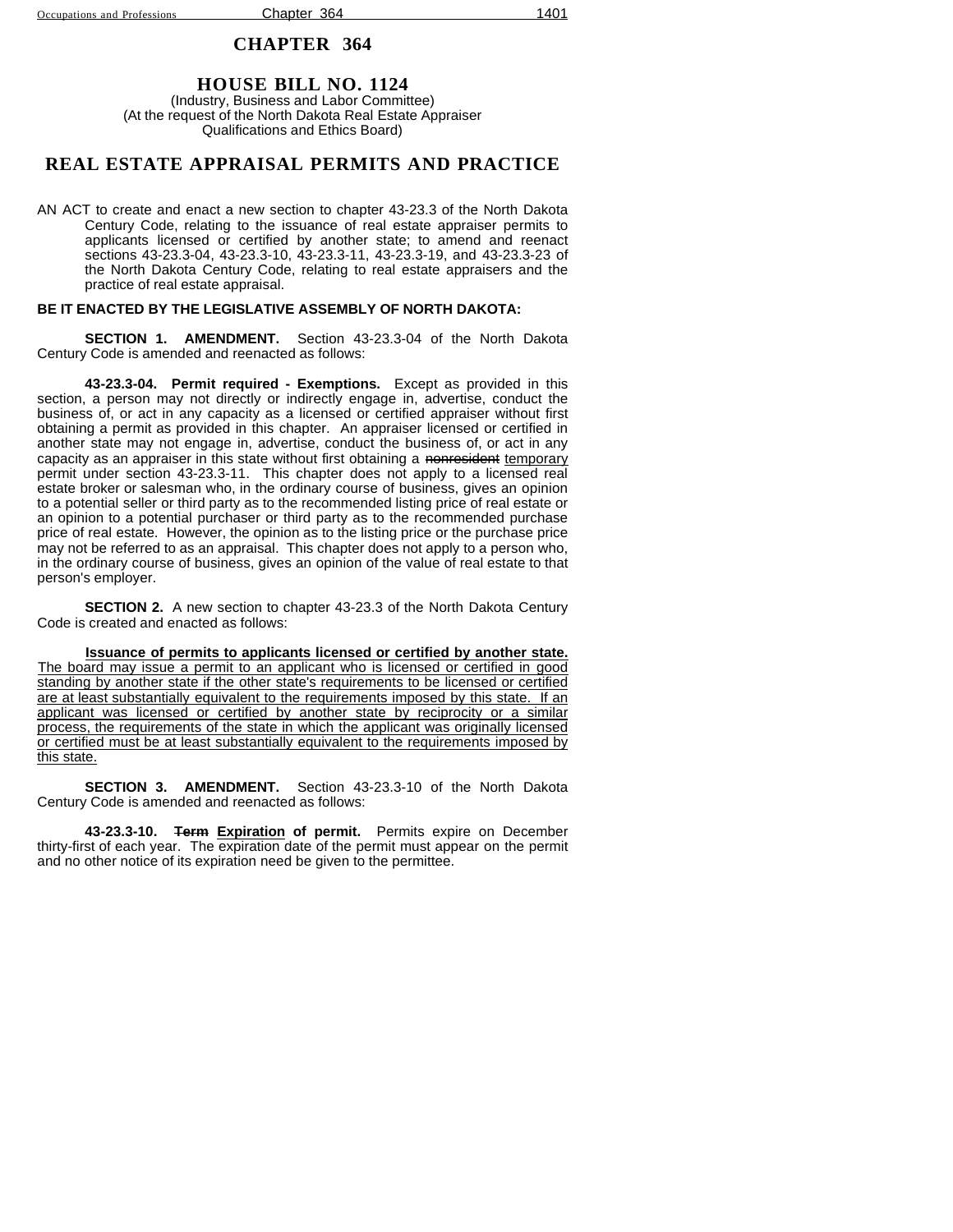**SECTION 4. AMENDMENT.** Section 43-23.3-11 of the North Dakota Century Code is amended and reenacted as follows:

### **43-23.3-11. Nonresident Temporary permit.**

- 1. A nonresident The board may issue a temporary permit to an applicant who is licensed or certified in good standing by another state. The board may deny a temporary permit to an applicant whose permit, license, or certification was revoked, suspended, or otherwise subjected to discipline by any state or jurisdiction.
- 2. An applicant for a temporary permit shall file with the board a designation in writing which appoints the chairman of the board to act as the applicant's licensed agent upon whom all judicial and other process or legal notices directed to the applicant may be served. Copies of the appointment, certified by the chairman of the board, may be received in evidence in any proceeding and must be given the same effect as the original. In the written designation, the applicant shall agree that any lawful process against that individual which is served upon the agent is of the same legal force as if served upon the applicant, and that the authority of the agent continues in force as long as any liability of the applicant remains outstanding in this state. Upon the receipt of any process or notice, the chairman shall mail a copy of the process or notice by certified mail, return receipt requested, to the last-known business address of the nonresident appraiser applicant.
- 2. 3. The board may issue a temporary permit to a nonresident an applicant if the applicant agrees in writing to abide by this chapter and to submit to the jurisdiction of the board.
- $3. 4.$  The board shall issue a temporary permit to practice to a nonresident an applicant who has complied with this section. The board may require the nonresident applicant to pay a temporary appraiser's fee. The board shall determine the amount of the temporary fee and the duration of the temporary permit.
	- 4. If the board determines that another state has substantially equivalent requirements and the board enters into a reciprocity agreement, an applicant from that state may obtain a permit to practice as either a licensed or certified appraiser upon application and payment of any required permit fee.

**SECTION 5. AMENDMENT.** Section 43-23.3-19 of the North Dakota Century Code is amended and reenacted as follows:

**43-23.3-19. Continuing education.** Each applicant for renewal of a permit shall submit proof of participation in the minimum number of continuing education hours required and approved by the board. The board shall adopt rules for the implementation of continuing education requirements to assure that permit renewal applicants have current knowledge of appraisal theories, practices, and techniques that provide a high degree of service and protection to the public. The rules must establish:

1. Policies and procedures for obtaining board approval of courses of instruction.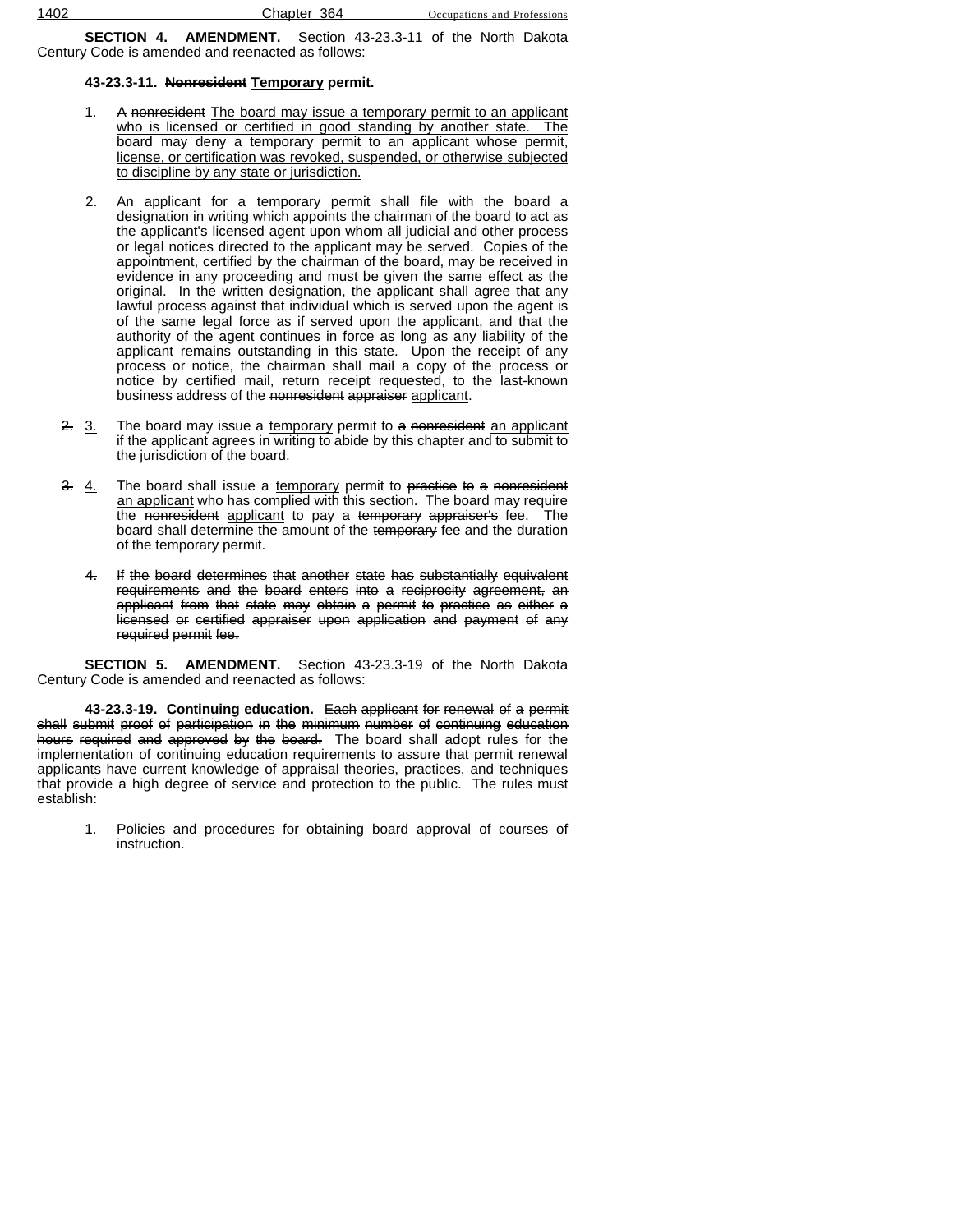- 2. Standards, policies, and procedures to be applied by the board in evaluating an applicant's claims of equivalency.
- 3. Standards, monitoring methods, and systems for recording attendance by course sponsors.

**SECTION 6. AMENDMENT.** Section 43-23.3-23 of the North Dakota Century Code is amended and reenacted as follows:

**43-23.3-23. Penalties.** A person acting or purporting to act as a licensed or a certified appraiser without holding a permit to practice is guilty of a class A misdemeanor. An appraiser licensed or certified in another state who engages in, advertises, conducts the business of, or acts in any capacity as an appraiser without first obtaining a <del>nonresident</del> temporary permit is guilty of a class A misdemeanor. In addition to any other penalty, a person receiving any money or other compensation in violation of this chapter is subject to a penalty of not less than the amount of the sum of money received and not more than three times the sum in the discretion of the court.

Approved March 31, 2005 Filed March 31, 2005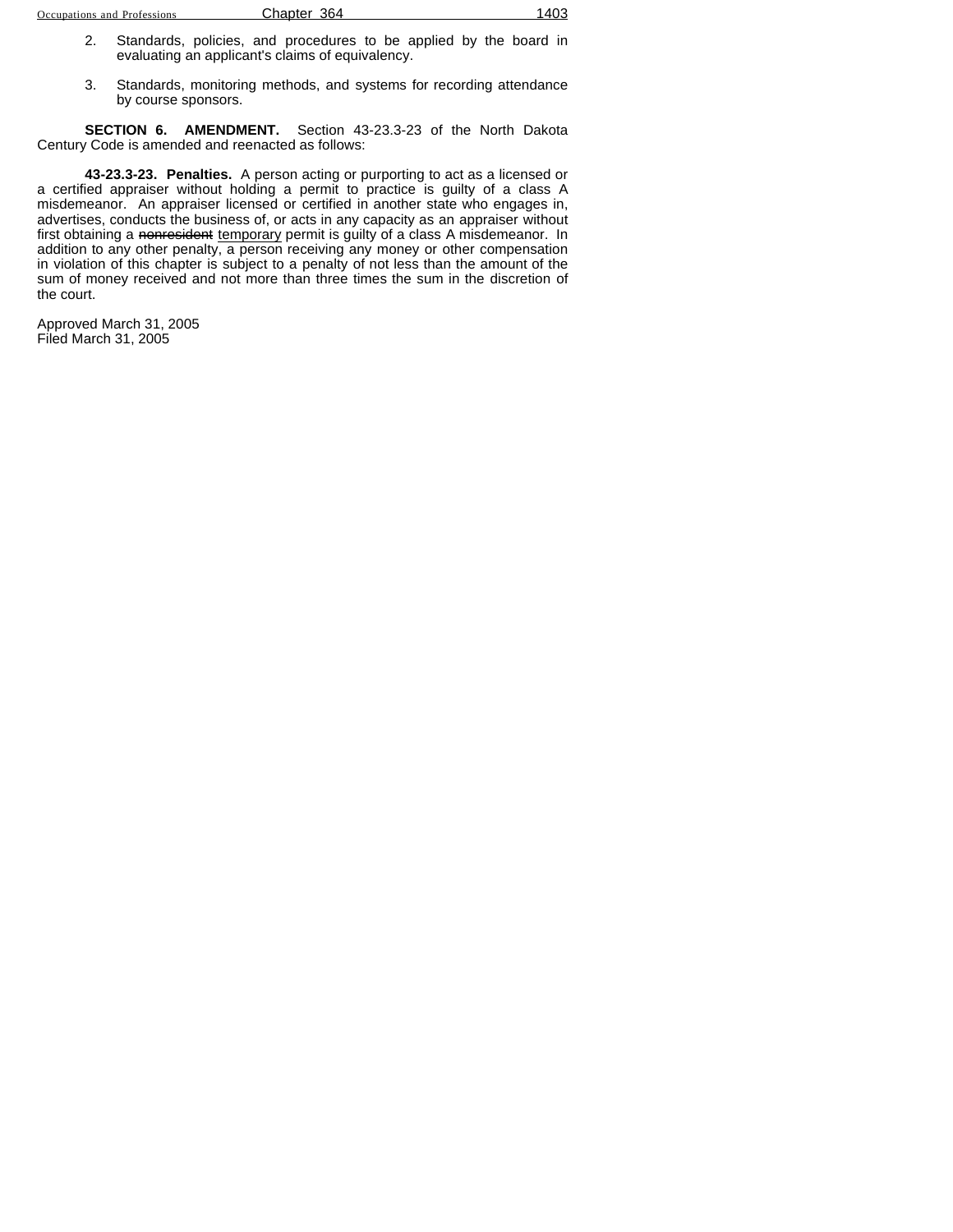### **SENATE BILL NO. 2366** (Senators G. Lee, J. Lee, Nething) (Representatives Martinson, Price)

## **PHYSICAL THERAPY PRACTICE**

AN ACT to create and enact chapter 43-26.1 of the North Dakota Century Code, relating to the practice of physical therapy; to amend and reenact subsection 1 of section 10-31-04 of the North Dakota Century Code, relating to statutory cross-reference; to repeal chapter 43-26 of the North Dakota Century Code, relating to the practice of physical therapy; and to provide a penalty.

### **BE IT ENACTED BY THE LEGISLATIVE ASSEMBLY OF NORTH DAKOTA:**

**SECTION 1. AMENDMENT.** Subsection 1 of section 10-31-04 of the North Dakota Century Code is amended and reenacted as follows:

1. A professional organization may be created pursuant to this chapter only for the purpose of rendering one specific type of professional service and services ancillary thereto or for the purpose of rendering two or more kinds of professional services that are specifically authorized to be practiced in combination under the licensing laws of each of the professional services to be practiced by a licensed individual or partnership of licensed individuals and ancillary services. This subsection does not preclude an organization created pursuant to this chapter from rendering more than one specific type of professional service if the services rendered are set forth in chapters 43-03 and 43-19.1 or if the services rendered are set forth in chapters 43-26 43-26.1 and 43-40.

**SECTION 2.** Chapter 43-26.1 of the North Dakota Century Code is created and enacted as follows:

**43-26.1-01. Definitions.** In this chapter, unless the context or subject matter otherwise requires:

- 1. "Board" means the North Dakota board of physical therapy.
- 2. "Examination" means a national examination approved by the board for the licensure of a physical therapist or the licensure of a physical therapist assistant.
- 3. "Manual therapy" means the use of techniques such as mobilization or manipulation, manual lymphatic drainage, and manual traction on one or more regions of the body.
- 4. "Onsite supervision" means the supervising physical therapist is onsite and present in the department or facility where services are provided, is immediately available to the person being supervised, and maintains continued involvement in appropriate aspects of each treatment session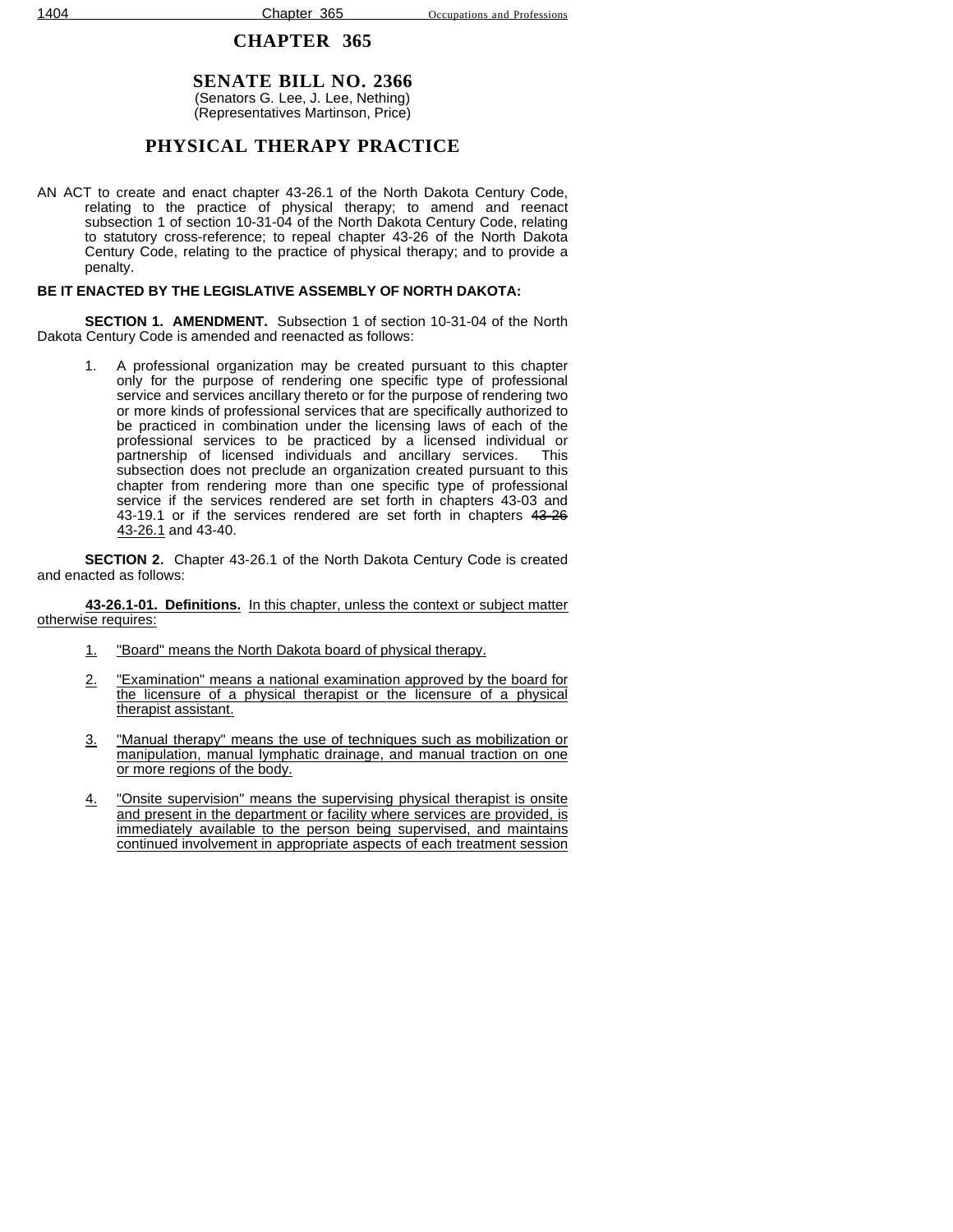in which a physical therapist assistant or a physical therapy aide is involved in components of care.

- 5. "Physical therapist" means a person licensed under this chapter to practice physical therapy. The term "physiotherapist" is synonymous with "physical therapist" under this chapter.
- 6. "Physical therapist assistant" means a person who is licensed under this chapter and who assists the physical therapist in selected components of physical therapy intervention.
- 7. "Physical therapy" means the care and services provided by or under the direction and supervision of a physical therapist licensed under this chapter.
- 8. Thysical therapy aide" means a person trained under the direction of a physical therapist who performs designated and supervised routine tasks related to physical therapy.
- 9. "Practice of physical therapy" means:
	- a. Examining, evaluating, and testing individuals with mechanical, physiological, and developmental impairments, functional limitations in movement and mobility, and disabilities or other health and movement-related conditions in order to determine a diagnosis for physical therapy, prognosis, and plan of therapeutic intervention, and to assess the ongoing effects of intervention.
	- b. Alleviating impairments, functional limitations in movement and mobility, and disabilities by designing, implementing and modifying therapeutic interventions that may include, but are not limited to, therapeutic exercise; neuromuscular education; functional training related to positioning, movement, and mobility in self-care and in-home, community, or work integration or reintegration; manual therapy; therapeutic massage; prescription, application and, as appropriate, fabrication of assistive, adaptive, orthotic, prosthetic, protective, and supportive devices and equipment related to positioning, movement, and mobility; airway clearance techniques; integumentary protection and repair techniques; debridement and wound care; physiotherapy; physical agents or modalities; mechanical and electrotherapeutic modalities; and patient-related instruction.
	- c. Engaging as a physical therapist in reducing the risk of injury, impairment, functional limitation and disability, including the promotion and maintenance of fitness, health, and wellness in populations of all ages.
	- d. Engaging as a physical therapist in administration, consultation, education, and research.
- 10. "Restricted license" for a physical therapist or physical therapist assistant means a license on which the board places restrictions or conditions, or both, as to scope of practice, place of practice, supervision of practice, duration of licensed status, or type or condition of patient or client to whom the licensee may provide services.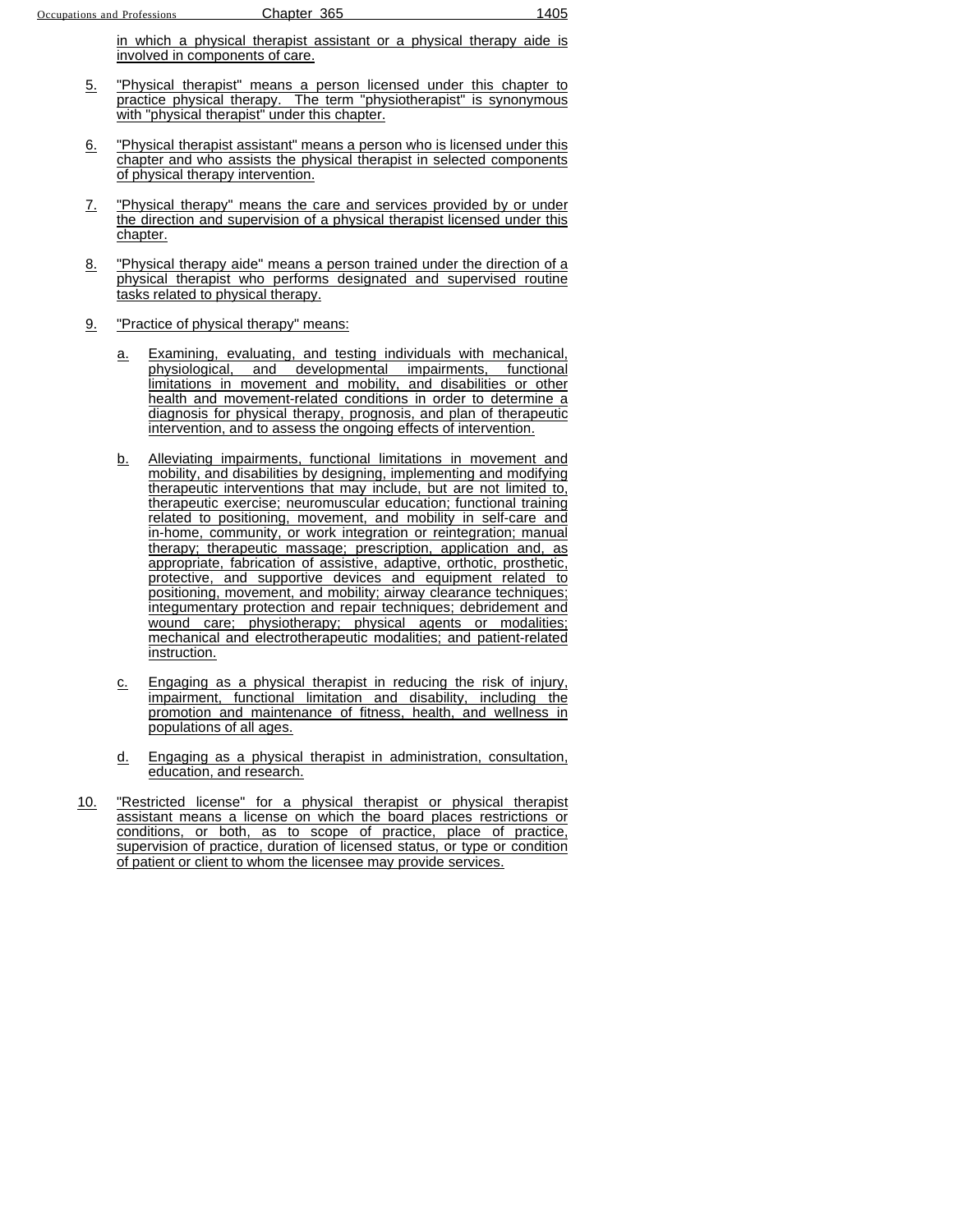11. "Testing" means standard methods and techniques used to gather data about the patient.

**43-26.1-02. Board of physical therapy - Members - Appointments - Vacancies.** The board of physical therapy shall administer this chapter. The board consists of three licensed physical therapists, two licensed physicians, and a citizen who is not a health care professional. The governor shall appoint the board members for a term of five years, staggered so the terms of no more than two members expire each year. A person may not serve more than two full consecutive terms. Terms begin on July first. Appointments to the board to fill a vacancy occurring for other than the expiration of a term may only be made for the remainder of the unexpired term. Each physical therapist appointed must have had at least three years of physical therapy experience in North Dakota immediately prior to appointment and must practice in North Dakota during the term. Each physician appointed must have practiced medicine at least three years in North Dakota immediately prior to appointment and must practice in North Dakota during the term. Each board member shall take and file with the secretary of state the oath of office prescribed for state officials before entering upon the discharge of the member's duties.

#### **43-26.1-03. Powers of the board.** The board may:

- 1. Evaluate the qualifications of applicants for licensure.
- 2. Provide for the examination of physical therapists and physical therapist assistants and adopt passing scores for the examinations.
- 3. Issue licenses to persons who meet the requirements of this chapter.
- 4. Regulate the practice of physical therapy by interpreting and enforcing this chapter.
- 5. Adopt and revise rules consistent with this chapter.
- 6. Meet at least annually and such other times as deemed necessary. A majority of board members shall constitute a quorum for the transaction of business.
- 7. Establish mechanisms for assessing the continuing professional competence of physical therapists to engage in the practice of physical therapy.
- 8. Establish and collect fees for sustaining the necessary operation and expenses of the board.
- 9. Elect officers from its members necessary for the operations and obligations of the board. Terms of office shall be one year.
- 10. Provide for the timely orientation and training of new professional and public appointees to the board regarding board licensing and disciplinary procedures, this chapter, and board rules, policies, and procedures.
- 11. Maintain a current list of all persons regulated under this chapter. This information includes the person's name, current business address, business telephone number, and board license number.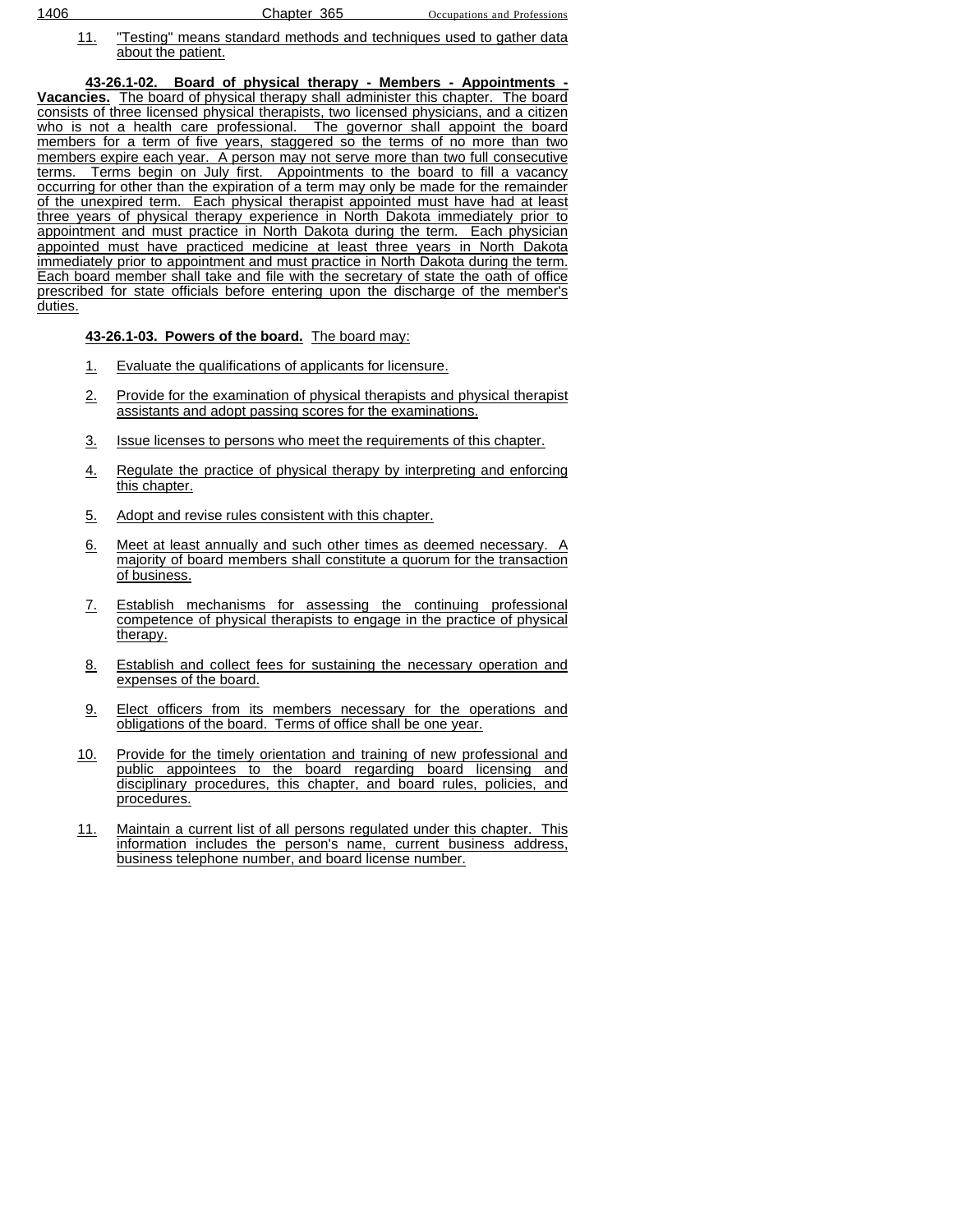- 12. Provide information to the public regarding the complaint process.
- 13. Employ necessary personnel to carry out the administrative work of the board.
- 14. Enter into contracts for services necessary for enforcement of this chapter.
- 15. Report final disciplinary action taken against a licensee to a national disciplinary data base recognized by the board or as required by law.

#### **43-26.1-04. Qualifications for licensure.**

- 1. An applicant for a license as a physical therapist or physical therapist assistant shall:
	- a. Be of good moral character.
	- b. Complete the application process.
	- c. Be a graduate of a professional physical therapy education program accredited by a national accreditation agency approved by the board.
	- d. Pass the examination approved by the board.
- 2. An applicant for a license as a physical therapist who has been educated outside of the United States shall:
	- a. Be of good moral character.
	- b. Complete the application process.
	- c. Provide satisfactory evidence that the applicant's education is substantially equivalent to the requirements of physical therapists educated in an accredited education program as determined by the board. For the purpose of this section, "substantially equivalent" means that an applicant for licensure educated outside of the United States shall have:
		- (1) Graduated from a physical therapist education program that prepares the applicant to engage in the practice of physical therapy without restriction.
		- (2) Provided written proof that the applicant's school of physical therapy education is recognized by its own ministry of education.
		- (3) Undergone a credentials evaluation as directed by the board that determines that the candidate has met uniform criteria for educational requirements as further established by rule.
		- (4) Completed any additional education or clinical experience as required by the board.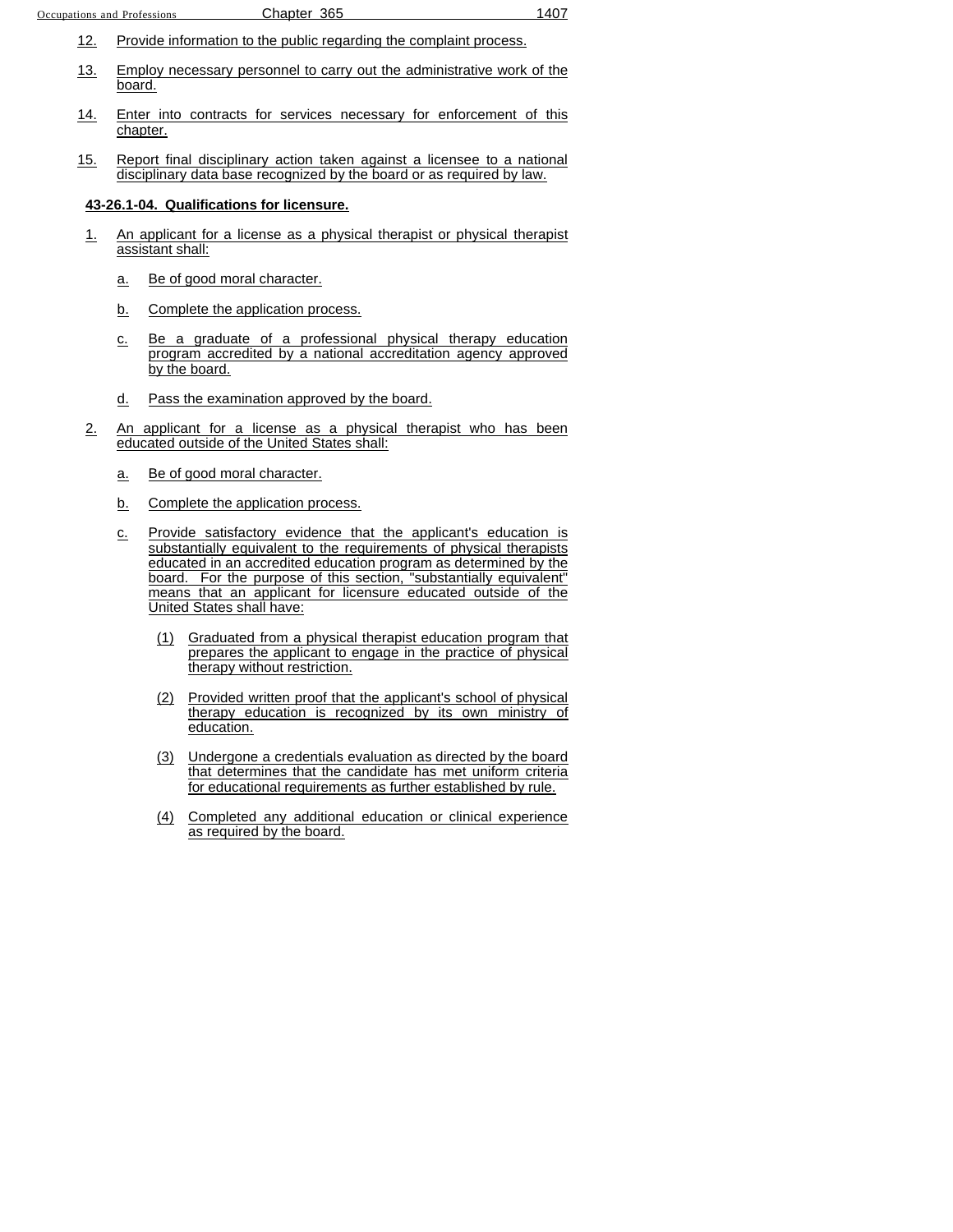- d. Pass the board-approved English proficiency examinations if the applicant's native language is not English.
- e. Pass the examination approved by the board.
- 3. Notwithstanding the provisions of subsection 2, if the applicant is educated outside of the United States and is a graduate of a professional physical therapy educational program accredited by a national accrediting agency approved by the board, the board may waive the requirements in subdivision c of subsection 2.

### **43-26.1-05. Application and examination.**

- 1. An applicant for licensure shall file a complete application as required by the board. The applicant shall include application fees as prescribed in this chapter and under applicable rules.
- 2. The board shall provide examinations at times and places it determines. The board shall determine the passing score.
- 3. An applicant for licensure as a physical therapist may take the examination after the application process has been completed. The examination shall test entry-level competence related to physical therapy theory, examination and evaluation, diagnosis, prognosis, treatment intervention, prevention, and consultation.
- 4. An applicant for licensure as a physical therapist assistant may take the examination after the application process has been completed. The examination shall test for requisite knowledge and skills in the technical application of physical therapy services.
- 5. An applicant for licensure who does not pass the examination on the first attempt may retake the examination one additional time without reapplication for licensure within six months of the first failure. Before the board may approve an applicant for subsequent testing beyond two attempts, an applicant shall reapply for licensure and shall submit evidence satisfactory to the board of having successfully completed additional clinical training or coursework, or both, as the board determines.
- 6. If the board determines that an applicant or examinee has engaged, or has attempted to engage, in conduct that subverts or undermines the integrity of the examination process, the board may disqualify the applicant from taking the examination.

**43-26.1-06. Licensure by endorsement.** The board shall issue a license to a physical therapist or physical therapist assistant who has a license in good standing from another jurisdiction that imposes requirements for obtaining and maintaining a license which are at least as stringent as the requirements imposed in this state.

#### **43-26.1-07. Exemptions from licensure.**

1. This chapter does not restrict a person licensed under any other law of this state from engaging in the profession or practice for which that person is licensed as long as that person does not represent, imply, or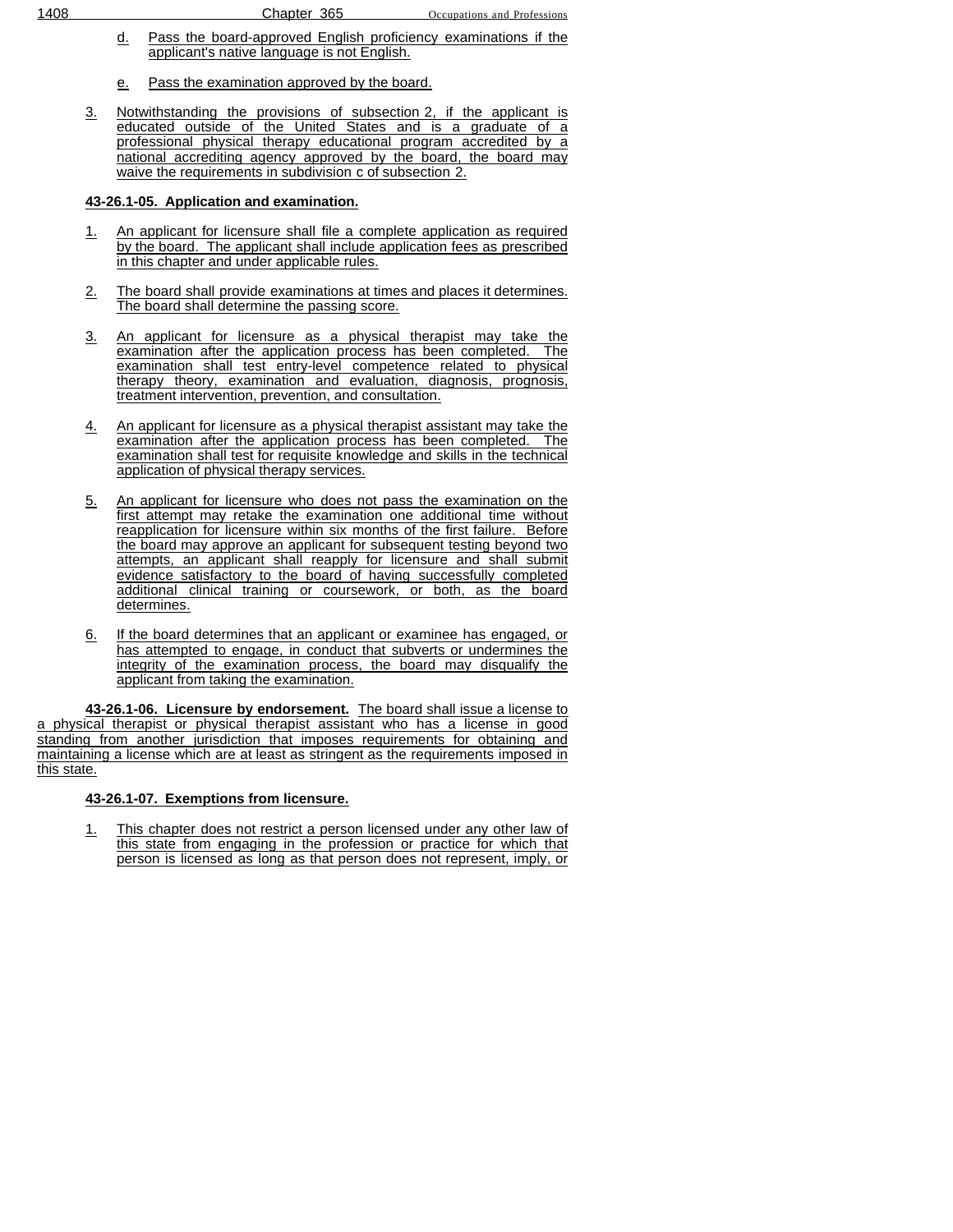claim that that person is a physical therapist, physical therapist assistant, or a provider of physical therapy.

- 2. The following persons are exempt from the licensure requirements of this chapter when engaged in the following activities:
	- a. A person in a professional education program approved by the board who is satisfying supervised clinical education requirements related to the person's physical therapist or physical therapist assistant education while under on-site supervision of a physical therapist.
	- b. A physical therapist who is practicing in the United States armed services, United States public health service, or veterans administration pursuant to federal regulations for state licensure of health care providers.
	- c. A physical therapist who is licensed in another jurisdiction of the United States or credentialed to practice physical therapy in another country if that person is teaching, demonstrating, or providing physical therapy in connection with teaching or participating in an educational seminar in the state of no more than sixty days in a calendar year.
	- d. A physical therapist who is licensed in another United States jurisdiction if that person is providing services in accordance with section 43-51-03.
	- e. A physical therapist who is licensed in another United States jurisdiction or credentialed in another country, if that person by contract or employment is providing physical therapy to individuals affiliated with or employed by established athletic teams, athletic organizations, or performing arts companies temporarily practicing, competing, or performing in the state for no more than sixty days in a calendar year.
	- f. A physical therapist assistant who is licensed in another United States jurisdiction and is assisting a physical therapist engaged specifically in activities related to subdivisions b, c, and e is exempt from the requirements of licensure under this chapter.

**43-26.1-08. License renewal - Changes.** A licensee shall renew the license annually pursuant to board rules. A licensee who fails to renew the license on or before the expiration date shall not practice as a physical therapist or physical therapist assistant in this state, and may be subject to a late renewal fee. Each licensee is responsible for reporting to the board a name change and changes in business and home address within thirty days of the date of change.

### **43-26.1-09. Reinstatement of license.**

- 1. The board may reinstate an expired license upon payment of a renewal fee and reinstatement fee.
- 2. If a physical therapist's or physical therapist assistant's license has expired for more than three consecutive years, that person shall reapply for licensure and shall demonstrate to the board's satisfaction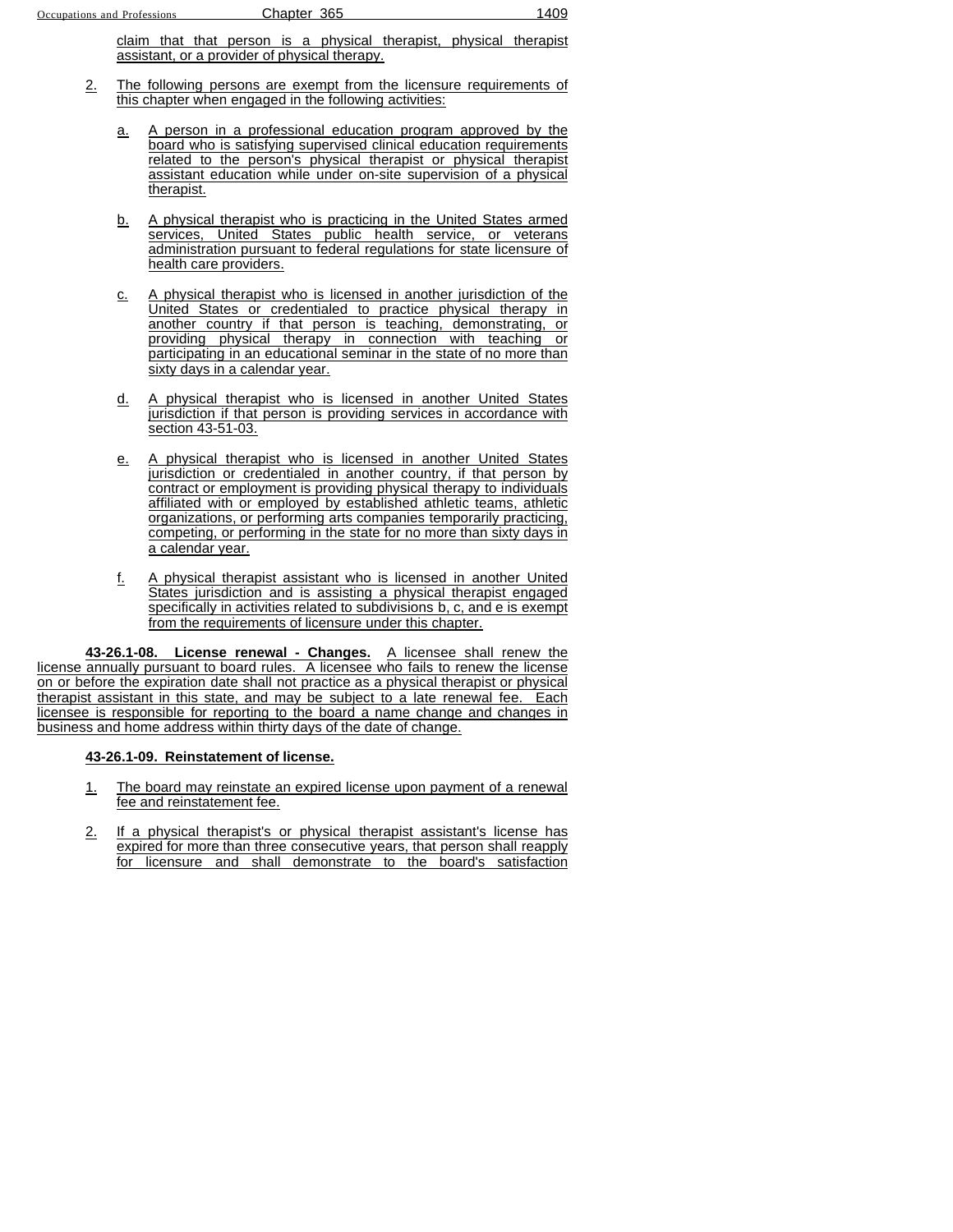competence to practice physical therapy, by one or more of the following as determined by the board:

- a. Practice for a specified time under a restricted license.
- b. Complete prescribed remedial courses.
- c. Complete continuing competence requirements for the period of the expired license.
- d. Pass an examination.

**43-26.1-10. Fees.** The board shall establish and collect fees not to exceed:

- 1. Two hundred dollars for an application for an original license. This fee is nonrefundable.
- 2. One hundred dollars for an annual renewal of the license.
- 3. Two hundred dollars for an application for reinstatement of a license.
- 4. Fifty dollars for late renewal of a license.

## **43-26.1-11. Patient care management.**

- 1. A physical therapist is responsible for managing all aspects of each patient's physical therapy. A physical therapist shall provide:
	- a. Each patient's initial evaluation and documentation.
	- b. Periodic reevaluation and documentation of each patient.
	- c. The documented discharge of the patient, including the response to therapeutic intervention at the time of discharge.
- 2. If the diagnostic process reveals findings that are outside the scope of a physical therapist's knowledge, experience, or expertise, a physical therapist shall so inform the patient or client and refer to an appropriate practitioner.
- 3. A physical therapist shall assure the qualifications of all physical therapist assistants and physical therapy aides under the physical therapist's direction and supervision.
- 4. For each patient on each date of service, a physical therapist shall provide all of the therapeutic intervention that requires the expertise of a physical therapist and shall determine the use of physical therapist assistants or physical therapy aides that provide for the delivery of care that is safe, effective, and efficient.
	- a. A physical therapist assistant shall work under the supervision of a physical therapist. A physical therapist assistant may document care provided without the cosignature of the supervising physical therapist.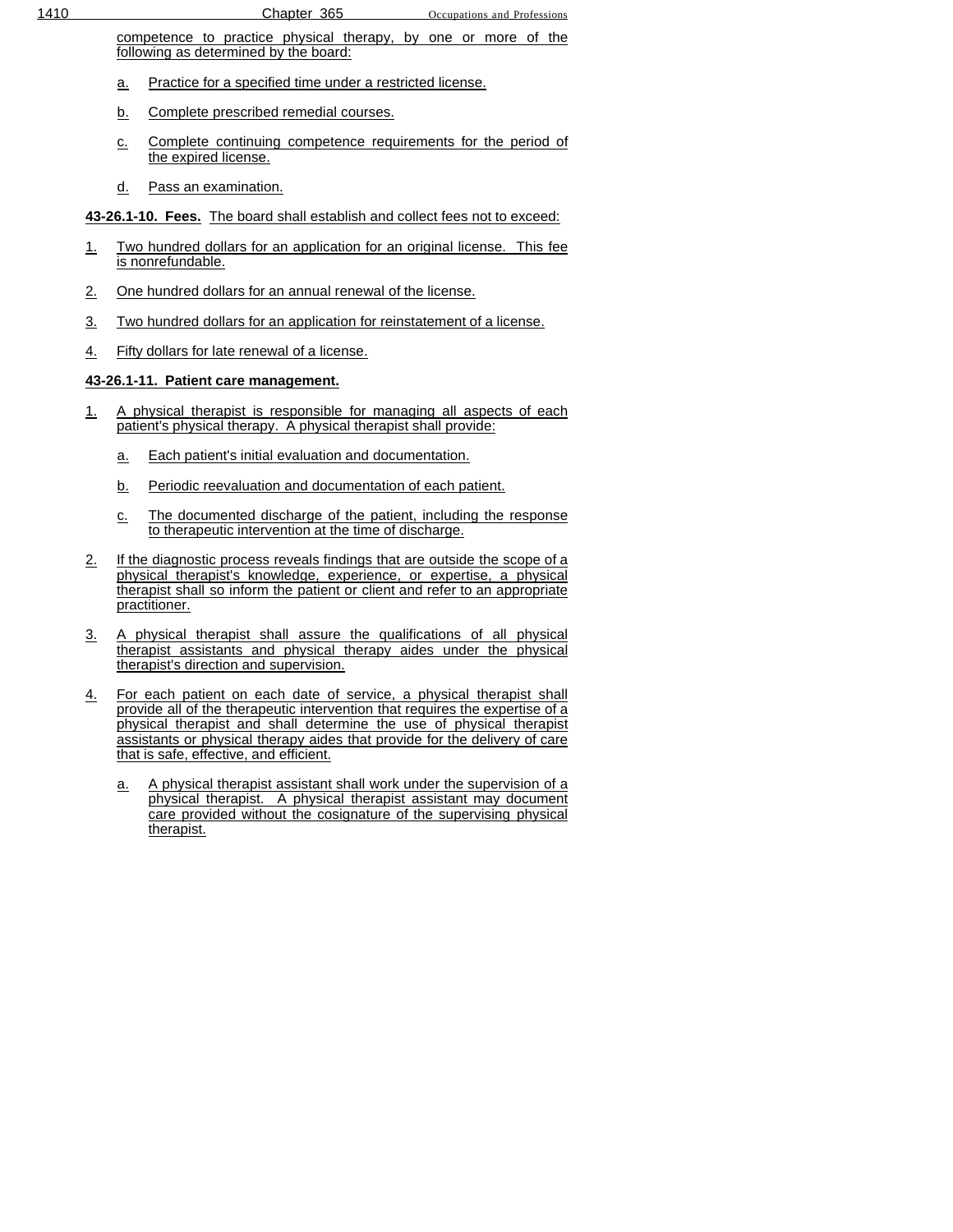- b. A physical therapist may use physical therapy aides for designated routine tasks. A physical therapy aide shall work under the onsite supervision of a physical therapist who is onsite and present in the facility. This supervision may extend to offsite supervision of the aide only when the physical therapy aide is accompanying and working directly with a physical therapist assistant with a specific patient or when performing non-patient-related tasks.
- 5. A physical therapist's responsibility for patient care management shall include accurate documentation and billing of the services provided.

#### **43-26.1-12. Consumers' rights.**

- 1. The public shall have access to the following information:
	- a. A list of physical therapists that includes place of practice, license number, date of license, and expiration and status of license.
	- b. A list of physical therapist assistants licensed in the state, including place of employment, license number, date of license, and expiration and status of license.
	- c. The board's address and telephone number.
- 2. A patient has freedom of choice in selection of services and products.
- 3. Information relating to the physical therapist-patient relationship is confidential and may not be communicated to a third party who is not involved in that patient's care without the written authorization of the patient or as permitted by law.
- 4. Any person may submit a complaint to the board regarding any licensee, or any other person potentially in violation of this chapter.

**43-26.1-13. Grounds for disciplinary actions.** The board may refuse to license any physical therapist or physical therapist assistant, may discipline, or may suspend or revoke the license of any physical therapist or physical therapist assistant for any of the following grounds:

- 1. Violating any provision of this chapter, board rules, or a written order of the board.
- 2. Practicing or offering to practice beyond the scope of the practice of physical therapy.
- 3. Failing to refer a patient or client to an appropriate practitioner if the diagnostic process reveals findings that are outside the scope of a physical therapist's knowledge, experience, or expertise.
- 4. Obtaining or attempting to obtain a license by fraud or misrepresentation.
- 5. Engaging in the performance of substandard physical therapy care due to a deliberate or negligent act or failure to act, regardless of whether actual injury to the patient is established.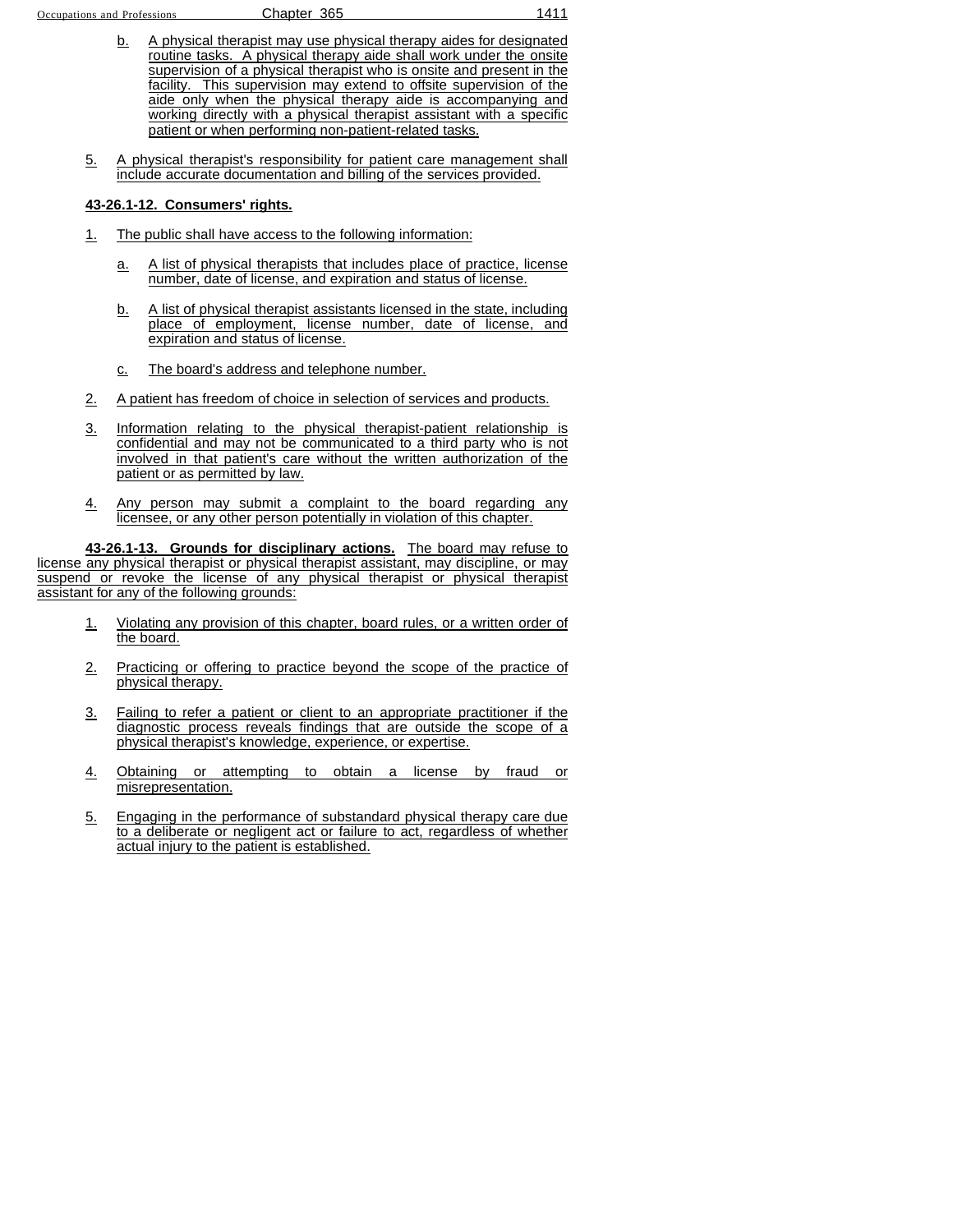- 6. Engaging in the performance of substandard care by a physical therapist assistant, including exceeding the authority to perform components of intervention selected by the supervising physical therapist regardless of whether actual injury to the patient is established.
- 7. Failing to supervise physical therapist assistants or physical therapy aides in accordance with this chapter and board rules.
- 8. A determination by the board that a licensee's conviction of an offense has a direct bearing on the licensee's ability to serve the public as a physical therapist or physical therapist assistant or that, following conviction of any offense, the holder is not sufficiently rehabilitated as provided under section 12.1-33-02.1.
- 9. Practicing as a physical therapist or working as a physical therapist assistant when physical or mental abilities are impaired by the use of controlled substances or other habit-forming drugs, chemicals, alcohol, or by other causes.
- 10. Having had a license revoked or suspended, other disciplinary action taken, or an application for licensure refused, revoked, or suspended by the proper authorities of another state, territory, or country.
- 11. Engaging in sexual misconduct. For the purpose of this paragraph sexual misconduct includes:
	- a. Engaging in or soliciting sexual relationships, whether consensual or nonconsensual, while a physical therapist or physical therapist assistant-patient relationship exists, except with a spouse.
	- b. Making sexual advances, requesting sexual favors, or engaging in other verbal conduct or physical contact of a sexual nature with patients or clients.
	- c. Intentionally viewing a completely or partially disrobed patient in the course of treatment if the viewing is not related to patient diagnosis or treatment under current practice standards.
- 12. Failing to adhere to the standards of ethics of the physical therapy profession adopted by rule by the board.
- 13. Charging unreasonable or fraudulent fees for services performed or not performed.
- 14. Making misleading, deceptive, untrue, or fraudulent representations in violation of this chapter or in the practice of the profession.
- 15. Having been adjudged mentally incompetent by a court.
- 16. Aiding and abetting a person who is not licensed in this state in the performance of activities requiring a license.
- 17. Failing to report to the board, where there is direct knowledge, any unprofessional, incompetent, or illegal acts that appear to be in violation of this chapter or any rules established by the board.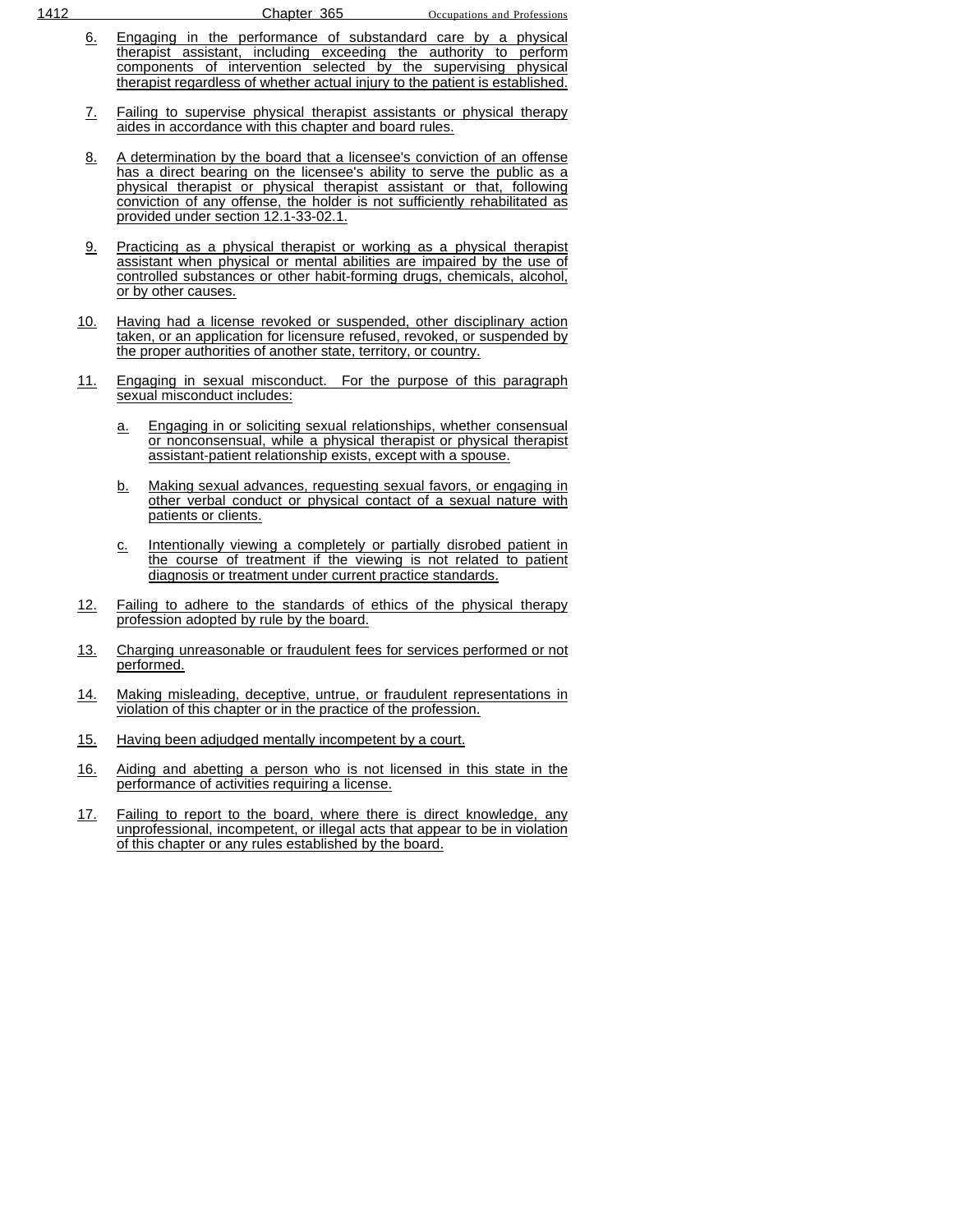- 18. Interfering with an investigation or disciplinary proceeding by failure to cooperate, by willful misrepresentation of facts, or by the use of threats or harassment against any patient or witness to prevent that patient or witness from providing evidence in a disciplinary proceeding or any legal action.
- 19. Failing to maintain adequate patient records. For the purposes of this subsection, "adequate patient records" means legible records that contain at a minimum sufficient information to identify the patient, an evaluation of objective findings, a diagnosis, a plan of care, a treatment record, and a discharge plan.
- 20. Failing to maintain patient confidentiality without the written authorization of the patient or unless otherwise permitted by law. All records used or resulting from a consultation under section 43-51-03 are part of a patient's records and are subject to applicable confidentiality requirements.
- 21. Promoting any unnecessary device, treatment intervention, or service resulting in the financial gain of the practitioner or of a third party.
- 22. Providing treatment intervention unwarranted by the condition of the patient or continuing treatment beyond the point of reasonable benefit.
- 23. Participating in underutilization or overutilization of physical therapy services for personal or institutional financial gain.

#### **43-26.1-14. Lawful practice.**

- 1. A physical therapist licensed under this chapter is fully authorized to practice physical therapy as defined herein. The board shall require each licensee to provide the board with evidence of competence regarding the various elements of manual therapy the licensee practices so that the board may determine satisfactory competency levels and requirements as provided under section 43-26.1-03.
- 2. A physical therapist shall adhere to the standards of ethics of the physical therapy profession as established by rule.
- 3. A physical therapist may purchase, store, and administer topical medications, including aerosol medications as part of the practice of physical therapy as defined herein, but shall not dispense or sell any of the medications to patients. A physical therapist shall comply with any regulation adopted by the United States pharmacopoeia specifying protocols for storage of medications.

#### **43-26.1-15. Terms and titles.**

- 1. A physical therapist shall use the letters "PT" in connection with the physical therapist's name or place of business to denote licensure under this chapter.
- 2. Except as otherwise provided by law, a person or business entity, and its employees, agents, or representatives, shall not use in connection with that person's or entity's name or activity the words "physical therapy", "physical therapist", "physiotherapist", "registered physical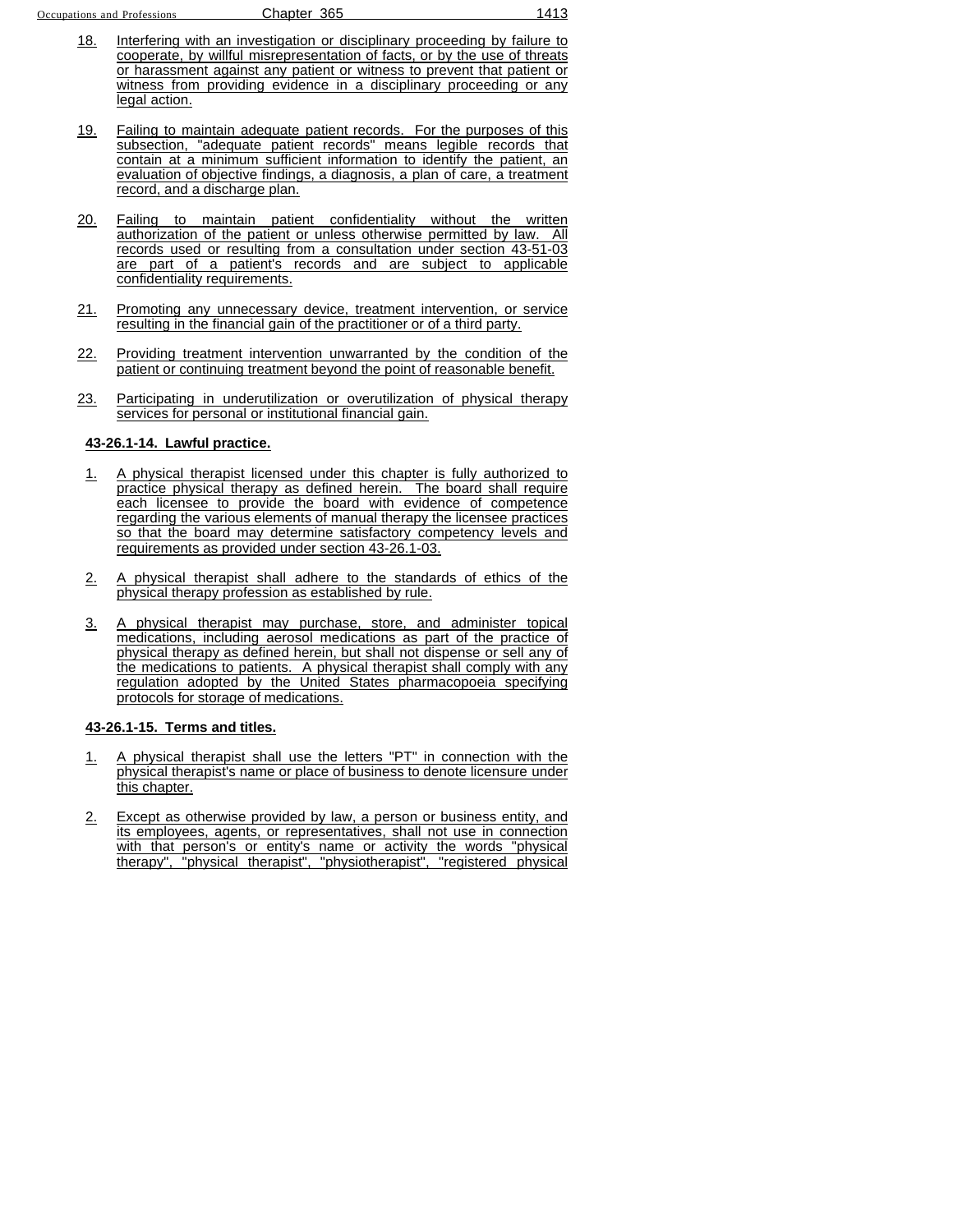| therapist", the letters "PT", "MPT", "DPT", "LPT", "RPT", or any other     |
|----------------------------------------------------------------------------|
| words, abbreviation or insignia indicating or implying directly or         |
| indirectly that physical therapy is provided or supplied, unless such      |
| services are provided by or under the direction of a physical therapist    |
| licensed pursuant to this chapter. A person or business entity shall not   |
| advertise or otherwise promote another person as being a "physical         |
| therapist" or "physiotherapist" unless the individual so advertised or     |
| promoted is licensed as a physical therapist under this chapter. A         |
| person or business entity that offers, provides, or bills any other person |
| for services shall not characterize those services as "physical therapy"   |
| unless the individual performing that service is licensed as a physical    |
| therapist under this chapter.                                              |
|                                                                            |

- 3. A physical therapist assistant shall use the letters "PTA" in connection with that person's name to denote licensure under this chapter.
- 4. A person shall not use the title "physical therapist assistant", the letters "PTA", or any other words, abbreviations, or insignia in connection with that person's name to indicate or imply, directly or indirectly, that the person is a physical therapist assistant unless that person is licensed under this chapter.

**43-26.1-16. Representations and billings without licensure prohibited - Enforcement - Injunctions.** No person or business entities of any type shall practice physical therapy or hold themselves out, represent themselves, or send out billings as providing physical therapy services, without personal licensure or the use of licensed employees as provided in this chapter. It shall be unlawful to employ an unlicensed physical therapist or physical therapist assistant to provide physical therapy services. The board's executive officer, under the board's direction, shall aid state's attorneys in the enforcement of this chapter and the prosecution of any violations thereof. In addition to the criminal penalties provided by this chapter, the civil remedy of injunction shall be available to restrain and enjoin violations of this chapter without proof of actual damages sustained by any person.

**43-26.1-17. Penalty.** Any person violating any of the provisions of this chapter is guilty of a class B misdemeanor.

**SECTION 3. REPEAL.** Chapter 43-26 of the North Dakota Century Code is repealed.

Approved April 4, 2005 Filed April 4, 2005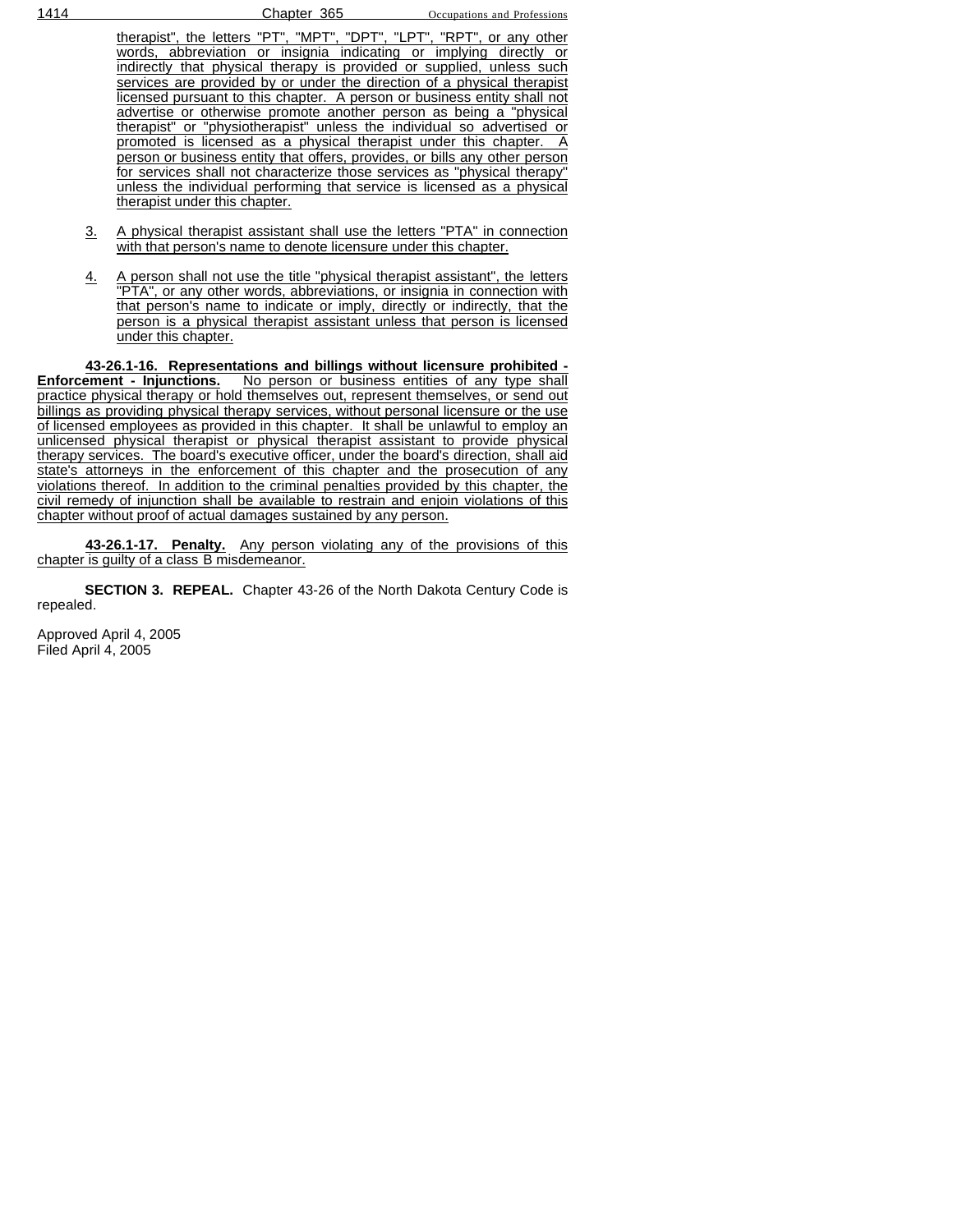## **HOUSE BILL NO. 1200**

(Representative Keiser)

### **NONPROFIT DENTAL SERVICES**

AN ACT to amend and reenact section 43-28-25 of the North Dakota Century Code, relating to dental services offered through a nonprofit organization; and to provide a penalty.

#### **BE IT ENACTED BY THE LEGISLATIVE ASSEMBLY OF NORTH DAKOTA:**

**SECTION 1. AMENDMENT.** Section 43-28-25 of the North Dakota Century Code is amended and reenacted as follows:

**43-28-25. Unlawful acts - Penalty.** It is a class A misdemeanor:

- 1. For any dentist, dental hygienist, legal entity, or unlicensed person, who owns, operates, or controls any room or office where dental work of any kind is done or contracted for, to employ, keep, or retain any unregistered dentist, dental hygienist, dental assistant, or other unregistered persons to do any dental work whatsoever, except as otherwise provided by statute or rule.
- 2. For any dentist to help or assist any unlicensed person to perform any act or operation which that is defined in this chapter as the practice of dentistry.
- 3. For any dentist to advise or direct patients to dental laboratories or dental laboratory technicians for any dental service, or to advise or direct patients to deal directly with laboratories or dental laboratory technicians.
- 4. For any dentist to work or cooperate with dental laboratories which that advertise for public patronage by delegating work to such laboratories in return for the reference of laboratory patrons for professional services.
- 5. For any dentist to use the services of any person or legal entity not licensed to practice dentistry in this state, to construct, alter, repair, or duplicate any denture, plate, partial plate, bridge, splint, orthodontic or prosthetic appliance, without first furnishing such unlicensed person a written prescription on forms prescribed by the board, which must contain:
	- a. The name and address of such unlicensed person;
	- b. The patient's name or number, in the event such number is used, the name of the patient must be written upon the duplicate copy of such prescription retained by the dentist;
	- c. The date on which it was written;
	- d. A prescription of the work to be done, with diagram, if necessary;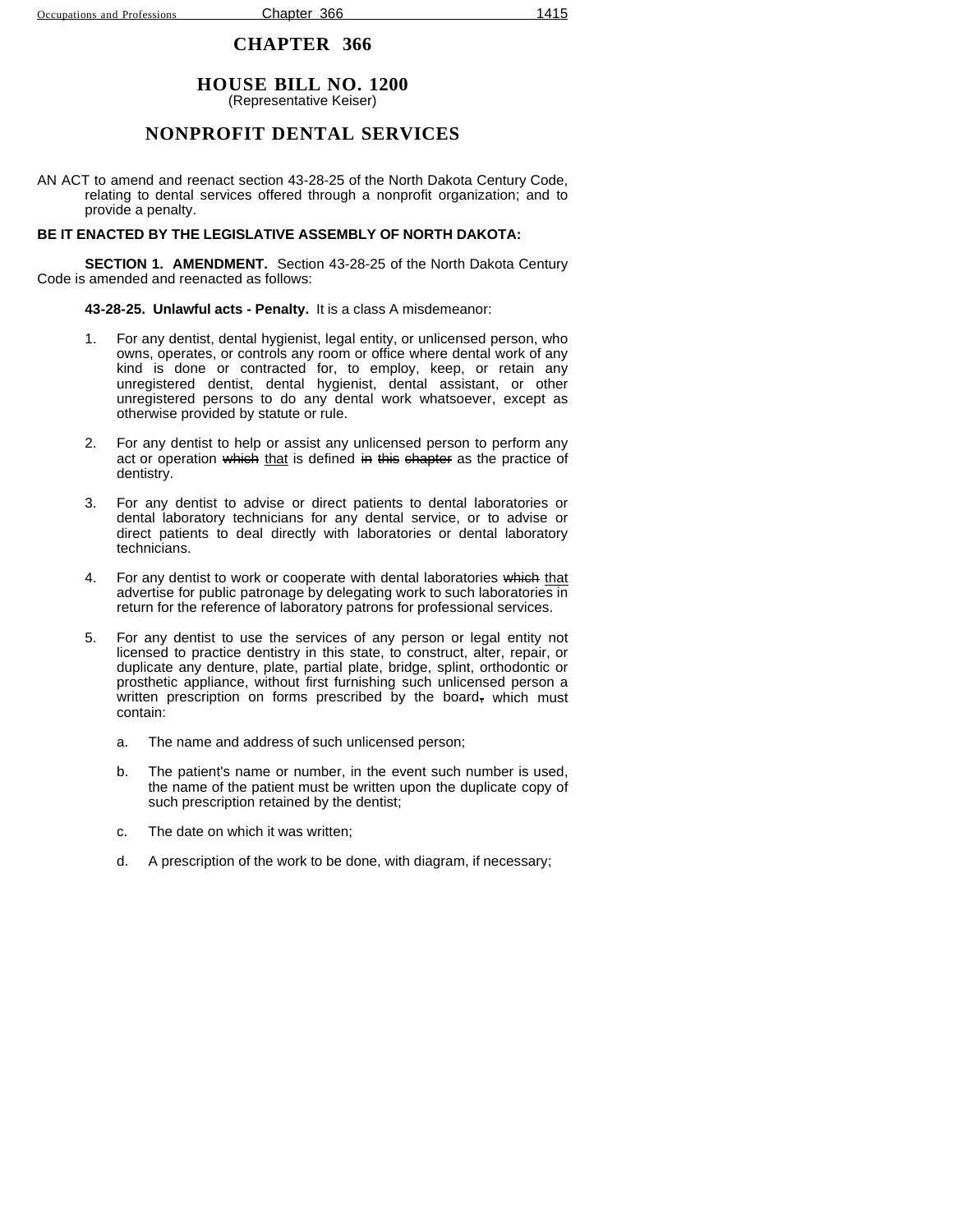- e. A specification of the type and quality of materials to be used; and
- f. The signature of the dentist and the number of the dentist's North Dakota license.

Such unlicensed person shall retain the original prescription and the dentist shall retain a duplicate copy thereof for inspection by the board or its the board's agent for two years.

- 6. For any dentist:
	- a. To use the service of any unlicensed persons without first having furnished the unlicensed person such prescription;
	- b. To fail to retain a duplicate copy thereof for two years; or
	- c. To refuse to allow the board or its the board's agent to inspect such prescription during the two-year period of time.
- 7. For any unlicensed person:
	- a. To perform any such service without first having obtained such prescription;
	- b. To fail to retain the original thereof for two years; or
	- c. To refuse to allow the board or its the board's agent to inspect it during such two-year period of time.
- 8. For any person:
	- a. To falsely claim or pretend to be a graduate from any dental college or the holder of any diploma or degree from such college;
	- b. To practice any fraud and deceit either in obtaining a license or a certificate of registration;
	- c. To falsely claim or pretend to have or hold a license or certificate of registration from the board to practice dentistry; or
	- d. To practice dentistry in this state without a license and certificate of registration.
- 9. For any person, except a North Dakota licensed practicing dentist, to own more than forty-nine percent of an office practice or business where dental operations, dental oral surgery, or dental services are at which the practice of dentistry is performed. This provision does not apply to a board-approved medical <del>clinics</del> a<del>nd public health settings where</del> dentists are clinic, hospital, or public health setting with which a dentist is associated and; a board-approved nonprofit organization created to serve the dental needs of an underserved population; or the heir or personal representative of a deceased dentist who. The heir or personal representative may operate an office under the name of the deceased dentist for a period of not longer than two years from the date of the dentist's death.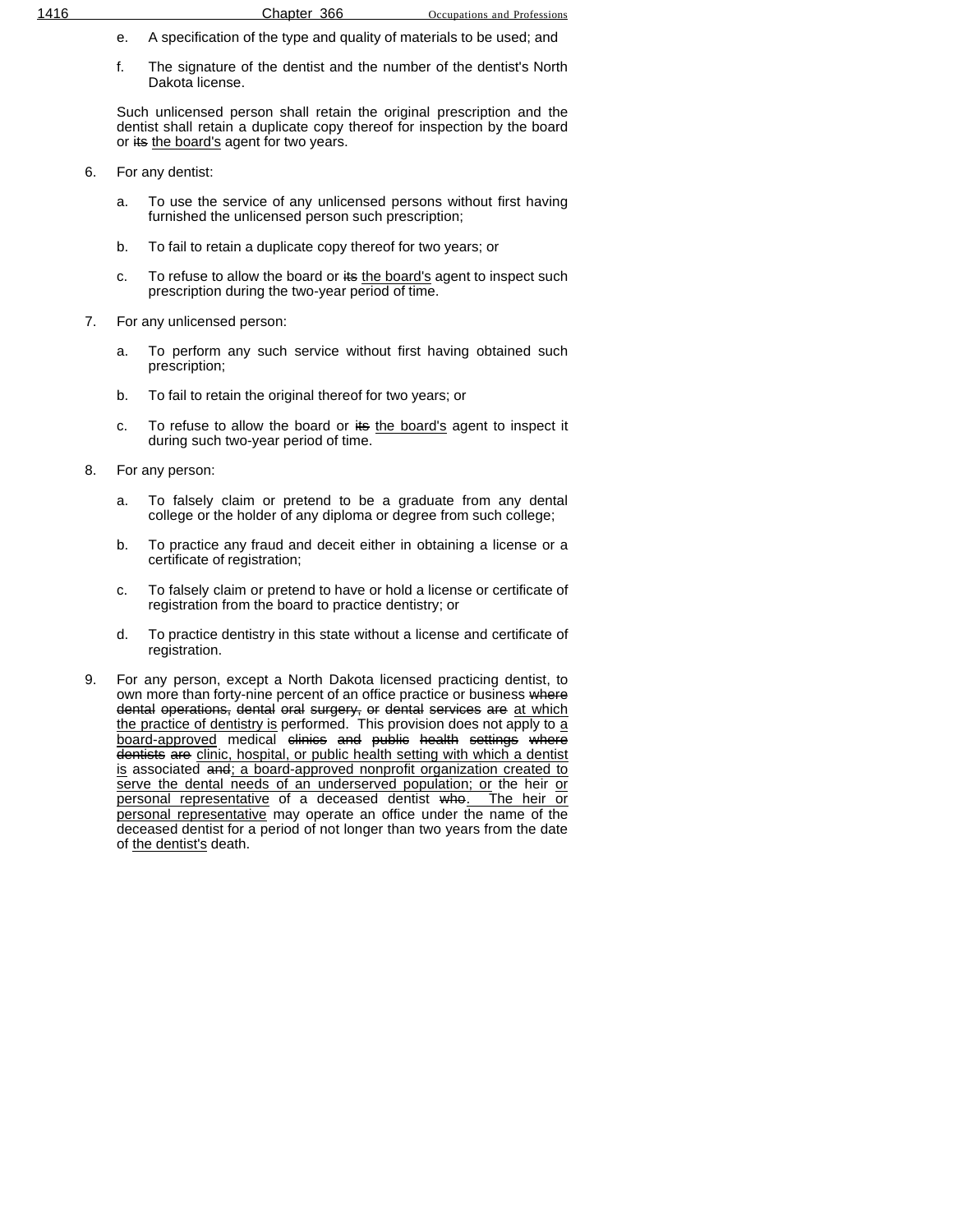Occupations and Professions **Chapter 366** 1417

The board may institute a civil action for an injunction prohibiting violations of this section without proof that anyone suffered actual damages.

Approved April 14, 2005 Filed April 18, 2005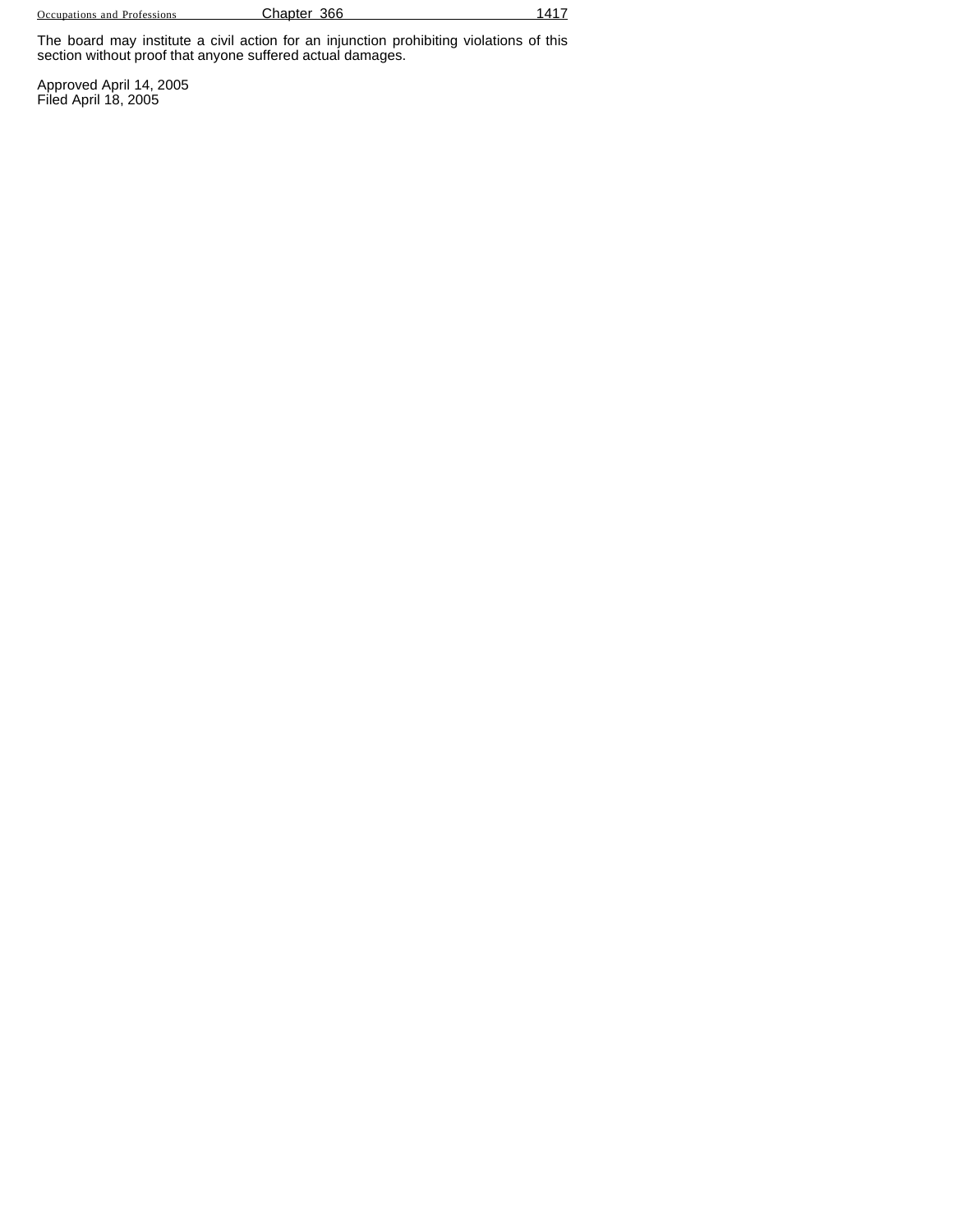## **HOUSE BILL NO. 1165**

(Government and Veterans Affairs Committee) (At the request of the Private Investigative and Security Board)

## **PRIVATE INVESTIGATIVE SERVICES LICENSING**

AN ACT to create and enact a new section to chapter 43-30 of the North Dakota Century Code, relating to exceptions to private investigative services licensing; to amend and reenact sections 43-30-01, 43-30-02, and 43-30-03 of the North Dakota Century Code, relating to licensing persons engaged in private investigative service or private security service; and to provide a penalty.

### **BE IT ENACTED BY THE LEGISLATIVE ASSEMBLY OF NORTH DAKOTA:**

**SECTION 1. AMENDMENT.** Section 43-30-01 of the North Dakota Century Code is amended and reenacted as follows:

**43-30-01. Definitions.** As used in this chapter, unless the context or subject matter otherwise requires:

- 1. "Board" means the private investigative and security board.
- 2. "Employee" means an employee under a contract of employment as defined in chapter 34-01, and not an independent contractor as defined by the "common law" test.
- 3. "License" includes a registration issued by the board.
- 3. 4. "Licensee" includes an individual who is registered by the board.
- 4. 5. "Private investigative service" means <del>obtaining</del> or furnishing information with reference to any act or individual, for a fee, reward, or other consideration, undertaking any of the following acts for the purpose of obtaining information for others:
	- a. Investigating the identity, habits, conduct, movements, whereabouts, transactions, reputation, or character of any person or organization;
	- b. Investigating the credibility of persons;
	- c. Investigating the location or recovery of lost or stolen property, missing persons, owners of abandoned property or escheated property, or heirs to estates;
	- d. Investigating the origin of and responsibility for libels, losses, accidents, or damage or injuries to persons or property;
	- e. Investigating the affiliation, connection, or relationship of any person, firm, or corporation with any organization, society, or association, or with any official, representative, or member thereof;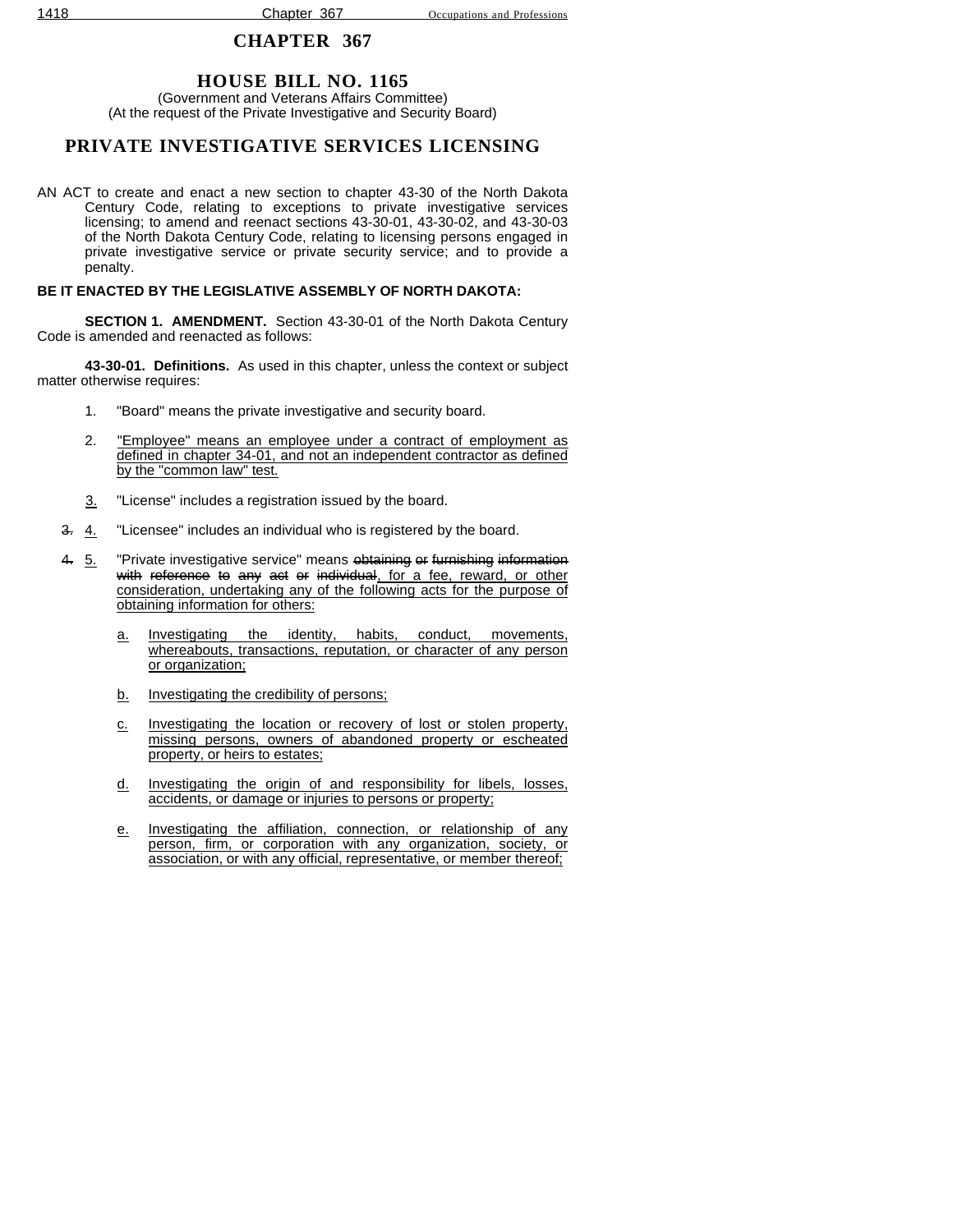- f. Investigating the conduct, honesty, efficiency, loyalty, or activities of employees, persons seeking employment, agents, or contractors and subcontractors;
- g. Investigating or obtaining evidence to be used before any authorized investigating committee, board of award, board of arbitration, administrative body, or officer or in preparation for trial of civil or criminal cases; or
- h. Investigating the identity or location of persons suspected of crimes or wrongdoing.
- 5. 6. "Private security service" means furnishing for hire security officers or other persons to protect:
	- $a.$  Protect persons or property,  $e^{i}$  to prevent the;
	- b. Prevent or detect theft or the unlawful taking of goods, wares, and or merchandise, or to prevent the misappropriation or concealment of goods, wares, merchandise, money, bonds, stocks, choses in action, notes, or other valuable documents or papers, or the business of performing the service of such security officer or other person for any of these purposes;
	- c. Control, regulate, or direct the flow of or movements of the public, whether by vehicle or otherwise, to assure protection of private property;
	- d. Prevent or detect intrusion, unauthorized entry or activity, vandalism, or trespass on private property;
	- e. Perform the service of a security officer or other person for any of these purposes; or
	- f. Transport money or negotiable securities to or from a financial institution or between business locations on a regular or daily basis, except for mail delivery.

**SECTION 2. AMENDMENT.** Section 43-30-02 of the North Dakota Century Code is amended and reenacted as follows:

**43-30-02. Exemptions.** This chapter does not apply to:

- 1. Any investigator or officer directly employed by or under any direct contract with the federal government, state, or any county or city thereof, appointed, elected, or contracted with, by due authority of law, while engaged in the performance of official duties. Subcontractors of agencies directly contracted with these entities are not exempted.
- 2. Any state's attorney.
- 3. Any attorneys or counselors at law in the regular practice of their profession and any paralegal or legal assistant employed by an attorney or law firm when the attorney or law firm retains complete responsibility for the work product of the paralegal or legal assistant.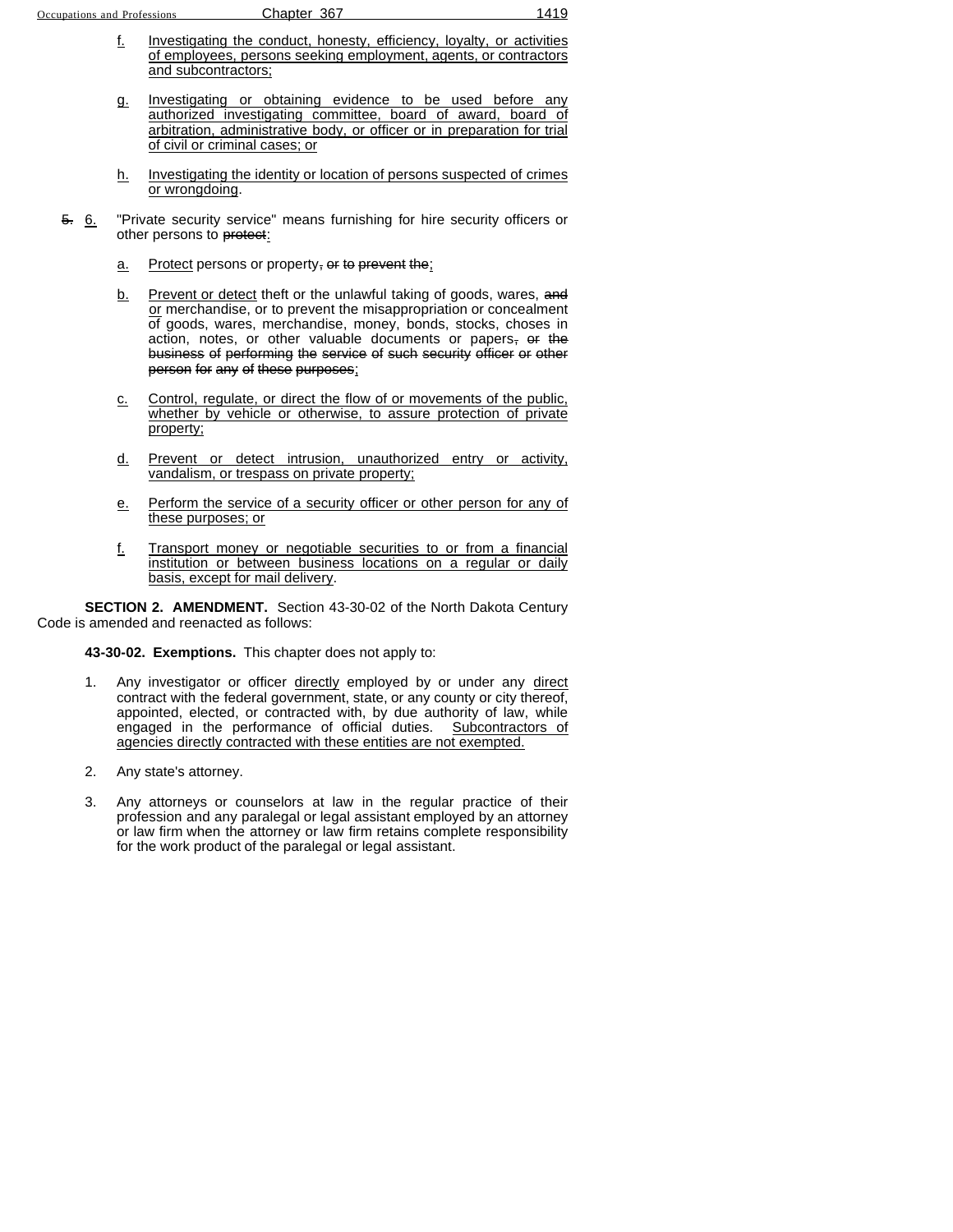- 4. Any person whose sole investigative business is the furnishing of information as to the business and financial standing and credit of persons engaged exclusively in obtaining and furnishing information as to the financial standing, rating, and credit responsibility of persons or as to the personal habits and financial responsibilities of applicants for insurance, indemnity bonds, or commercial credit.
- 5. A collection agency or finance company licensed to do business under the laws of this state, or an employee of one of those companies, while acting within the scope of employment when making an investigation incidental to the business of the agency, including an investigation as to location of a debtor and of the debtor's assets or property, provided the client has a financial interest in or a lien upon the assets or property of the debtor.
- 5. 6. Any person making any investigation of any matter in which that person or the person by whom that person is solely employed is interested or involved.
	- 6. Any person making any investigation for any person engaged in the business of transporting persons or property in interstate commerce.
	- 7. Any adjuster or investigator representing an insurance company.
- 8. **7.** A person whose sole investigative business is obtaining or furnishing information about acts or individuals from public records, other than those investigating the location or recovery of abandoned or escheated property, owners of abandoned or escheated property, or heirs to estates.
	- 8. An expert who specializes in a specific, limited area of practice, including automotive accident reconstructions, fire cause and origin inspections, technical surveillance counter measures, handwriting analysis, auditor, accountant or accounting clerk performing audits or accounting functions, or other areas of practice covered by other licensure in the state, and other areas determined by the board, that fall within the individual's scope of employment, incidental to the investigative profession.
	- 9. Persons reporting for any media, including news reporters or news investigators.
	- 10. A person providing mystery or secret shopping services, or providing a similar service, used for evaluating customer service, products, services, pricing, locations, or consumer issues so long as the evaluation is not for purposes of litigation or discovering violations of law.

**SECTION 3.** A new section to chapter 43-30 of the North Dakota Century Code is created and enacted as follows:

**Fair housing law compliance - Exception - Penalty.** This chapter does not apply to a person testing for fair housing law compliance who is employed by or volunteers with an organization recognized for this purpose under federal or state law and who meets the requirements, except for actual registration, of a registered private investigator established by the board. These requirements include a state and nationwide criminal history background check conducted by the bureau of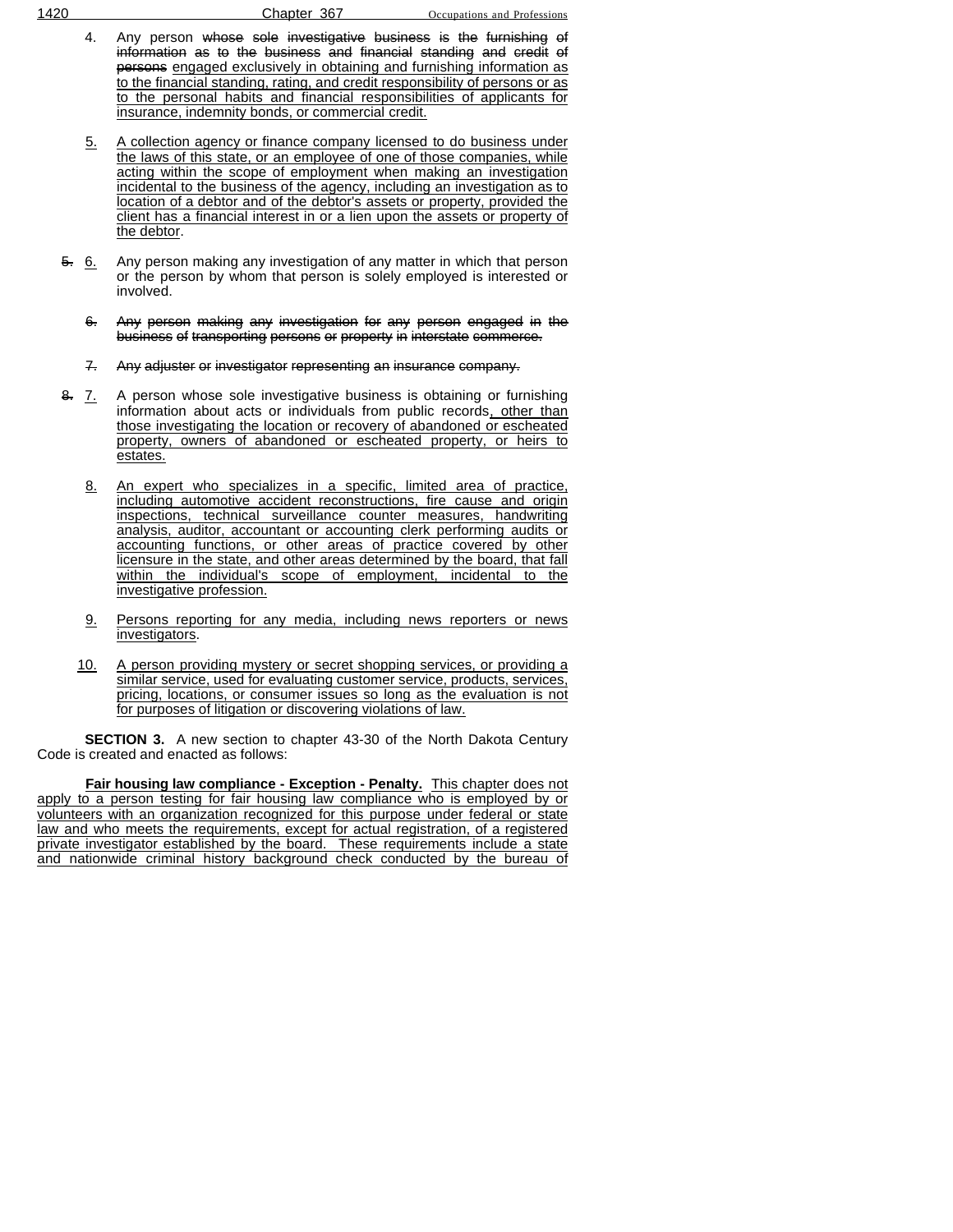| Occupations and Professions |  |  |
|-----------------------------|--|--|
|-----------------------------|--|--|

Chapter 367 1421

criminal investigation and the federal bureau of investigation. The results of the state and nationwide criminal history background check must be on file with the organization. The board, at its request, may review the criminal history background check and other information related to any person conducting the compliance test. Any person who knowingly violates the requirements for an exception under this section is guilty of a class B misdemeanor.

**SECTION 4. AMENDMENT.** Section 43-30-03 of the North Dakota Century Code is amended and reenacted as follows:

**43-30-03. Private investigative and security board.** The governor shall appoint a private investigative and security board. The board must consist of not less than five nor more than eleven members appointed for staggered four-year terms. Appointees to the board must be knowledgeable in private investigative or private security matters. A majority of the members of the board must be actively engaged in the private investigative or security profession, with at least one member actively engaged in law enforcement. Members of the board may not receive any compensation for their service on the board, but they are entitled to be reimbursed for their expenses incurred in performing their duties in the amounts provided by law for state employees.

Approved March 30, 2005 Filed March 31, 2005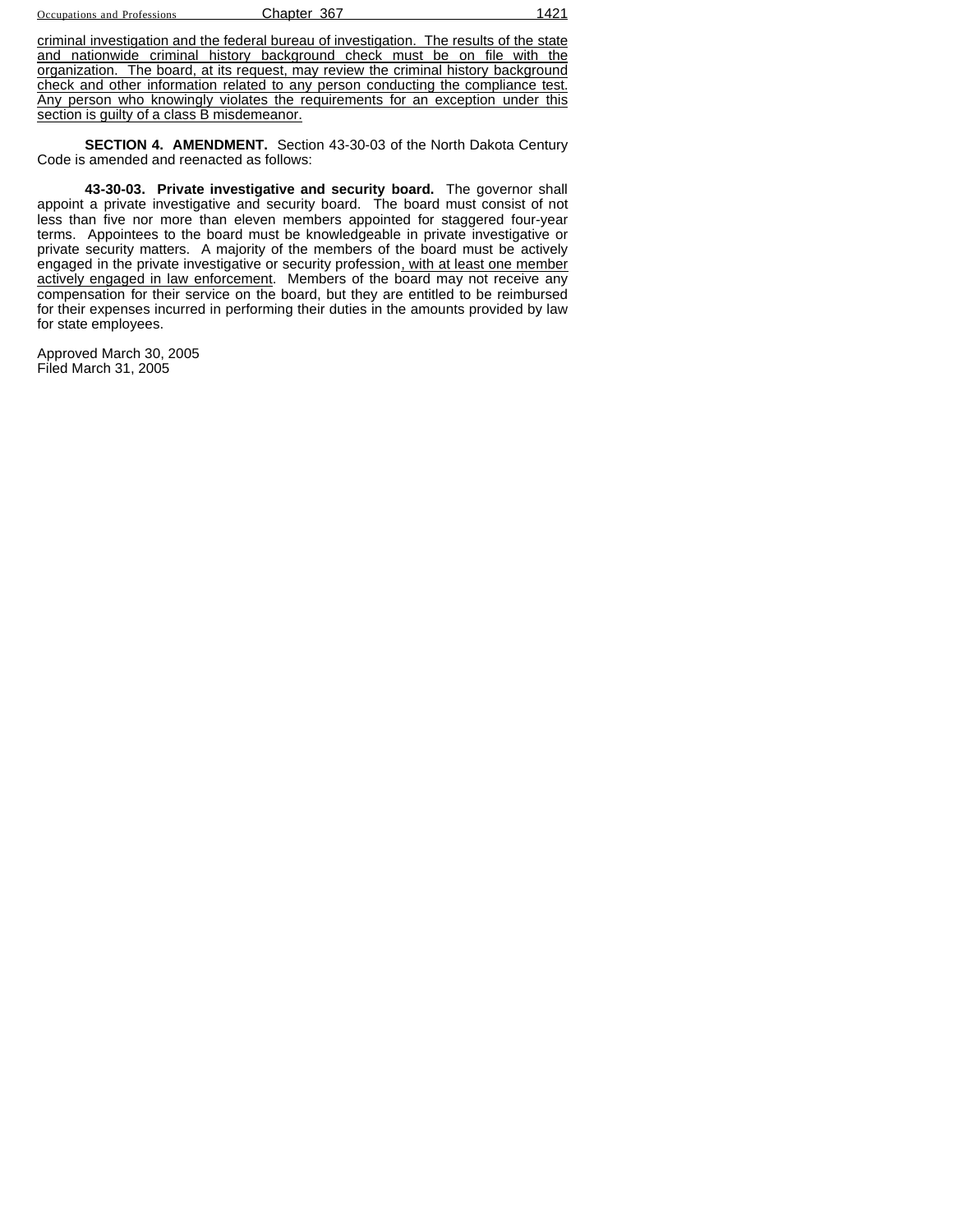## **HOUSE BILL NO. 1161**

(Government and Veterans Affairs Committee) (At the request of the Private Investigative and Security Board)

## **PRIVATE INVESTIGATIVE SERVICES**

AN ACT to create and enact a new section to chapter 43-30 of the North Dakota Century Code, relating to citations for unlicensed provision of private investigative services or unlicensed private security services; to amend and reenact sections 43-30-10 and 43-30-12 of the North Dakota Century Code, relating to disciplinary measures for persons engaged in private investigative service or private security service; and to provide a penalty.

### **BE IT ENACTED BY THE LEGISLATIVE ASSEMBLY OF NORTH DAKOTA:**

**SECTION 1. AMENDMENT.** Section 43-30-10 of the North Dakota Century Code is amended and reenacted as follows:

**43-30-10. Penalty - Injunction - Unlicensed activity.** Any person who violates this chapter or rules adopted under this chapter, or any person who provides a private investigative service or private security service without a current license issued by the board, or falsely states or represents that the person has been or is an investigative officer or employed by an investigative or security officer or agency is guilty of a class B misdemeanor. In addition to the criminal penalties provided, the civil remedy of an injunction is available to restrain and enjoin violations of any provisions of this chapter, without proof of actual damages sustained by any person. An injunction does not preclude criminal prosecution and punishment of a violator. The board is not liable for the lost income, costs, or any other expenses that may be incurred by a person against whom an injunction is sought, and the board may not be required to provide security or a bond. The board may seek costs for reimbursement of expenses for obtaining an injunction, including attorney's fees. In addition to issuing the injunction, the court may impose an administrative fee consistent with section 2 of this Act if the person has violated a provision of chapter 43-30.

**SECTION 2.** A new section to chapter 43-30 of the North Dakota Century Code is created and enacted as follows:

#### **Issuance of citations for unauthorized practice - Administrative fee - Appeal.**

- 1. The board may issue a citation to a person who the board finds probable cause to believe has violated section 43-30-10.
- 2. A citation must be in writing and describe with particularity the nature of the violation. The citation must also inform the person of the provisions of subsection 5. A separate citation must be issued for each violation.
- 3. If appropriate, the citation must contain an order of abatement fixing a reasonable time for abatement of the violation.
- 4. The board may assess an administrative fee of: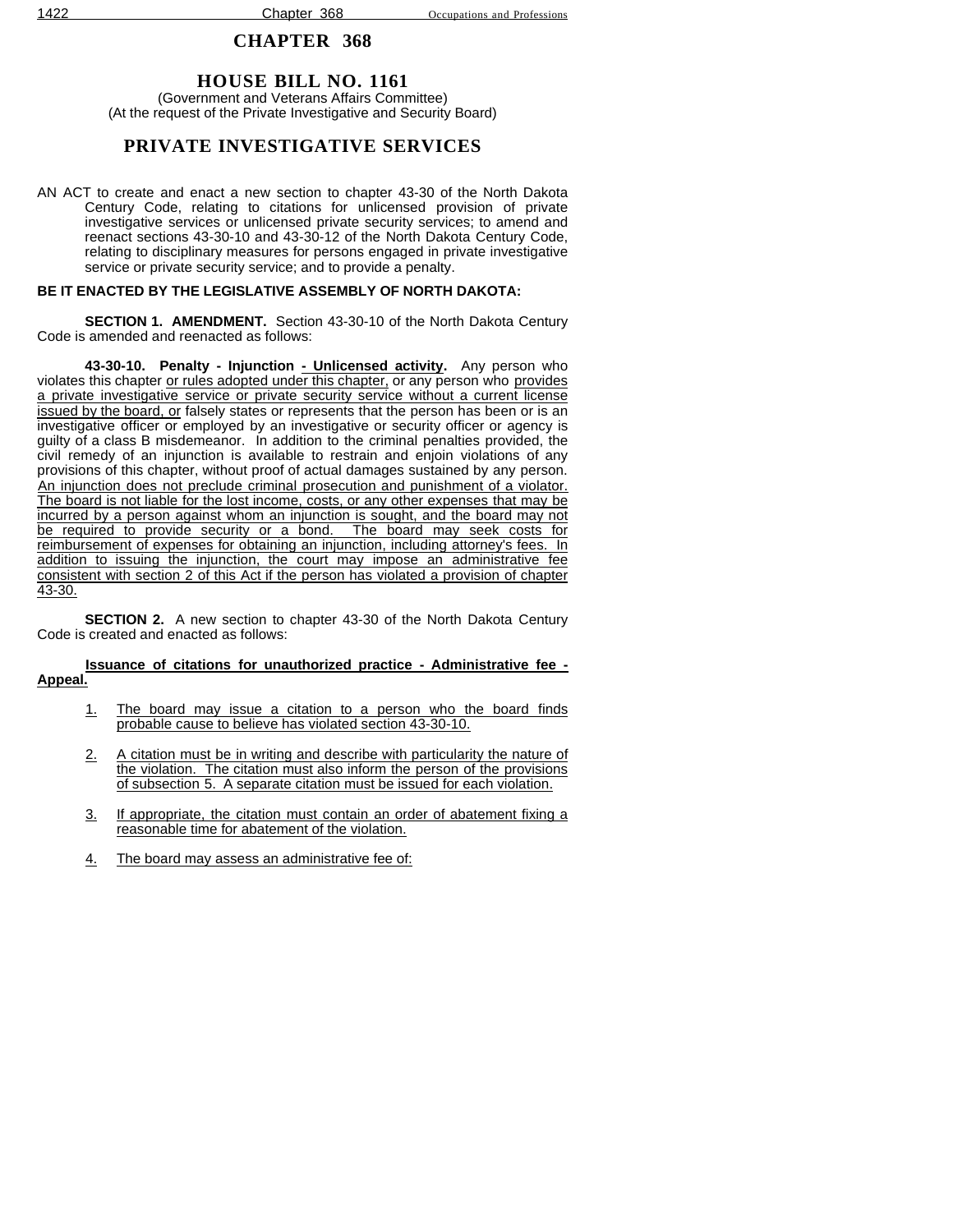- a. For the first violation, up to two hundred fifty dollars.
- b. For the second violation, up to five hundred dollars.
- c. For the third or subsequent violation, up to one thousand dollars.
- 5. To appeal the finding of a violation, the person must request a hearing by written notice of appeal to the board within thirty days after the date of issuance of the citation.
- 6. An appeal must be heard under the procedures contained in chapter 28-32.
- 7. A citation does not preclude a civil injunction or the criminal prosecution and punishment of a violator.

**SECTION 3. AMENDMENT.** Section 43-30-12 of the North Dakota Century Code is amended and reenacted as follows:

**43-30-12. Disciplinary action.** The board may refuse to renew, suspend, or revoke a license, or place on probationary status any licensee, or issue a letter of reprimand to any licensee, for any one or any combination of the following causes:

- 1. Fraud in obtaining a license.
- 2. Violation of this chapter or rules adopted which implement section 43-30-04.
- 3. If the holder of any license or a member of any copartnership, an officer of any corporation, or a manager of any limited liability company has been adjudged guilty of the commission of an offense determined by the board to have a direct bearing upon a holder's ability to serve the public as a private investigative or security agency, or if the board determines that, following conviction of any offense, the holder is not sufficiently rehabilitated under section 12.1-33-02.1.
- 4. Upon the disqualification or insolvency of the surety of the licenseholder.
- 5. Any person licensed, certified, or registered by the board pursuant to this chapter who violates any statute or board regulation and who is not criminally prosecuted is subject to a monetary penalty, which may be assessed at a hearing under the procedures contained in chapter 28-32. If the board determines that a respondent is guilty of the violation complained of, the board shall determine the amount of the monetary penalty for the violation, which may not exceed two thousand five hundred dollars for each violation. The penalty may be sued for and recovered in the name of the board. The monetary penalty must be paid into the board's general fund.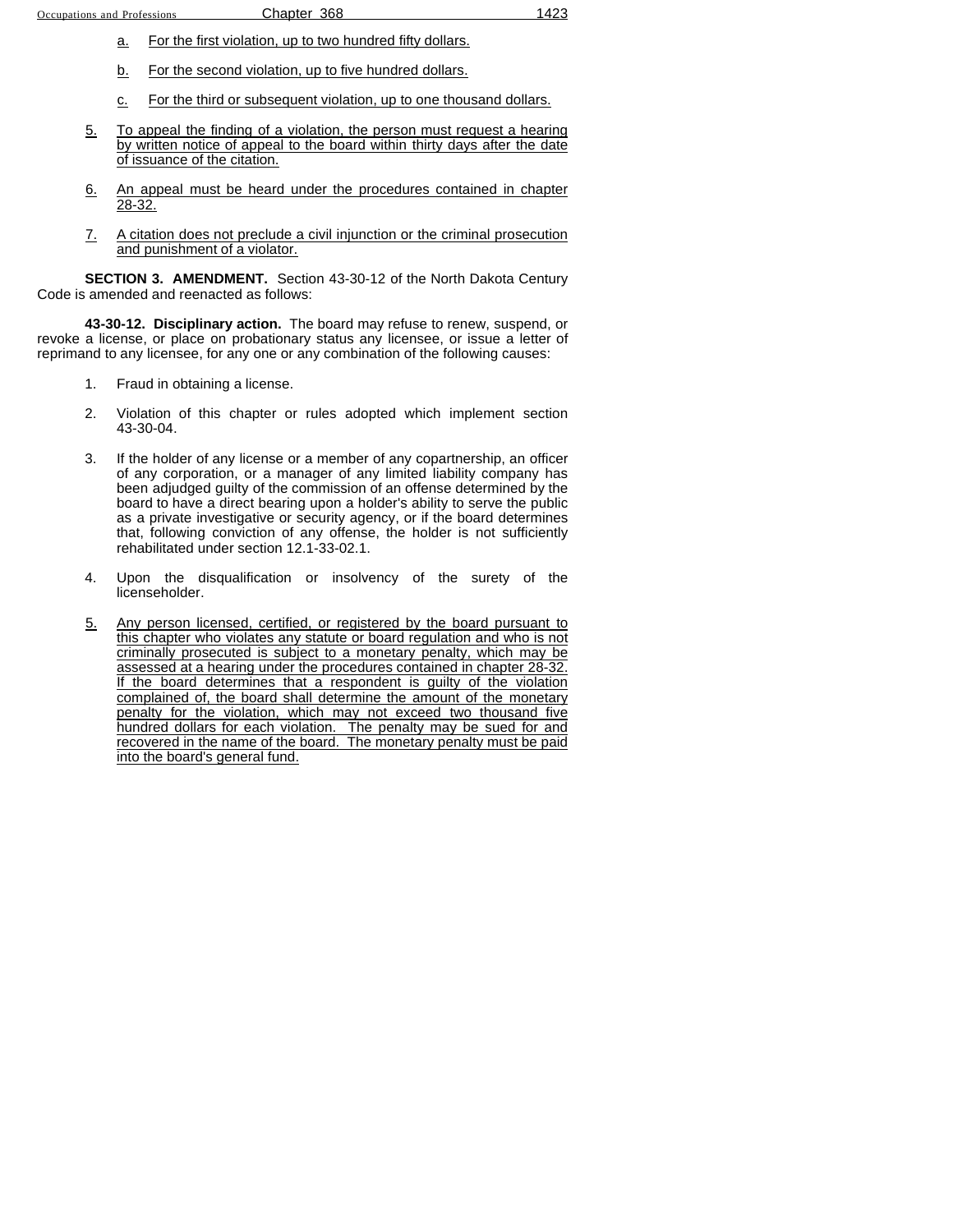1424 **Chapter 368** Occupations and Professions

The board may impose a fee on any person subject to regulation under this chapter to reimburse the board for all or part of the costs of administrative actions resulting in disciplinary action, including the amount paid by the board for services from the office of administrative hearings, attorney's fees, court costs, witness fees, staff time, and other expenses.

Approved March 30, 2005 Filed March 31, 2005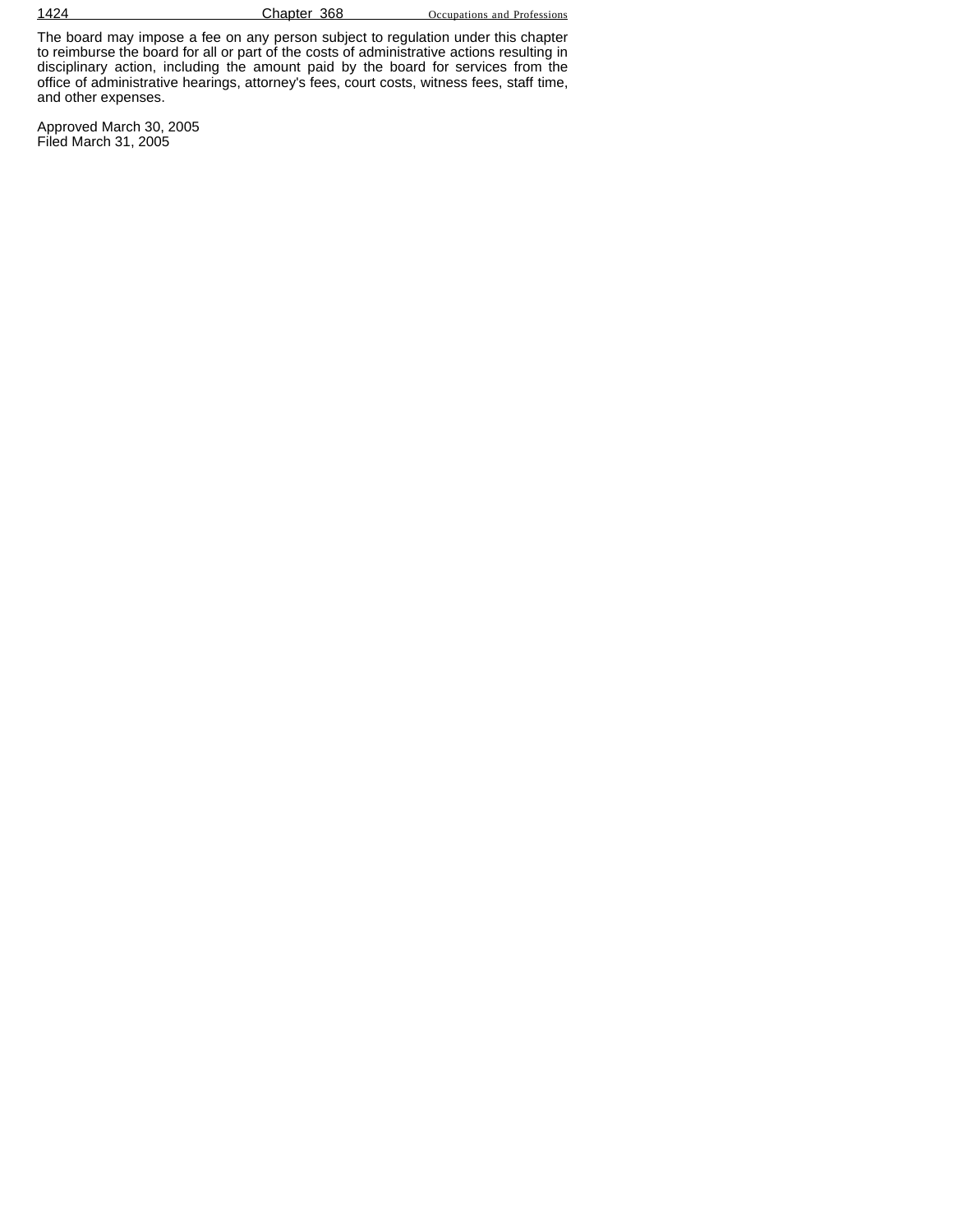### **HOUSE BILL NO. 1439**

(Representatives Wrangham, DeKrey, Weisz) (Senators Klein, J. Lee, Wardner)

### **INDUSTRIAL-ORGANIZATIONAL PSYCHOLOGIST LICENSING**

AN ACT to amend and reenact sections 43-32-01, 43-32-03, 43-32-07, 43-32-08, 43-32-08.1, 43-32-08.2, 43-32-12, 43-32-13, 43-32-14, 43-32-17, 43-32-19, 43-32-20, 43-32-20.1, 43-32-23, 43-32-25, 43-32-26, 43-32-27, 43-32-27.1, 43-32-30, and 43-32-32 of the North Dakota Century Code, relating to North Dakota state board of psychologist examiners licensure of industrial-organizational psychologists; to provide a penalty; and to provide an effective date.

#### **BE IT ENACTED BY THE LEGISLATIVE ASSEMBLY OF NORTH DAKOTA:**

**SECTION 1. AMENDMENT.** Section 43-32-01 of the North Dakota Century Code is amended and reenacted as follows:

#### **43-32-01. Definitions.**

- 1. "Board" means the North Dakota state board of psychologist examiners.
- 2. "Industrial-organizational psychologist" means an individual who is licensed under this chapter to engage in the practice of industrial-organizational psychology.
- 3. "Industrial-organizational psychology" means the provision psychological research services or consultation services to a group or an organization. The term does not include the delivery or supervision of services to individuals who are themselves, rather than the group or organization, the intended beneficiaries of the services, regardless of the source or extent of payment for services rendered.
- 4. "Licensee" means an industrial-organizational psychologist or a psychologist.
- 5. "Practice of psychology" means the observation, description, evaluation, interpretation, or modification of human behavior by the application of psychological principles, methods, and procedures for the purpose of preventing or eliminating symptomatic, maladaptive, or undesired behavior and enhancing interpersonal relationships, work and life adjustment, personal effectiveness, behavioral health, and mental health. The term includes psychological testing and the evaluation or assessment of personal characteristics, such as intelligence, personality, abilities, interests, aptitudes, and neuropsychological functioning; counseling, psychotherapy, and other therapeutic techniques based on psychological principles; diagnosis and treatment of mental and emotional disorder or disability, compulsive disorders, disorders of habit or conduct as well as of the psychological aspects of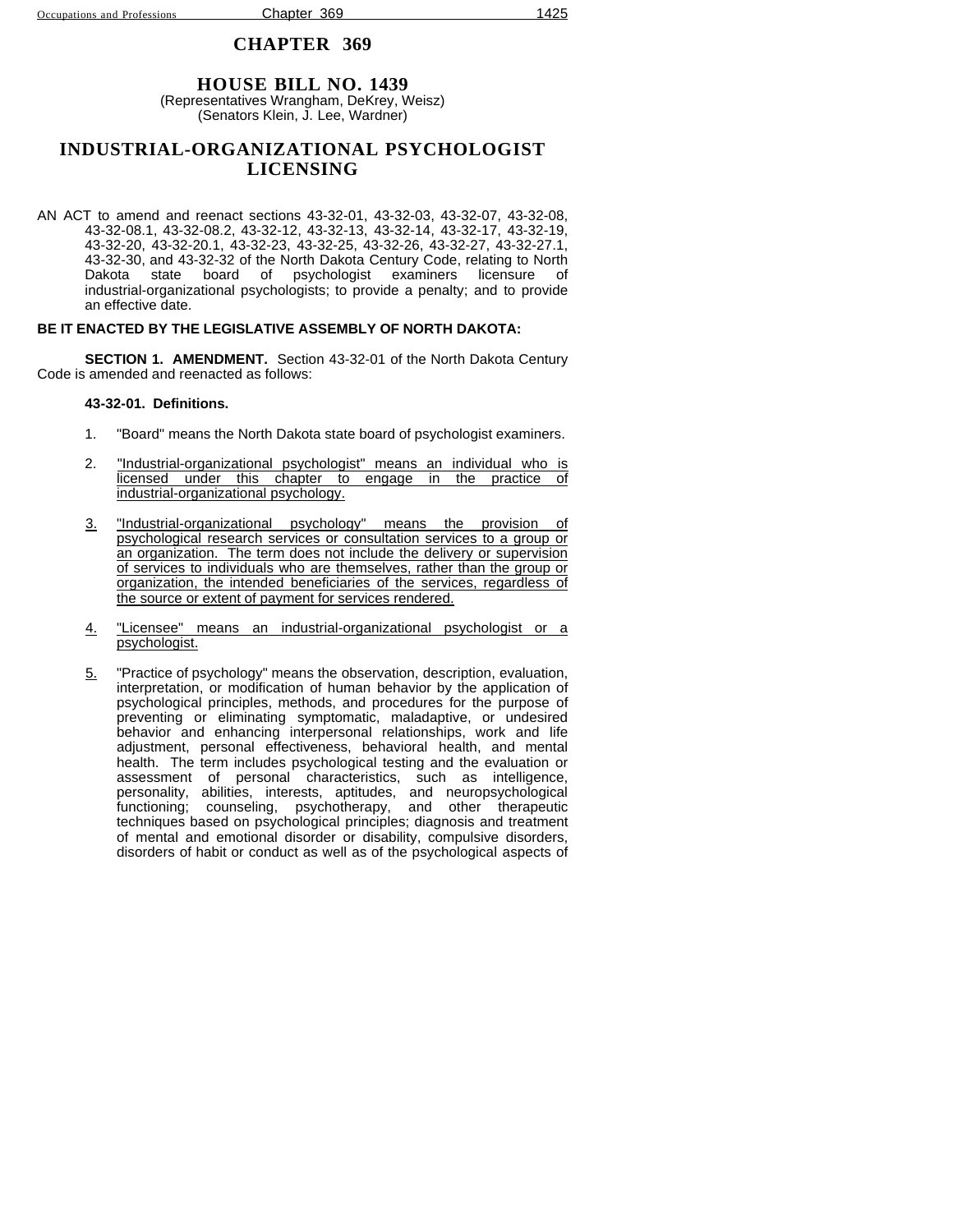physical illness, accident, injury, or disability; and psychoeducational evaluation, therapy, remediation, and consultation. The term includes providing psychological services to individuals, families, groups, and the public regardless of whether payment is received for services rendered.

- 3. 6. "Psychologist" means an individual who is licensed under this chapter in the practice of psychology.
- 4. 7. "Psychology resident" means an individual who has received from an accredited a school or college a doctorate degree in a program of study substantially psychological in nature, and who is involved in supervised psychological employment.
- 5. 8. "School or college" means any university or other institution of higher learning that which is accredited by a regional accrediting association, offering a full-time graduate course of study in industrial-organizational psychology or psychology.

**SECTION 2. AMENDMENT.** Section 43-32-03 of the North Dakota Century Code is amended and reenacted as follows:

**43-32-03. Tenure of members - Vacancies and oath of office.** The term of office of each member of the board is three years and until a successor is appointed and qualified. The governor shall fill all vacancies by appointment. In case of a vacancy before the expiration of a term, the appointment must be for the remainder of the term only. A person An individual appointed to the board qualifies by taking the oath required of civil officers.

**SECTION 3. AMENDMENT.** Section 43-32-07 of the North Dakota Century Code is amended and reenacted as follows:

**43-32-07. Meetings of board - Seal of board.** The board shall hold at least one regular meeting each year. Additional meetings may be held upon call of the president or at the written request of the governor or of any two members of the board. The meetings must be held at such places as the board may designate. The board shall must have a seal.

**SECTION 4. AMENDMENT.** Section 43-32-08 of the North Dakota Century Code is amended and reenacted as follows:

**43-32-08. Rules and regulations.** The board may, from time to time, adopt such rules and regulations not inconsistent with law, as may be necessary to enable it the board to carry into effect the provisions of this chapter, which. The rules may include a code of ethics for psychologists in the state licensees. The board shall adopt rules defining what programs of study are substantially psychological in nature; what educational programs are acceptable for the licensing of psychologists; and what educational programs are acceptable for the licensing of industrial-organizational psychologists. The educational program rules for industrial-organizational psychologists must take into account the availability of professionally accredited programs in the field of industrial-organizational psychology.

**SECTION 5. AMENDMENT.** Section 43-32-08.1 of the North Dakota Century Code is amended and reenacted as follows: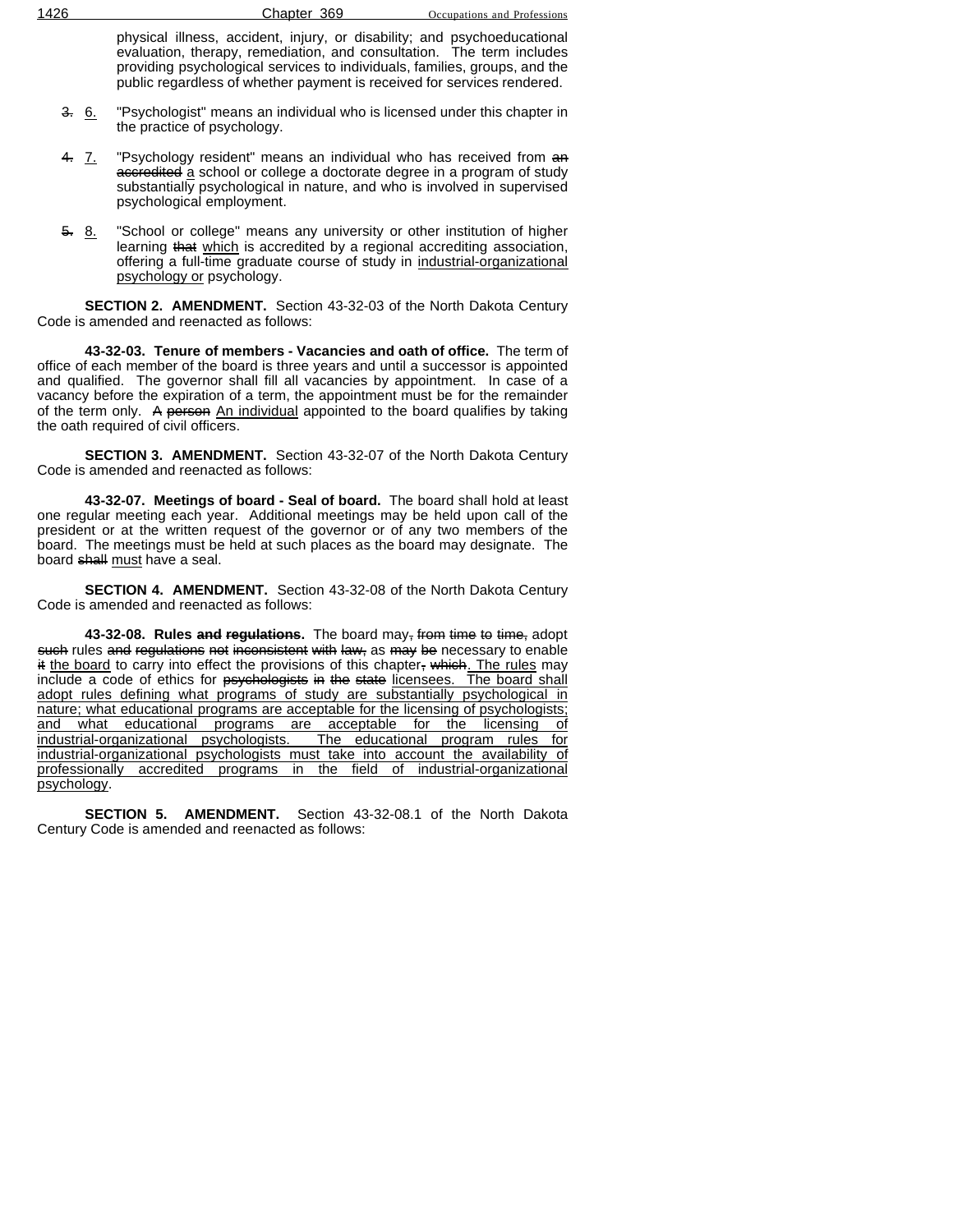| Occupations and Profession |  |  |
|----------------------------|--|--|

Chapter 369 1427

**43-32-08.1. Continuing education requirements.** The board shall adopt rules establishing requirements for the continuing education of <del>psychologists</del><br>licensees. The board may refuse to renew, suspend, revoke, or place on The board may refuse to renew, suspend, revoke, or place on probationary status any license issued under this chapter if the licensee fails to meet applicable continuing education requirements. Applicants for accreditation of continuing education courses, classes, or activities may be charged a reasonable fee determined by the board.

**SECTION 6. AMENDMENT.** Section 43-32-08.2 of the North Dakota Century Code is amended and reenacted as follows:

**43-32-08.2. Continuing education requirements - Renewal.** Absent a showing of good cause, the board may not renew a license issued under this chapter without proof the continuing education requirements established by rule of the board under section 43-32-08.1 have been met. A person An individual whose license is not renewed because of failure to meet the continuing education requirements must be reinstated and the license renewed if, within one year from the date of nonrenewal, the person individual demonstrates to the secretary of the board the continuing education requirements have been satisfied and, pays the renewal fee, and pays a late fee to be determined by rule of the board.

**SECTION 7. AMENDMENT.** Section 43-32-12 of the North Dakota Century Code is amended and reenacted as follows:

**43-32-12. Application and license fee.** The board shall adopt rules establishing the amount of the application fee for licensing licensure by written and oral examination and by reciprocity must be determined by regulation of the board. No  $\underline{A}$  fee is not refundable, in whole or in part, except for failure of the board to hold examinations at the time originally announced, in which event the entire fee must be refunded upon demand by the applicant.

**SECTION 8. AMENDMENT.** Section 43-32-13 of the North Dakota Century Code is amended and reenacted as follows:

**43-32-13. Annual license and fee.** Before January first of each year, every licensed psychologist in the state licensee shall pay to the secretary of the board an annual license fee determined by the board not to exceed one hundred dollars. The secretary of the board, upon receipt of payment of the annual license fee by a person licensed under this chapter, shall issue the licensee a certificate of annual license. A person An individual may not hold out as an industrial-organizational psychologist or a licensed psychologist until the annual license fee is paid. The board may deny renewal of the license of a person an individual who violates this section. Annually, the board shall mail a renewal notice to all licensed psychologists each licensee at the address on file with the board.

**SECTION 9. AMENDMENT.** Section 43-32-14 of the North Dakota Century Code is amended and reenacted as follows:

**43-32-14. Payment of delinquent license fees - Reinstatement.** A person who has been a licensed psychologist in this state An individual whose license issued under this chapter and whose license has been was revoked for failure to pay the annual license fee must be reinstated and the license renewed if, within one year from the date of revocation, the person individual pays to the secretary of the board the amount of the annual license fees in default and a late fee in the amount of twenty dollars.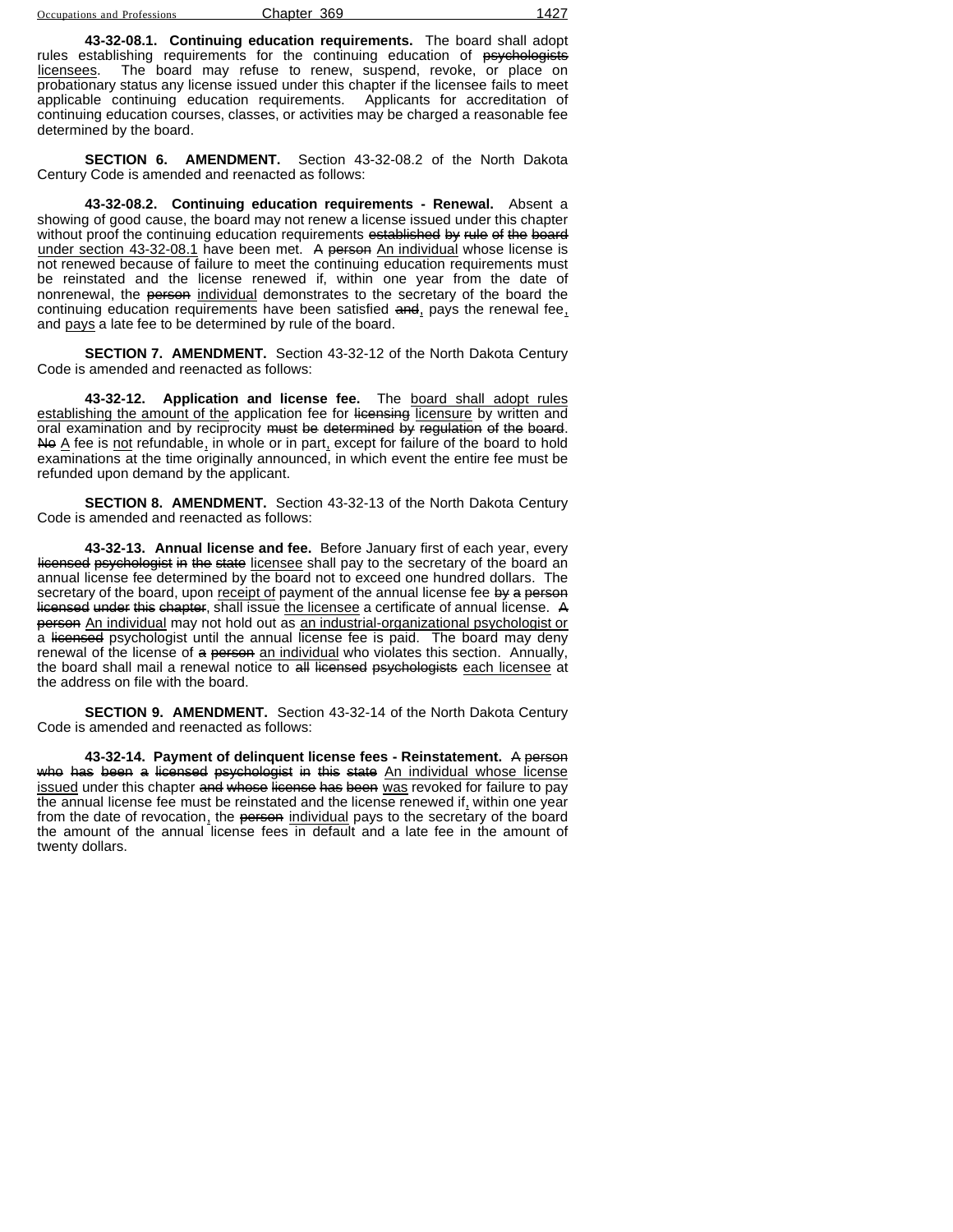**SECTION 10. AMENDMENT.** Section 43-32-17 of the North Dakota Century Code is amended and reenacted as follows:

### **43-32-17. License required for practice - Titles.**

- 1. Except as otherwise provided by under this chapter, no individual a person may not engage in the practice of psychology or represent that individual person to be a psychologist in this state after August 1, 1993, unless that person is an individual has obtained from the board a license to do so who is licensed as a psychologist under this chapter. Except as otherwise provided by this chapter, a person may not engage in the practice of industrial-organizational psychology or represent that person to be an industrial-organizational psychologist in this state unless that person is an individual who is licensed as a psychologist or an industrial-organizational psychologist under this chapter.
- 2. A psychologist may use the title "psychologist" or similar title in conjunction with the practice of psychology. An industrial-organizational psychologist may use the title "industrial psychologist", "organizational psychologist", or "industrial-organizational psychologist" in conjunction with the practice of industrial-organizational psychology. An industrial-organizational psychologist may not use the title "psychologist" or similar title representing that the individual is licensed as a psychologist.

**SECTION 11. AMENDMENT.** Section 43-32-19 of the North Dakota Century Code is amended and reenacted as follows:

**43-32-19. Licensing of psychologists applicants from other states.** Upon receipt of an application accompanied by the required fee, the board, without written or oral examination, may issue a license to any person individual who at the time of application furnishes evidence satisfactory to the board that the applicant is licensed or certified as a psychologist or industrial-organizational psychologist by a similar board of another state whose the standards, in the opinion of which the board, determines are not lower than those required by under this chapter.

**SECTION 12. AMENDMENT.** Section 43-32-20 of the North Dakota Century Code is amended and reenacted as follows:

**43-32-20. Licensing - Written and oral examination - Qualifications of applicants.** The board shall issue a license to each applicant who files an application upon a form and in a manner the board prescribes, submits the required fee, and demonstrates to the board that the applicant: meets the requirements of subsection 1 or 2.

- 1. An applicant for licensure as a psychologist shall demonstrate the applicant:
	- a. Will adhere to the American psychological association ethical principles of psychologists and code of conduct, 1992, or revised editions if adopted by the board by rule.
- 2. b. Has received from an accredited school or college as defined by this chapter a doctorate degree in a program of studies substantially psychological in nature.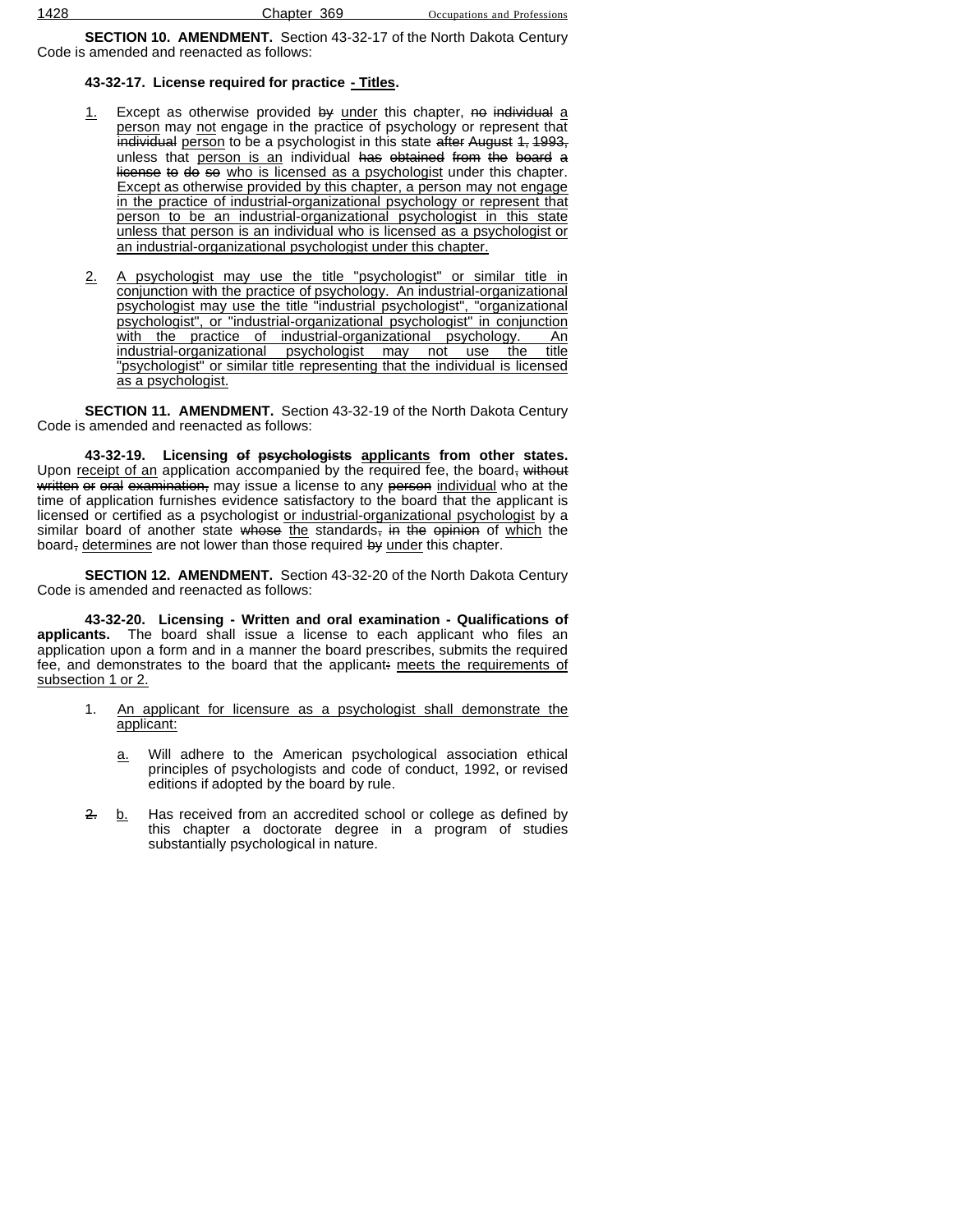- 3. c. Has passed the examinations, written  $\Theta$ , oral, or both, as the board deems determines necessary.
- 4. d. Has completed at least two full years of supervised professional experience, one year of which must be an internship program, and one year of which must be postdoctoral. Both years of experience must comply with the board's rules.
- 2. An applicant for licensure as an industrial-organizational psychologist shall demonstrate the applicant:
	- a. Will adhere to the American psychological association ethical principles of psychologists and code of conduct, 1992, or revised editions if adopted by the board by rule.
	- b. Has received from a school or college a doctorate degree in a program of studies substantially psychological in nature.
	- c. Has passed the examinations, written, oral, or both, as the board determines necessary.
	- d. Has completed the professional experience requirements established by the board. The requirements may not exceed the professional experience requirements for psychologists. If the professional experience requirements include a supervised experience requirement:
		- (1) The board must allow an applicant to submit to the board a personalized plan for supervised experience which may<br>include distance-supervision by a qualified distance-supervision by a qualified industrial-organizational psychologist.
		- (2) The board may adopt rules to establish who is qualified to perform supervision, supervision requirements, and reporting.

**SECTION 13. AMENDMENT.** Section 43-32-20.1 of the North Dakota Century Code is amended and reenacted as follows:

#### **43-32-20.1. Postdoctoral supervised psychological employment.**

- 1. This section applies to postdoctoral supervised psychological employment. Supervision may only be performed by a <del>licensed</del> psychologist with a competency in supervision in professional psychology in the area of practice being supervised.
- 2. Supervision of an applicant for psychologist licensure as a licensed psychologist must include at least two hours of regularly scheduled direct supervision a week for full-time employment, one hour of which must be with the supervisor on a one-to-one basis. The remaining hour may be with other mental health professionals designated by the supervisor. The board may approve an exception to the weekly supervision requirement for a week when during which the supervisor was ill or otherwise unable to provide supervision. The board may prorate the two hours per week of supervision for persons individuals preparing for licensure on a part-time basis.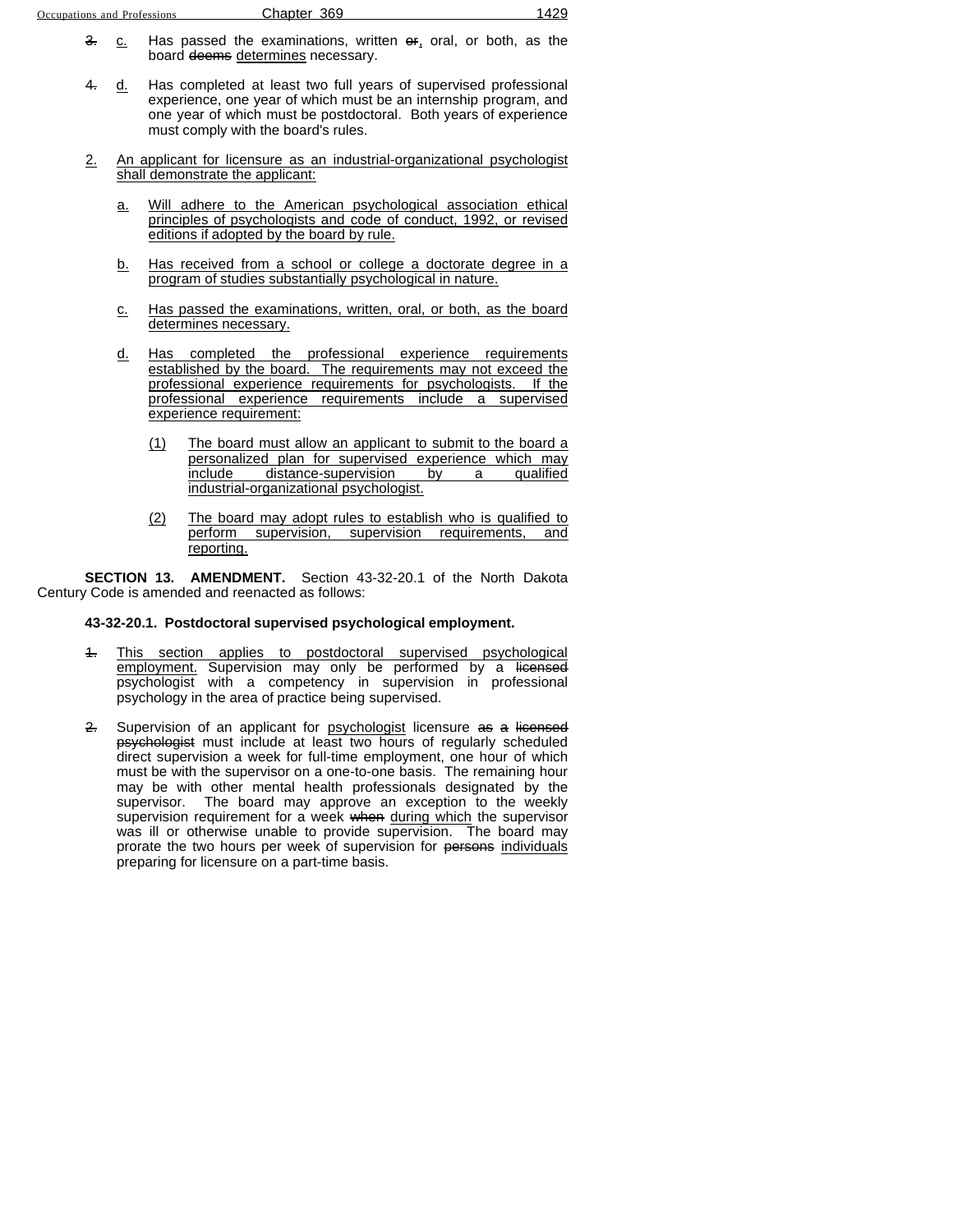3. The board may adopt rules regarding postdoctoral psychology supervision requirements and reporting.

**SECTION 14. AMENDMENT.** Section 43-32-23 of the North Dakota Century Code is amended and reenacted as follows:

**43-32-23. Scope and grading of examination.** The board shall determine the subject and scope of specialized psychological areas and techniques for examination. Written examinations may be supplemented by such oral examinations as the board may determine necessary. The board shall determine an acceptable level of performance for each examination and a majority decision of the board is required for the issuing of a license. To ensure impartiality, the written examination must be identified by numbers and no paper may be marked in the name of any applicant, but must be anonymously graded by the board.

**SECTION 15. AMENDMENT.** Section 43-32-25 of the North Dakota Century Code is amended and reenacted as follows:

**43-32-25. Retention of examination records.** The board shall keep the written examination papers and score report, an accurate recording of the questions and answers relating to the oral examinations, and the grade assigned to each answer thereof as a part of its the board's records for at least two years subsequent to following the date of the examination. In addition, the board shall keep a permanent record of all written examination score reports.

**SECTION 16. AMENDMENT.** Section 43-32-26 of the North Dakota Century Code is amended and reenacted as follows:

**43-32-26. Issuance and display of license.** The board is the sole agency empowered to examine competence in the practice of psychology. Such  $\triangle$  license certificate issued by the board must show the full name of the licensee, have a serial number and, be signed by the president of the board, and be attested by the secretary under the board's adopted seal. The license issued by the board under the provisions of this chapter must be prominently displayed at the principal place of business where at which the psychologist licensee practices.

**SECTION 17. AMENDMENT.** Section 43-32-27 of the North Dakota Century Code is amended and reenacted as follows:

### **43-32-27. Denial - Revocation or suspension of license - Grounds.**

- 1. The board, after notice  $\frac{1}{2}$  hearing, and by an affirmative vote of at least a majority of board members, may withhold, deny, revoke, or suspend any <del>psychologist</del> license issued or applied for under this chapter, or and may otherwise discipline a licensed psychologist, licensee or an applicant upon proof the applicant or licensed psychologist licensee:
	- Has been convicted of an offense determined by the board to have a direct bearing upon a person's an individual's ability to serve the public as a psychologist or industrial-organizational psychologist, or when if the board finds, after the conviction of any offense, that a person an individual is not sufficiently rehabilitated under section 12.1-33-02.1.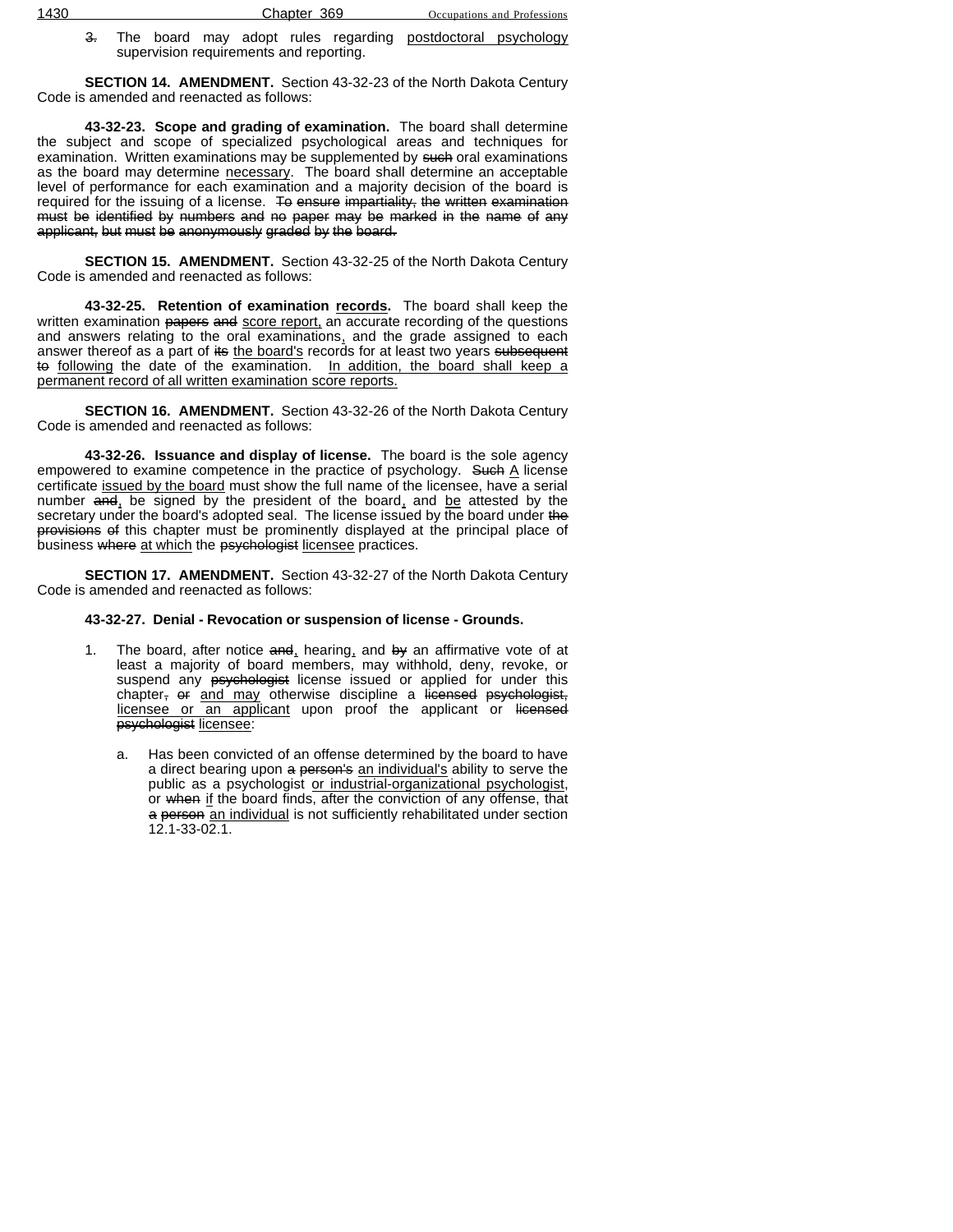- b. Is using any narcotic or alcoholic beverage to an extent or in a manner dangerous to the psychologist applicant or licensee, any other person, or the public, or to an extent that the use impairs the psychologist's applicant's or licensee's ability to perform the work of a professional psychologist practice of psychology or industrial-organizational psychology with safety to the public.
- c. Has impersonated another person individual holding a psychology or industrial-organizational psychology license or allowed another person to use the psychologist's licensee's license.
- d. Has used fraud or deception in applying for a license or in taking an examination under this chapter.
- e. Has allowed the psychologist's licensee's name or license issued under this chapter to be used in connection with any person who performs psychological services outside of the area of that person's training, experience, or competence.
- f. Is legally adjudicated insane or mentally incompetent. The record of the adjudication is conclusive evidence of that fact.
- g. Has engaged in any form of unethical conduct as defined in ethical principles of psychologists and code of conduct as adopted and published by the American psychological association, 1992, or revised editions if adopted by the board by rule.
- h. Has become grossly negligent in the practice of the profession psychology or industrial-organizational psychology.
- i. Has willfully or negligently violated this chapter.
- j. Has engaged in an act in violation of rules adopted by the board.
- 2. A person An individual whose license has been revoked under this section may reapply for licensing licensure after two years have elapsed from the date of revocation.

**SECTION 18. AMENDMENT.** Section 43-32-27.1 of the North Dakota Century Code is amended and reenacted as follows:

#### **43-32-27.1. Complaints - Investigations.**

- 1. A person aggrieved by the actions of a psychologist licensed under this chapter licensee may file a written complaint with the board citing the specific allegations of misconduct by the psychologist licensee. The board shall notify the psychologist licensee of the complaint and request a written response from the psychologist licensee.
- 2. The board may investigate a complaint on its the board's own motion, without requiring the identity of the complainant to be made a matter of public record, if the board concludes that good cause exists for preserving the confidentiality of the complainant.
- 3. A psychologist licensee who is the subject of an investigation by the board shall cooperate fully with the investigation. Cooperation includes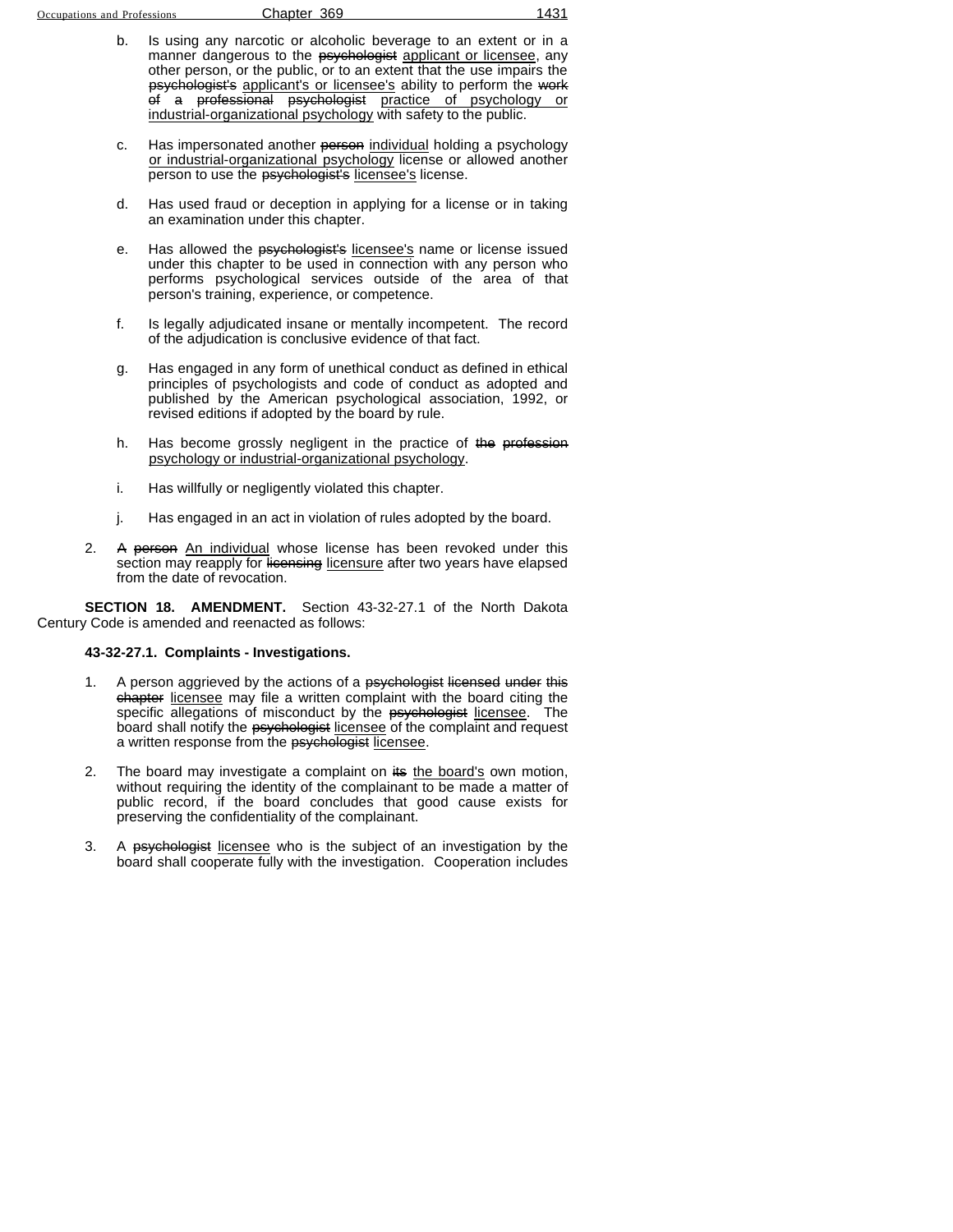responding fully and promptly to any reasonable question raised by or on behalf of the board relating to the subject of the investigation, and providing copies of patient or client records when if reasonably requested by the board and accompanied by the appropriate release.

- 4. In order to pursue an investigation, the board may subpoena and examine witnesses and records, including patient and client records, and may copy, photograph, or take samples of the records. The board may require the licensed psychologist licensee to give statements under oath, to submit to a physical or psychological examination, or both, by a physician or other qualified evaluation professional selected by the board, if requiring an examination is in the best interest of the public. The patient and client records released to the board are not public records.
- 5. Unless a patient or client release is on file allowing the release of information at the public hearing, patient and client records acquired by the board in its the board's investigation are confidential and closed to the public. All board meetings at which patient or client testimony or records are taken or reviewed are confidential and closed to the public. If no patient or client testimony or records are not taken or reviewed, the remainder of the meeting is an open meeting unless a specific exemption is otherwise applicable.

**SECTION 19. AMENDMENT.** Section 43-32-30 of the North Dakota Century Code is amended and reenacted as follows:

**43-32-30. Persons exempt from this chapter.** This chapter does not apply

- to:
- 1. Any person individual in the employ of any federal, state, county or municipal agency, or other political subdivision, or any nonprofit corporation or educational institution presently chartered by this state, insofar as the activities and services of the person individual are a part of the duties of the person's office or position with such agency, nonprofit corporation, or institution. This exemption is not available or effective after July 1, 2001. However, the exemption period may be extended by the board in individual cases where hardship or other good cause is shown by the agency, nonprofit corporation, or institution covered, or where the person individual affected has received from a school or college a master's degree in psychology and the person's individual's activities and services with such agency, nonprofit corporation, or institution are performed under the supervision of a licensed psychologist. After reviewing the exemption under this subsection, the board and the department of human services shall review their definitions and rules for a master's degree in psychology as used in their own credential requirements.
- 2. A student or intern pursuing a course of study in psychology or industrial-organizational psychology at a school or college, if the activities and services are a part of the person's individual's supervised course of study, provided the student or intern does not use the title "psychologist" or "industrial-organizational psychologist" and the student or intern status is clearly stated.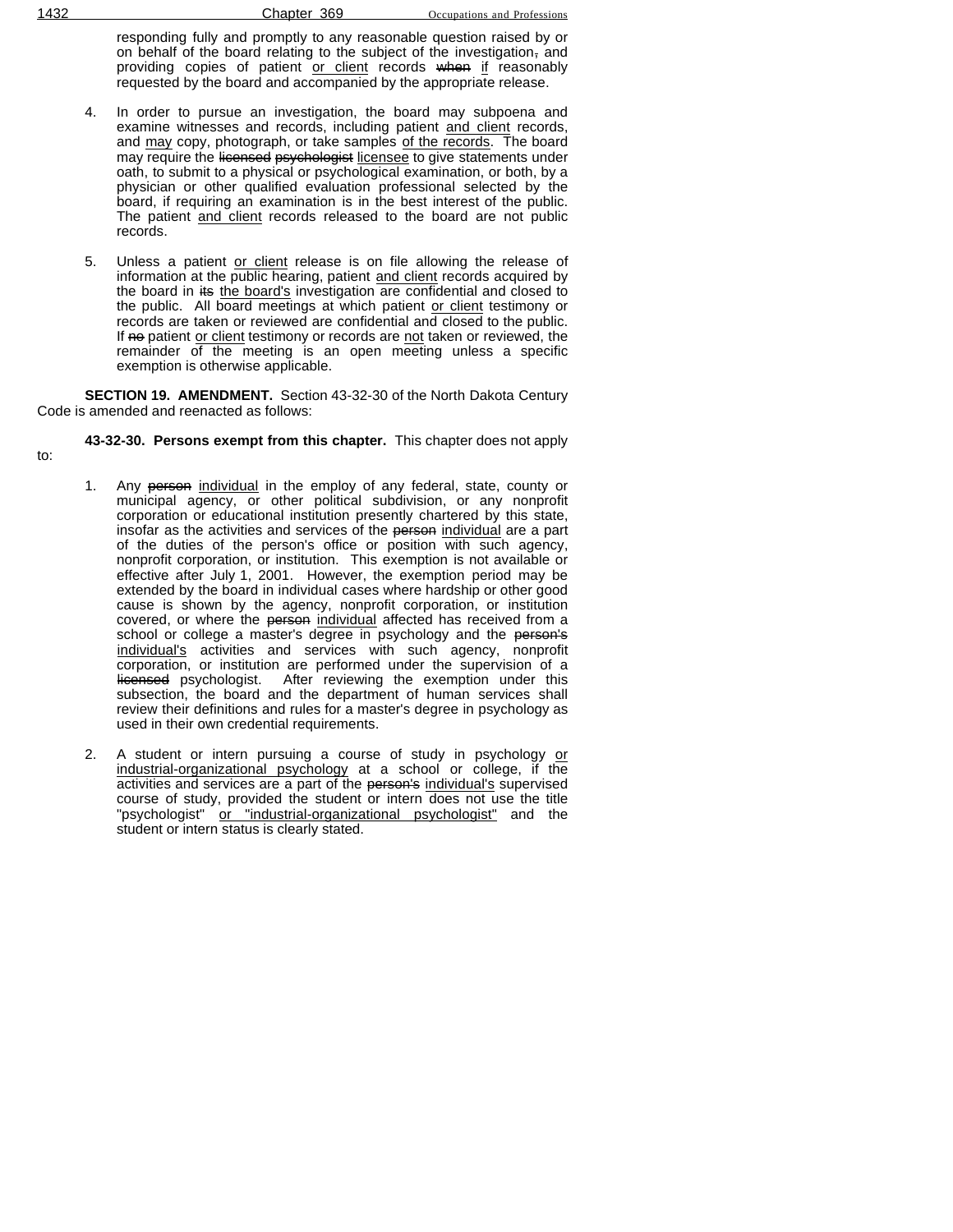- A nonresident licensed or certified in the state of the person's individual's residence who does not practice psychology or industrial-organizational psychology in this state for a period of more than thirty days in any calendar year.
- 4. A lecturer, from any school or college, who uses an academic or research title when lecturing to institutions or organizations. However, the lecturer may not engage in the practice of psychology or industrial-organizational psychology unless the lecturer is licensed to practice psychology in this state under this chapter.
- 5. A person An individual employed by a public school and whose if that individual's activities and services are restricted to the practice of psychology in the district or service unit of employment. This exemption applies only when if the person individual has received a master's degree in school psychology from an accredited graduate training program. Standards must be established by mutual consent of the board and the superintendent of public instruction.
- 6. A person certified, licensed, or registered in this state in another health care profession, whose the scope of practice of which is consistent with the accepted standards of that person's profession and who does.  $A$ person claiming an exemption under this subsection may not represent to be rendering psychological services.
- 7. An applicant licensed to practice psychology or industrial-organizational psychology in another jurisdiction, pending disposition of the applicant's application in this state, if the applicant notifies the board on a form provided by the board of the applicant's intent to practice pending disposition of the application and the applicant adheres to the requirements of this chapter and the rules adopted by the board.
- 8. A person employed by an agency, a nonprofit corporation, or an institution who if that person is currently exempt from licensure. A person exempt under this subsection continues to be exempt if the person continues employment in the same position with the agency, nonprofit corporation, or institution that applied for and received the exemption.
- 9. A psychologist psychology resident performing services supervised as provided under section 43-32-20.1.

**SECTION 20. AMENDMENT.** Section 43-32-32 of the North Dakota Century Code is amended and reenacted as follows:

**43-32-32. Drugs - Medicine.** Nothing in this This chapter may not be construed as permitting psychologists licensed under this chapter a licensee to administer or prescribe drugs, or in any manner engage in the practice of medicine as defined by the laws of this state.

**SECTION 21. EFFECTIVE DATE.** Section 10 of this Act becomes effective on January 1, 2006.

Approved April 12, 2005 Filed April 13, 2005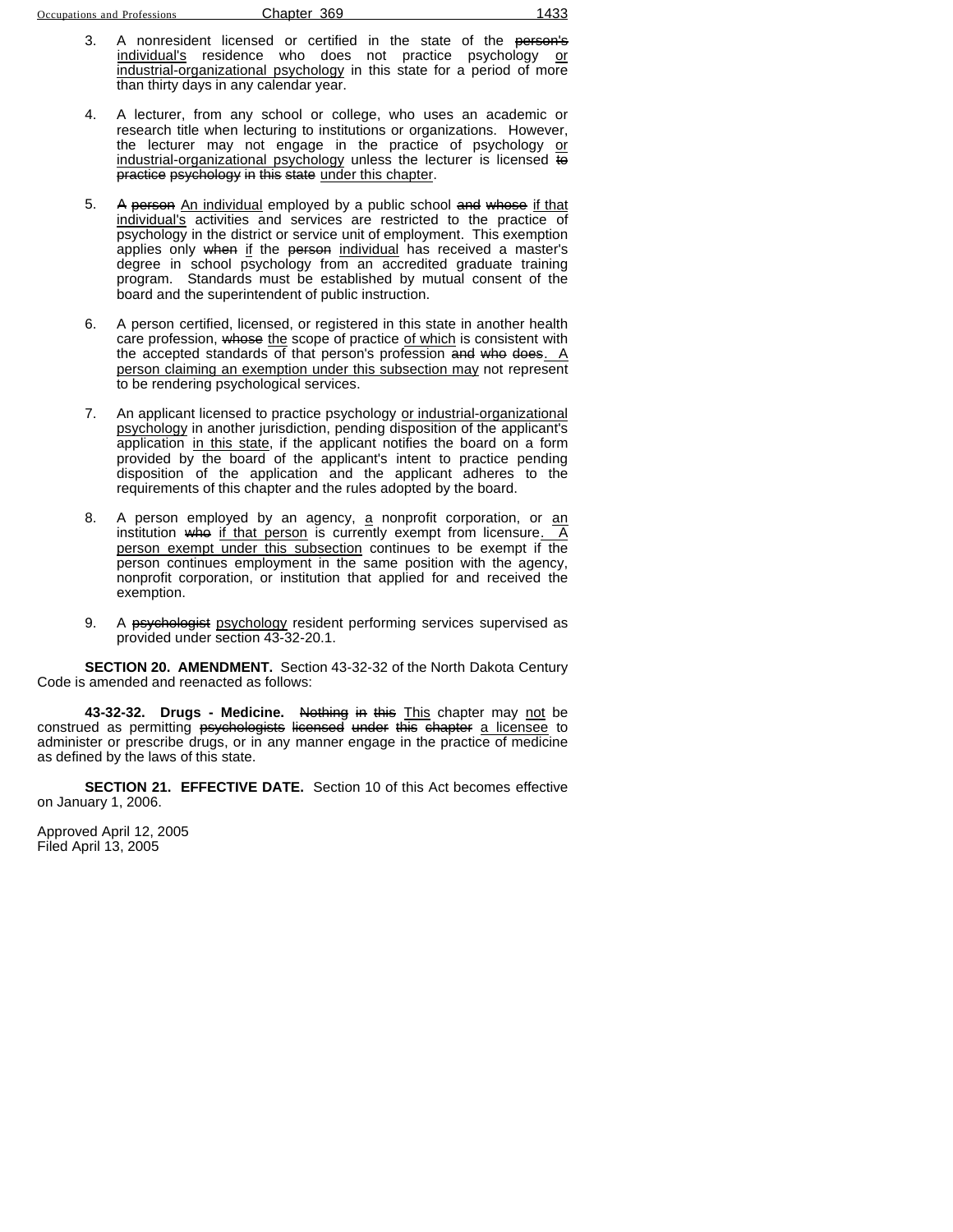## **HOUSE BILL NO. 1212**

(Representatives Delmore, Hawken, N. Johnson, R. Kelsch, S. Meyer) (Senator Nelson)

## **SOCIAL WORK BOARD COMPLAINTS**

AN ACT to amend and reenact section 43-41-11 of the North Dakota Century Code, relating to groundless complaints made to the board of social work examiners.

#### **BE IT ENACTED BY THE LEGISLATIVE ASSEMBLY OF NORTH DAKOTA:**

**SECTION 1. AMENDMENT.** Section 43-41-11 of the North Dakota Century Code is amended and reenacted as follows:

#### **43-41-11. Hearings and disciplinary proceedings - Appeals.**

- 1. Upon the filing of a written and signed complaint that alleges that a licensee practicing in this state has engaged in conduct identified as grounds for disciplinary action under section 43-41-10, and which sets forth information upon which a reasonable and prudent person might believe that further inquiry should be made, the board shall cause the matter to be investigated.
- 2. The board may investigate a complaint on its own motion, without requiring the identity of the complainant to be made a matter of public record, if the board concludes that good cause exists for preserving the anonymity of the complainant.
- 3. If the investigation reveals no grounds to support the complaint, the board, three years following the date on which the complaint was filed, shall expunge the complaint from the social worker's individual record in the board's office.
- 4. If the investigation reveals grounds to support the complaint, the board shall initiate a disciplinary action by serving upon the licensee a notice of disciplinary action setting forth the allegations upon which the action is based, as well as a specification of the issues to be considered and determined.
- 4. 5. If a written response contesting the allegations is not received by the board within twenty days of the date that the notice of disciplinary action was received or refused, the allegations must be deemed admitted and disciplinary sanctions deemed appropriate by the board must be imposed.
- 5. 6. The board may at any time enter into an informal resolution to resolve the complaint or disciplinary action.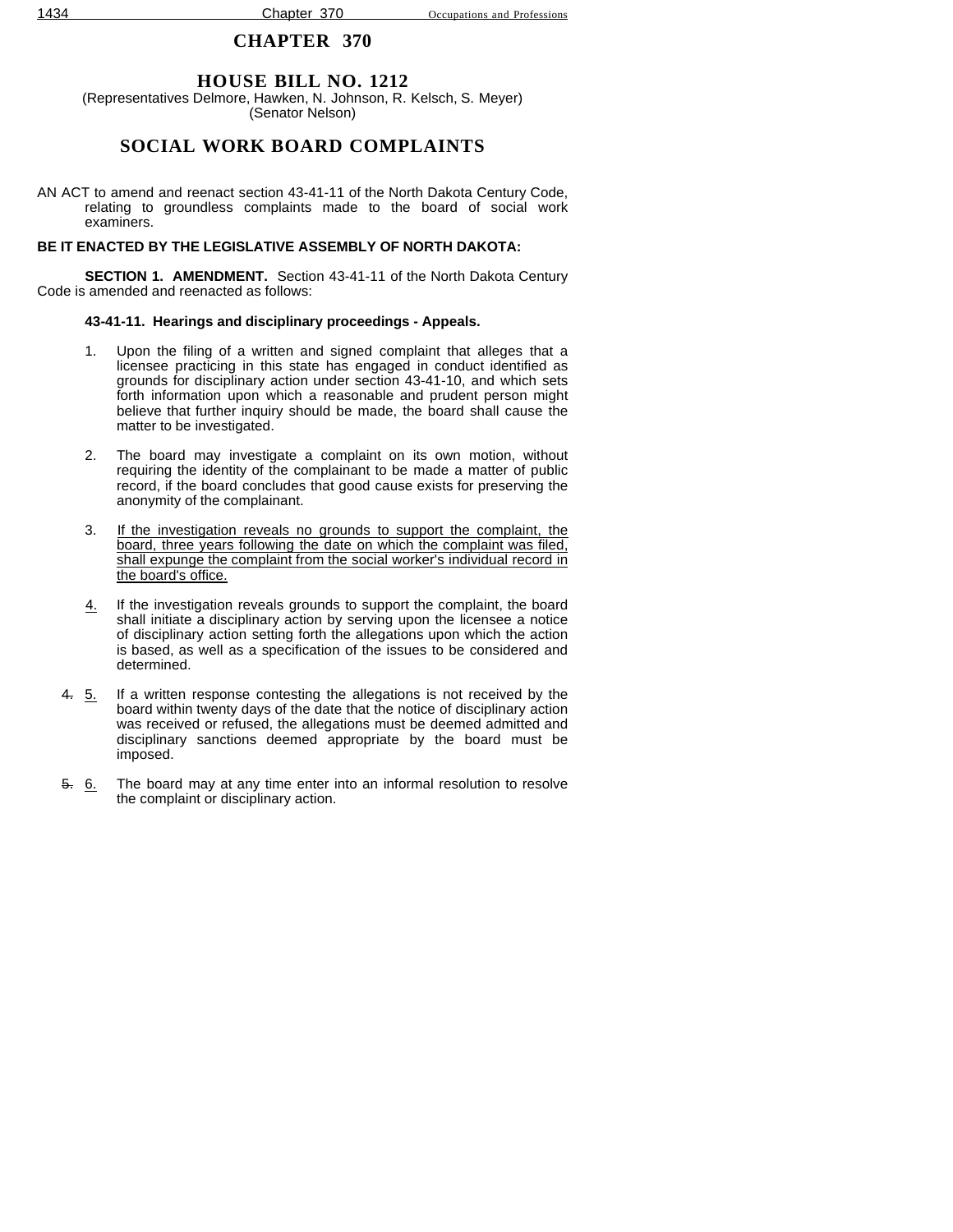6. 7. An appeal from the board's final decision may be taken in accordance with the provisions of section 28-32-42.

Approved March 4, 2005 Filed March 4, 2005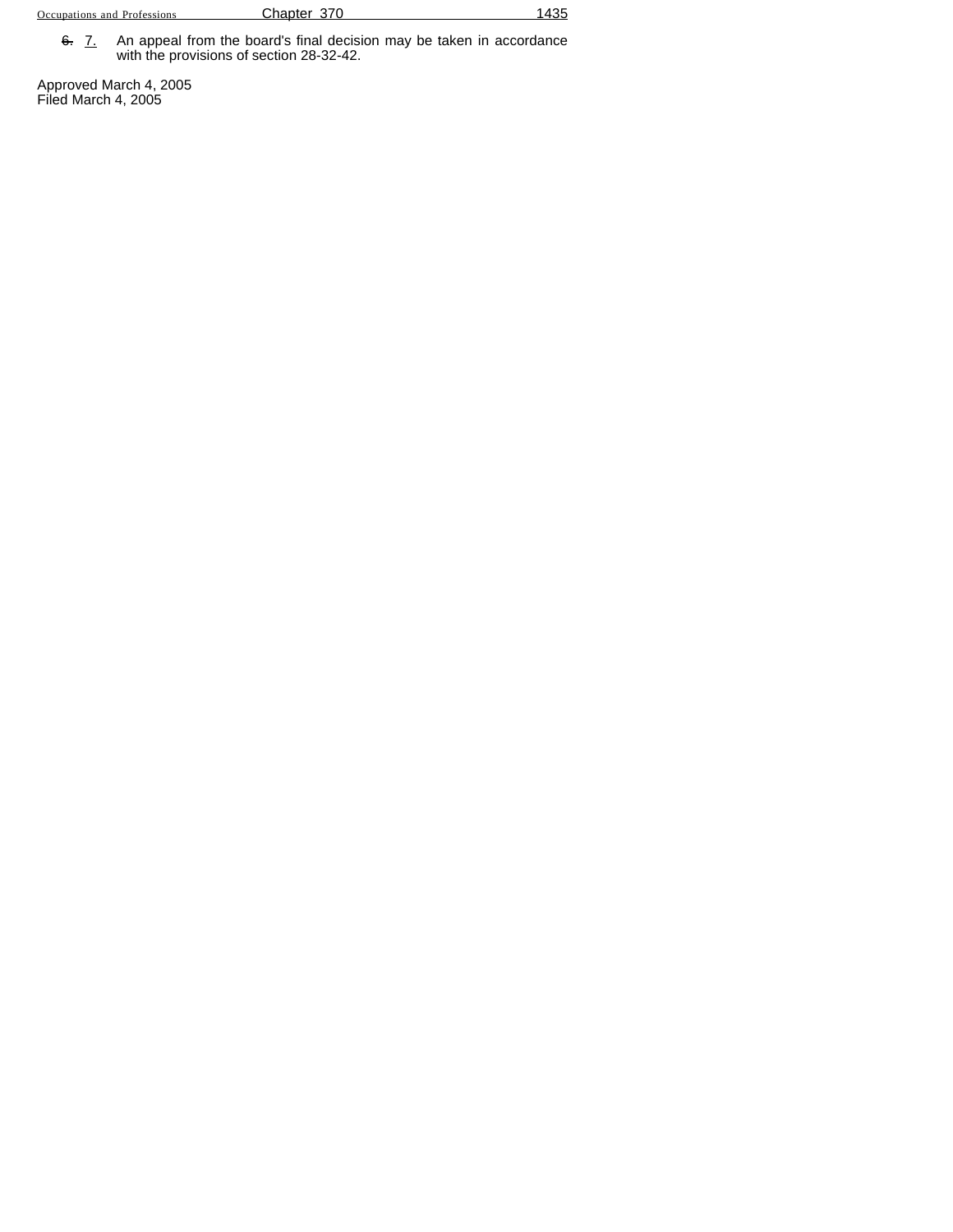# **HOUSE BILL NO. 1280**

(Representatives Porter, Grande, Keiser) (Senators Andrist, Brown, Kilzer)

# **POLYSOMNOGRAPHIC TECHNOLOGIST LICENSURE**

AN ACT to create and enact a new section to chapter 43-42 of the North Dakota Century Code, relating to licensure of polysomnographic technologists; to amend and reenact section 43-42-01, subsection 2 of section 43-42-02, and section 43-42-03 of the North Dakota Century Code, relating to licensure of registered polysomnographic technologists; to provide for a legislative council study; to provide an effective date; to provide an expiration date; and to declare an emergency.

### **BE IT ENACTED BY THE LEGISLATIVE ASSEMBLY OF NORTH DAKOTA:**

**SECTION 1. AMENDMENT.** Section 43-42-01 of the North Dakota Century Code is amended and reenacted as follows:

**43-42-01. Definitions.** In this chapter, unless the context otherwise requires:

- 1. "Board" means the state board of respiratory care.
- 2. "Bona fide respiratory care training program" means a program of respiratory care education which is accredited by the commission on accreditation of allied health educational programs, or the commission's successor organization.
- 3. "Certification examination" means the entry level examination for respiratory therapists administered by the national board for respiratory care.
- 4. "Certified respiratory therapist" means a person licensed by the board to practice respiratory care under the direction or supervision of a physician or registered respiratory therapist.
- 5. "National board for respiratory care" means the body issuing credentials for the respiratory care profession, or the board's successor organization.
- 6. "Polysomnography" means the practice of attending, monitoring, and recording physiologic data during sleep for the purpose of identifying and assisting in the treatment of sleep-wake disorders.
- 7. "Registered polysomnographic technologist" means an individual licensed by the board to practice polysomnography under supervision as prescribed by the board by rule.
- 8. "Registered respiratory therapist" means a person licensed by the board to practice respiratory care.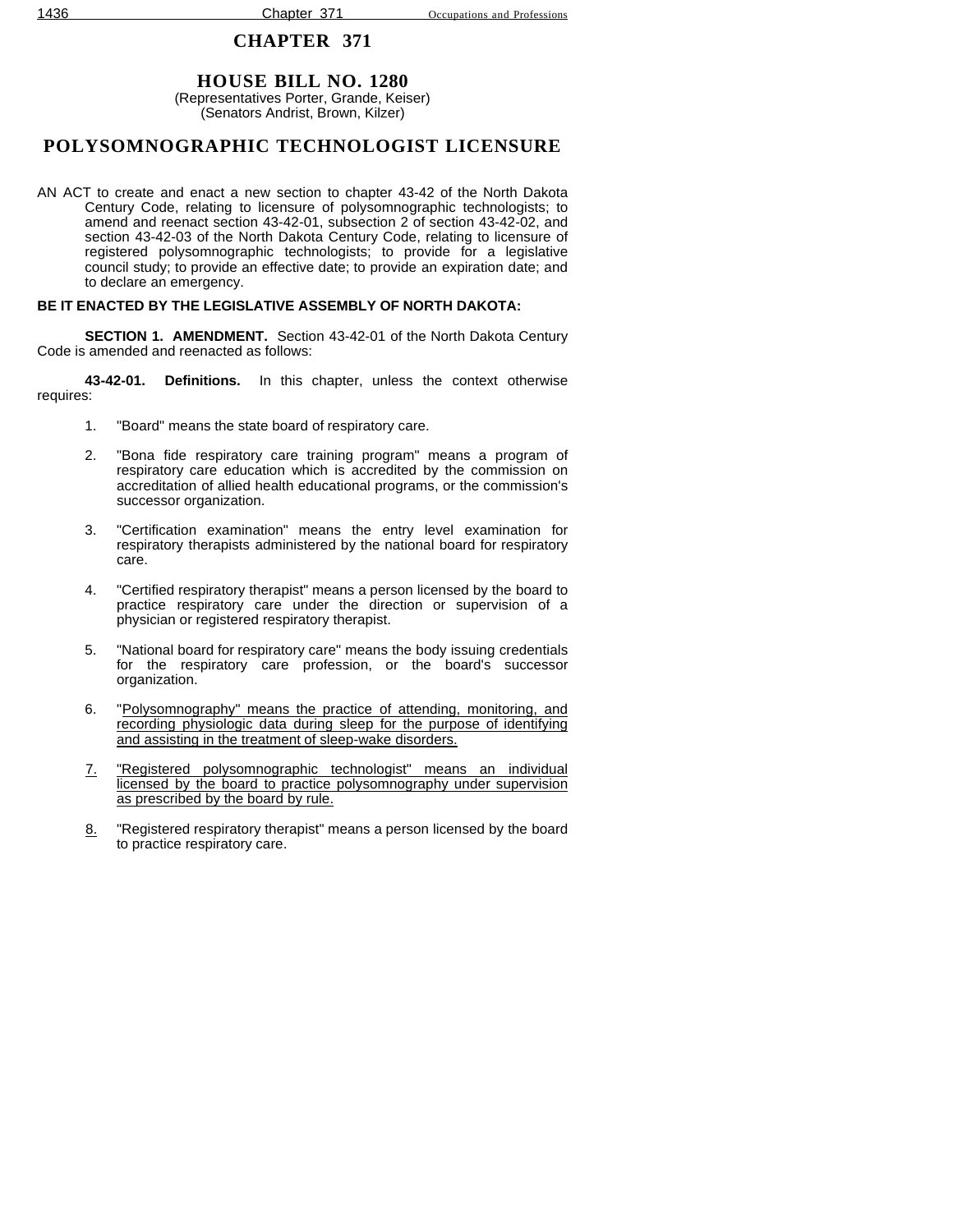| Occupations and Professions |  | Chapter 371 | 437 |
|-----------------------------|--|-------------|-----|
|                             |  |             |     |

- 7. 9. "Registry examination" means the advanced level examination for respiratory therapists administered by the national board for respiratory care.
- 8. 10. "Respiratory care" means the health specialty involving the treatment, management, control, and care of patients with deficiencies and abnormalities of the cardiorespiratory systems. Respiratory care is implemented on an order from a licensed physician, and includes the use of medical gases, air and oxygen administering apparatuses, environmental control systems, humidification and aerosols, drugs and medications, apparatuses for cardiorespiratory support and control, postural drainage, chest percussion and vibration and breathing exercises, pulmonary rehabilitation, assistance with cardiopulmonary resuscitation, maintenance of natural and artificial airways, and insertion of artificial airways. The term also includes testing techniques to assist in diagnosis, monitoring, treatment, and research, including the measurement of cardiorespiratory volumes, pressures and flows, and the drawing and analyzing of samples of arterial, capillary, and venous blood.
- 9. 11. "Respiratory therapist" means a certified respiratory therapist or a registered respiratory therapist.
- 40. 12. "Respiratory therapy" means respiratory care.
- 11. 13. "Temporary respiratory therapist" means any individual who has successfully completed a bona fide respiratory care training program and is licensed by the board to practice respiratory care under the supervision or direction of either a physician, certified respiratory therapist, or registered respiratory therapist.

<sup>181</sup> **SECTION 2. AMENDMENT.** Subsection 2 of section 43-42-02 of the North Dakota Century Code is amended and reenacted as follows:

2. The board consists of seven eight members appointed by the governor. Four members must be respiratory therapists, chosen from a list of eight respiratory therapists supplied to the governor by the North Dakota society for respiratory care. One member must be a physician chosen from a list of two physicians supplied to the governor by the North Dakota medical association. The governor shall appoint two members to be representatives of the general public. One member must be a registered polysomnographic technologist chosen from a list of candidates recommended to the governor by the association of polysomnographic technologists. Members are appointed for terms of three years. Each member holds office until the member's successor is duly appointed and qualified. A vacancy in the office of any member may be filled for the unexpired term only. No member may serve more than two successive complete terms.

<sup>181</sup> Section 43-42-02 was also amended by section 3 of House Bill No. 1280, chapter 371.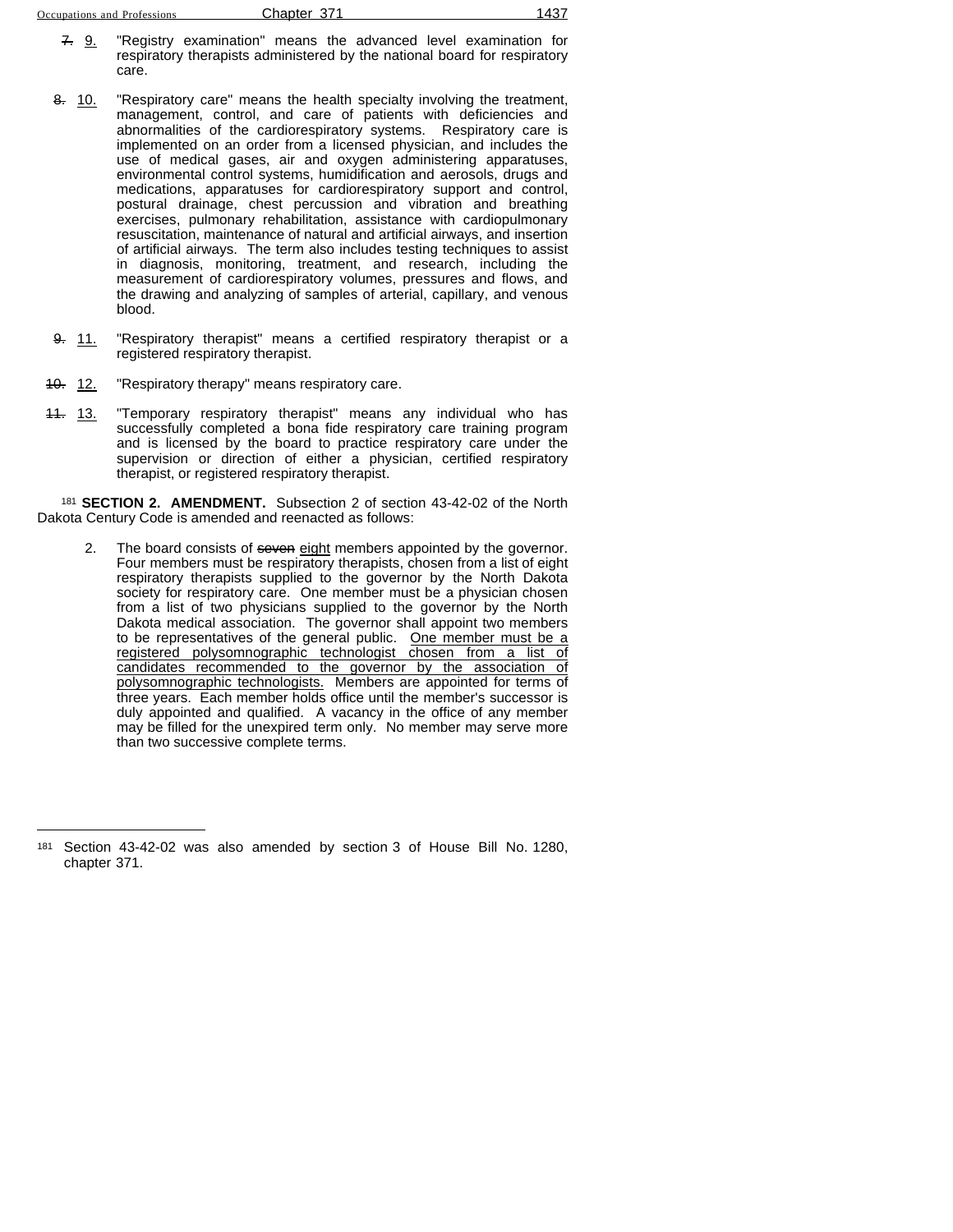<sup>182</sup> **SECTION 3. AMENDMENT.** Subsection 2 of section 43-42-02 of the North Dakota Century Code is amended and reenacted as follows:

2. The board consists of seven members appointed by the governor. Four members must be respiratory therapists, chosen from a list of eight respiratory therapists supplied to the governor by the North Dakota society for respiratory care. One member must be a physician chosen from a list of two physicians supplied to the governor by the North Dakota medical association. The governor shall appoint two members one member to be representatives a representative of the general public. One member must be a registered polysomnographic technologist chosen from a list of candidates recommended to the governor by the association of polysomnographic technologists. Members are appointed for terms of three years. Each member holds office until the member's successor is duly appointed and qualified. A vacancy in the office of any member may be filled for the unexpired term only. No member may serve more than two successive complete terms.

**SECTION 4. AMENDMENT.** Section 43-42-03 of the North Dakota Century Code is amended and reenacted as follows:

#### **43-42-03. Respiratory therapist and polysomnographic technologist licensing - Fees.**

- 1. The board shall license as a registered respiratory therapist any applicant whom the board determines to be qualified to perform the duties of a registered respiratory therapist. In making this determination, the board shall require evidence that the applicant has successfully completed a bona fide respiratory care training program and has passed the registry examination. The board shall establish fees not in excess of one hundred dollars for the issuance and renewal of a registered respiratory therapist license.
- 2. The board shall license as a certified respiratory therapist any applicant whom the board determines to be qualified to perform the duties of a certified respiratory therapist. In making this determination, the board shall require evidence that the applicant has successfully completed a bona fide respiratory care training program and has passed the certification examination. The board shall establish fees not in excess of seventy dollars for the issuance and renewal of a certified respiratory therapist license.
- 3. The board shall license as a temporary respiratory therapist any applicant whom the board determines to be qualified to perform duties as a temporary respiratory therapist. In making this determination, the board shall require evidence that the applicant has successfully completed a bona fide respiratory care training program. The board shall establish fees not in excess of seventy dollars for the issuance of a temporary respiratory therapist license.

<sup>182</sup> Section 43-42-02 was also amended by section 2 of House Bill No. 1280, chapter 371.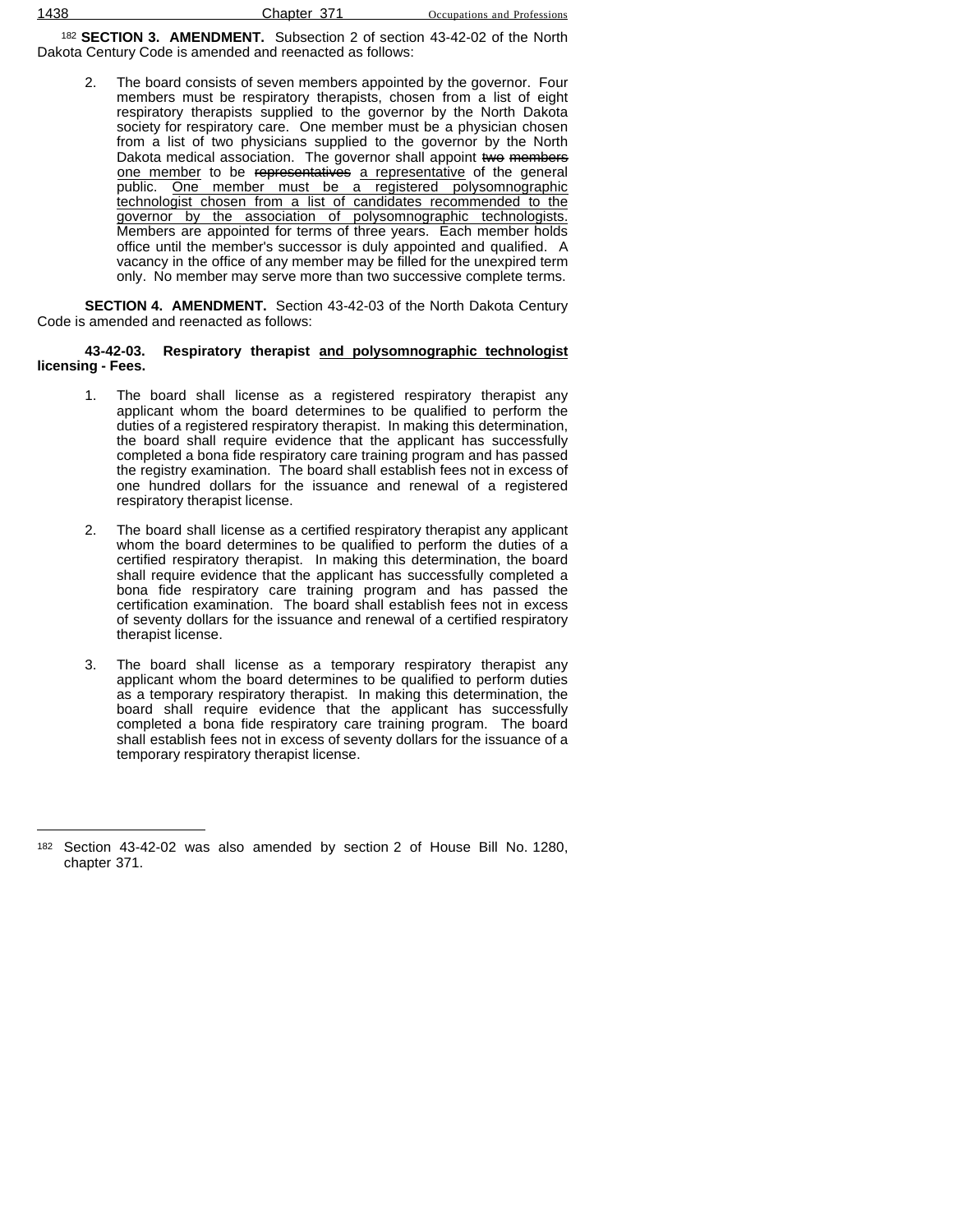- 4. The board shall license as a registered polysomnographic technologist any applicant whom the board determines to be qualified to perform the duties of a registered polysomnographic technologist. In making this determination, the board shall require evidence that the applicant has complied with the rules adopted by the board under section 5 of this Act. The board shall establish fees not in excess of seventy dollars for issuance and for renewal of a registered polysomnographic technologist license.
- 5. The board may assess a late fee not in excess of twenty-five dollars for all license renewal applications that are postmarked after December thirty-first of the year prior to the year of renewal.
- 5. 6. The board shall refuse to license any applicant or shall suspend or revoke any license after proper notice and a hearing, if the applicant:
	- a. Is not qualified or competent to perform the duties of a registered respiratory therapist, a certified respiratory therapist, or a temporary respiratory therapist, or a registered polysomnographic technologist.
	- b. Has attempted to obtain or has obtained licensure under this chapter by fraud or material misrepresentation.
	- c. Has been found by the board to have been grossly negligent as a registered respiratory therapist, certified respiratory therapist, or a temporary respiratory therapist, or registered polysomnographic technologist.
	- d. Has engaged in conduct as a registered respiratory therapist, certified respiratory therapist, or a temporary respiratory therapist, or registered polysomnographic technologist which is unethical, unprofessional, or detrimental to the health of the public.
	- e. Has failed to demonstrate satisfactory completion of such continuing courses of study in respiratory care as the board may require.
	- f. Has been convicted or adjudged guilty of an offense, as defined by section 12.1-01-04, determined by the board to have a direct bearing upon that individual's ability to practice respiratory care and is not sufficiently rehabilitated as determined by the board in accordance with section 12.1-33-02.1.
	- g. Is habitually drunk or is addicted to the use of a controlled substance as defined in chapter 19-03.1.
	- h. Has been declared mentally incompetent by a court of competent jurisdiction, and who has not thereafter been lawfully declared competent.
- 6. 7. The board may impose a fee on any person subject to regulation under this chapter to reimburse the board for all or part of the costs of administrative actions resulting in disciplinary action, which are not reversed on appeal, including the amount paid by the board for services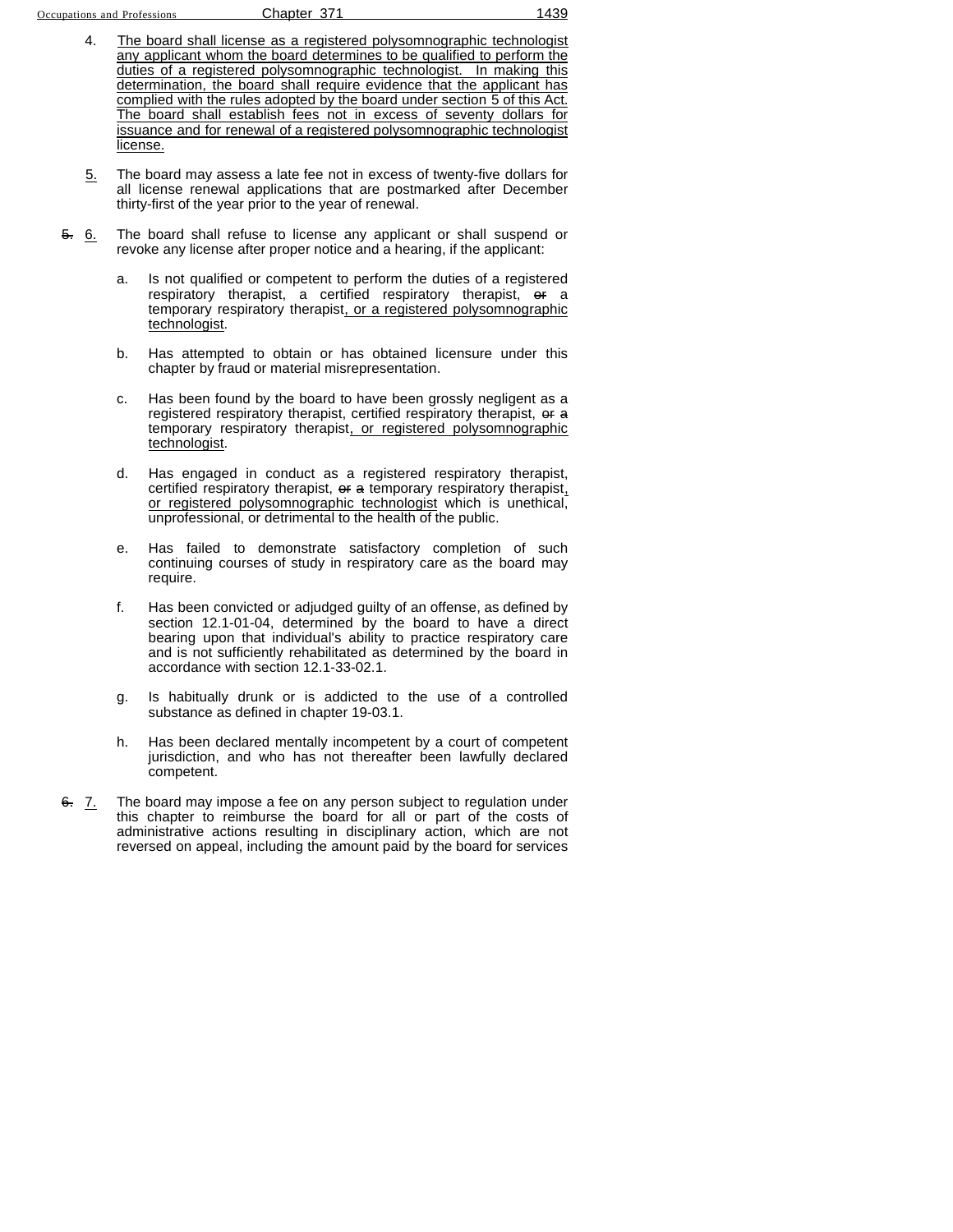from the office of administrative hearings, attorney's fees, court costs, witness fees, staff time, and other expenses.

- $7.8$ . Licenses issued under this chapter expire annually, but may be renewed upon application to the board and payment of the annual renewal fee established by the board. Licenses which have expired, been suspended, or been revoked may be renewed or reissued upon satisfaction of any conditions that may be established by the board, and after payment of a fee established by the board. Temporary licenses may not be renewed.
- 8. 9. The board shall require as a condition of renewal and relicensure that the applicant demonstrate satisfactory completion of continuing courses of study in respiratory care.

**SECTION 5.** A new section to chapter 43-42 of the North Dakota Century Code is created and enacted as follows:

### **Polysomnography practice.**

- 1. After December 31, 2005, a person may not practice, nor represent that the person is able to practice, polysomnography unless licensed under this chapter as a registered polysomnographic technologist. A registered polysomnographic technologist may not practice respiratory care except as may be authorized by rules adopted by the board. A registered polysomnographic technologist is limited in practice to polysomnography within the scope of practice and limitations as provided by rules adopted by the board.
- 2. The board shall adopt rules regulating registered polysomnographic technologists and establishing the scope of practice of a registered polysomnographic technologist. The rules may include requirements for examination requirements for licensure, education requirements for licensure, continuing courses of study in polysomnography, and student practice.
- 3. This section does not prohibit a respiratory therapist from practicing respiratory care.

**SECTION 6. ALLIED HEALTH PROFESSIONS BOARD - LEGISLATIVE COUNCIL STUDY.** The legislative council shall consider studying, during the 2005-06 interim, the feasibility and desirability of creating an allied health professions board to regulate the practice of members of allied health professions. The study must include consideration of the feasibility and desirability of a North Dakota allied health professions board entering joint professional licensure agreements with neighboring states. The legislative council shall report its findings and recommendations, together with any legislation required to implement the recommendations, to the sixtieth legislative assembly.

**SECTION 7. EFFECTIVE DATE.** Section 3 of this Act becomes effective on October 1, 2006.

**SECTION 8. EXPIRATION DATE.** Section 2 of this Act is effective through September 30, 2006, and after that date is ineffective.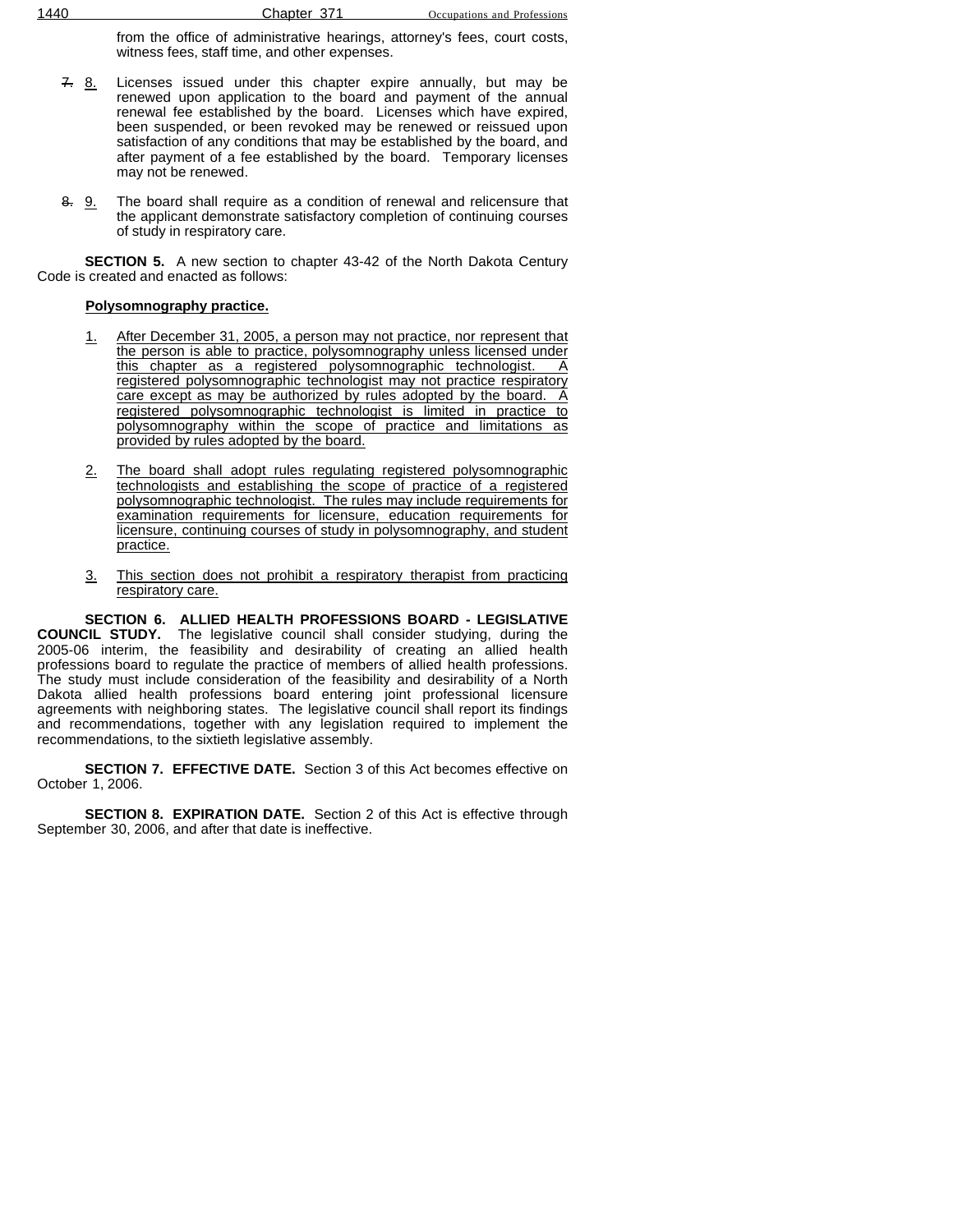**SECTION 9. EMERGENCY.** Section 2 of this Act is declared to be an emergency measure.

Approved April 12, 2005 Filed April 13, 2005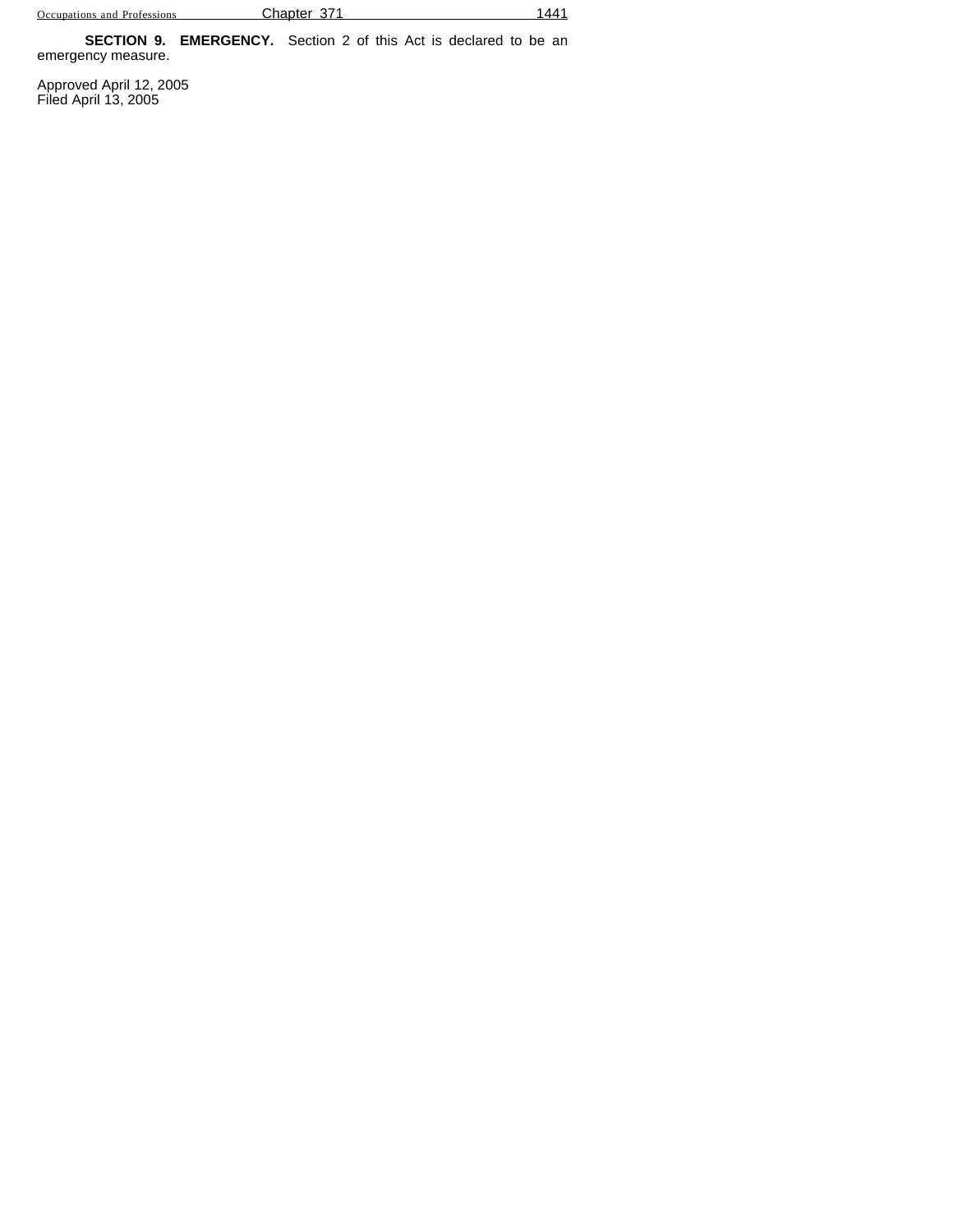### **SENATE BILL NO. 2388** (Senators G. Lee, Brown, Kilzer)

(Representative Porter)

## **RESPIRATORY THERAPY PRACTICE**

AN ACT to create and enact a new subsection to section 43-42-05 and a new section to chapter 43-51 of the North Dakota Century Code, relating to reciprocity for the practice of respiratory therapy and for foreign practitioners in emergency situations.

### **BE IT ENACTED BY THE LEGISLATIVE ASSEMBLY OF NORTH DAKOTA:**

**SECTION 1.** A new subsection to section 43-42-05 of the North Dakota Century Code is created and enacted as follows:

> This chapter does not prohibit an individual licensed or registered as a respiratory therapist in another state or country from providing respiratory care in an emergency in this state, providing respiratory care as a member of an organ harvesting team, or from providing respiratory care on board an ambulance as part of the ambulance treatment team.

**SECTION 2.** A new section to chapter 43-51 of the North Dakota Century Code is created and enacted as follows:

**Foreign practitioners - Emergency practice exemption.** Notwithstanding contrary provisions of law, a foreign practitioner may practice in an emergency in this state, practice as a member of an organ harvesting team, or practice on board an ambulance as part of the ambulance treatment team.

Approved April 22, 2005 Filed April 25, 2005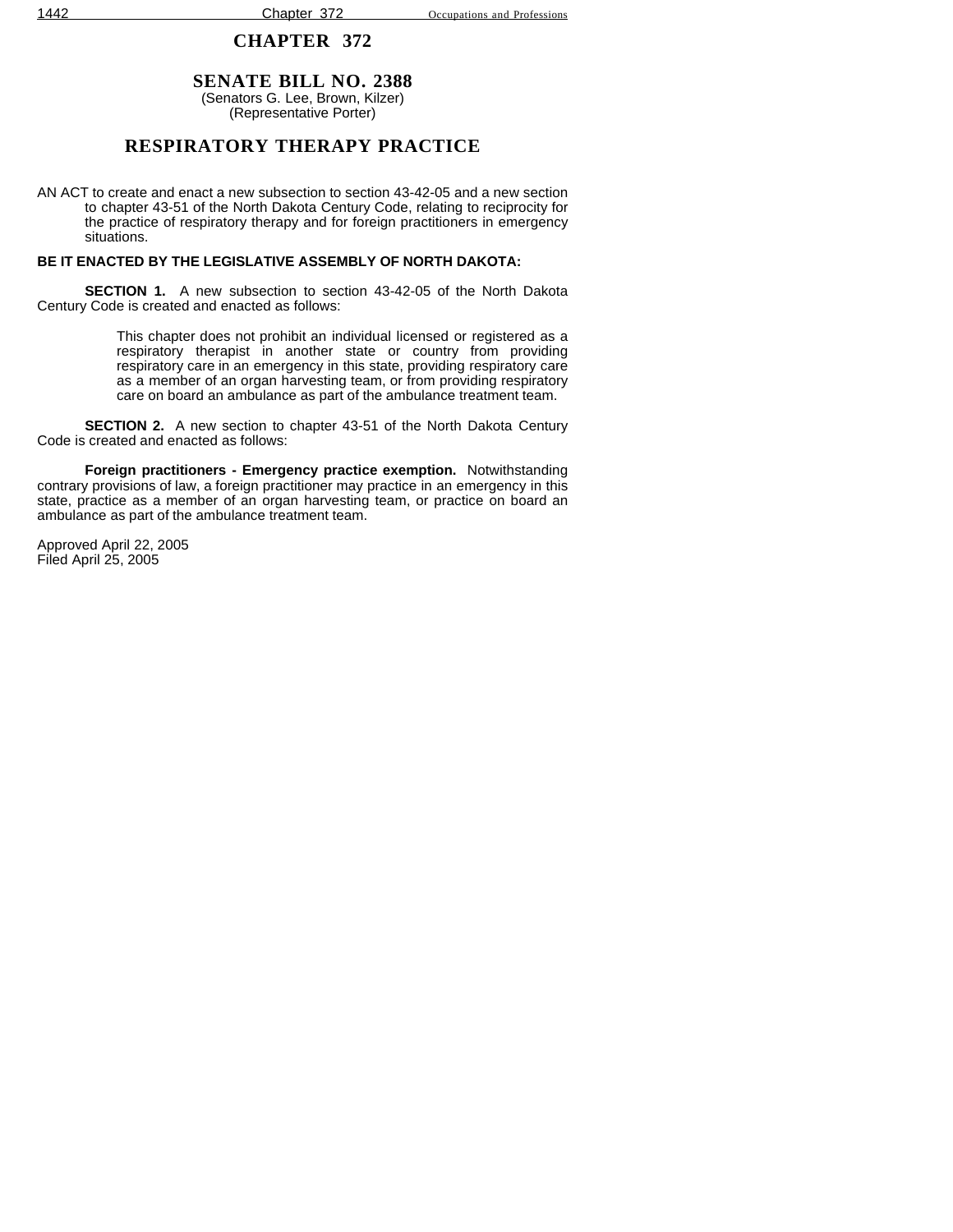### **SENATE BILL NO. 2073**

(Human Services Committee) (At the request of the Board of Clinical Laboratory Practice)

### **CLINICAL LABORATORY PERSONNEL LICENSURE**

AN ACT to create and enact a new subsection to section 43-48-03 of the North Dakota Century Code, relating to exemptions from clinical laboratory personnel licensures; and to amend and reenact subsection 6 of section 43-48-03 of the North Dakota Century Code, relating to clinical laboratory personnel licensure.

#### **BE IT ENACTED BY THE LEGISLATIVE ASSEMBLY OF NORTH DAKOTA:**

<sup>183</sup> **SECTION 1. AMENDMENT.** Subsection 6 of section 43-48-03 of the North Dakota Century Code is amended and reenacted as follows:

6. Phlebotomy personnel performing phlebotomy procedures and bedside screening tests.

<sup>184</sup> **SECTION 2.** A new subsection to section 43-48-03 of the North Dakota Century Code is created and enacted as follows:

> An individual supervised by an individual who is licensed by the board and who performs tests and uses methods identified by rules adopted by the board.

Approved April 4, 2005 Filed April 4, 2005

<sup>183</sup> Section 43-48-03 was also amended by section 2 of Senate Bill No. 2073, chapter 373.

<sup>184</sup> Section 43-48-03 was also amended by section 1 of Senate Bill No. 2073, chapter 373.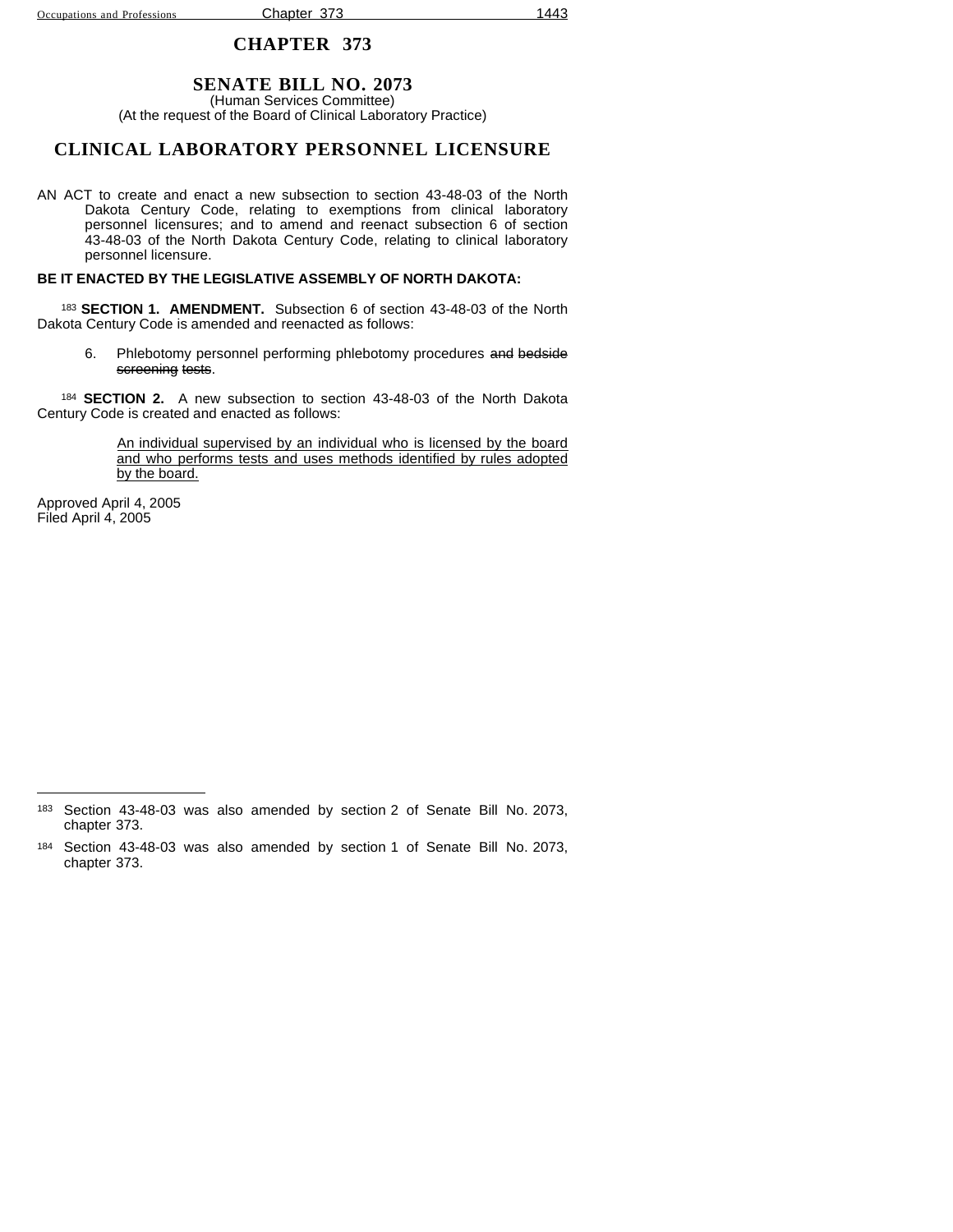# **HOUSE BILL NO. 1527**

(Representatives DeKrey, Horter, Price) (Senators J. Lee, Traynor, Triplett) (Approved by the Delayed Bills Committee)

## **MILITARY EXCEPTION FOR OCCUPATIONAL CONTINUING EDUCATION**

AN ACT to create and enact a new section to chapter 43-51 of the North Dakota Century Code, relating to military service member exceptions to occupational licensing board license renewal requirements; to provide for application; and to declare an emergency.

### **BE IT ENACTED BY THE LEGISLATIVE ASSEMBLY OF NORTH DAKOTA:**

**SECTION 1.** A new section to chapter 43-51 of the North Dakota Century Code is created and enacted as follows:

### **Members of military - License renewal.**

- 1. A board shall adopt rules to provide for or shall grant on a case-by-case basis exceptions to the board's license renewal requirements in order to address renewal compliance hardships that may result from:
	- a. Activation of more than thirty days of a licensee who is a member of the national guard or armed forces of the United States.
	- b. Service in the theatre or area of armed conflict by a licensee who is a member of the regular active duty armed forces of the United States.
- 2. For purposes of this section, the term board includes the state board of accountancy, state electrical board, North Dakota real estate appraiser qualifications and ethics board, state real estate commission, secretary of state with respect to contractor licensing, state board of medical examiners, and state board of dental examiners.

**SECTION 2. APPLICATION.** A board shall make a case-by-case exception determination under section 1 of this Act which applies to a licensure renewal that preceded the effective date of this Act.

**SECTION 3. EMERGENCY.** This Act is declared to be an emergency measure.

Approved April 11, 2005 Filed April 12, 2005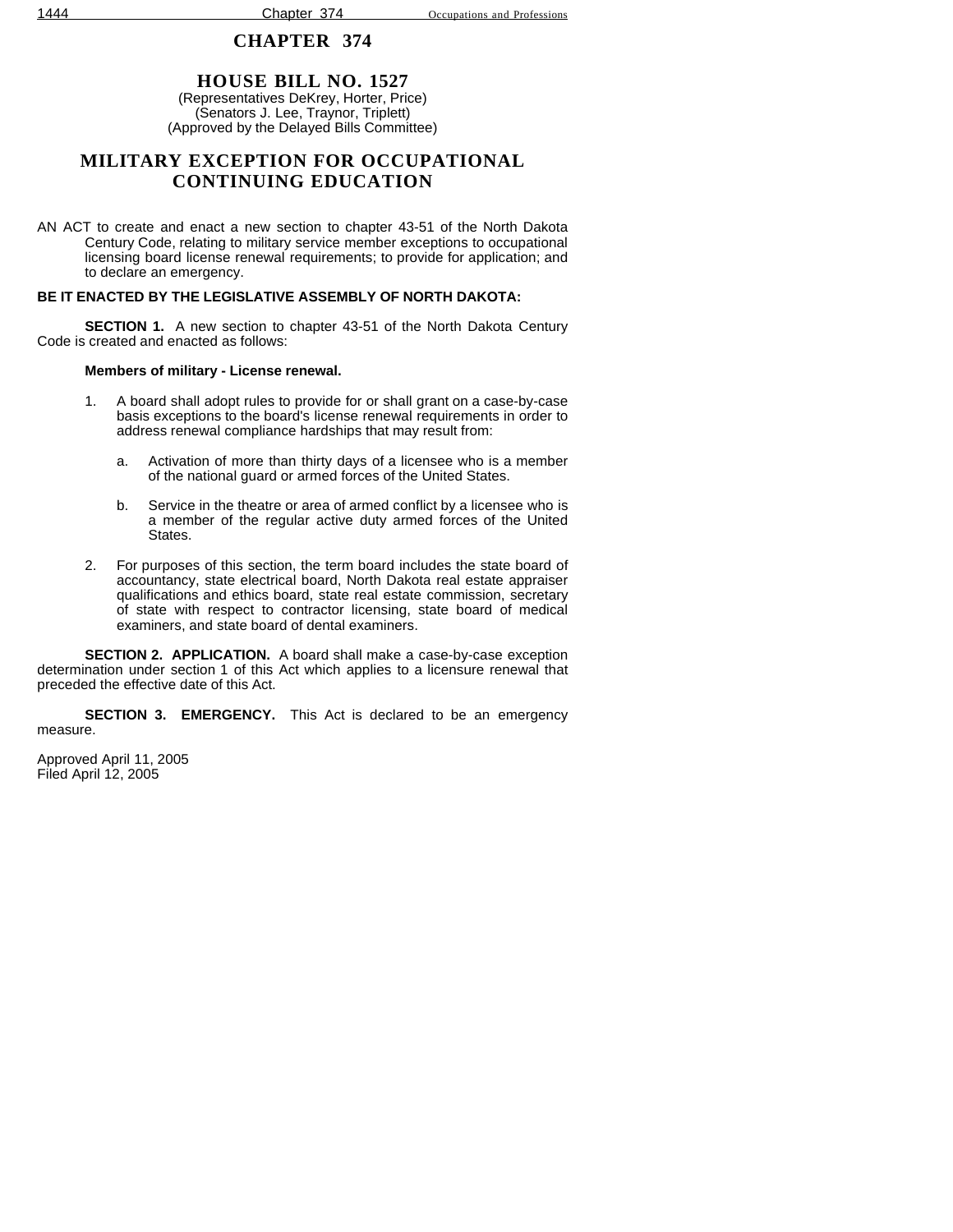#### **SENATE BILL NO. 2269** (Senators Grindberg, Erbele, Flakoll) (Representatives Hawken, N. Johnson, Potter)

### **MARRIAGE AND FAMILY THERAPY LICENSURE BOARD**

AN ACT to create and enact chapter 43-53 of the North Dakota Century Code, relating to creation of the North Dakota marriage and family therapy licensure board; to provide a penalty; and to provide for a legislative council study.

### **BE IT ENACTED BY THE LEGISLATIVE ASSEMBLY OF NORTH DAKOTA:**

**SECTION 1.** Chapter 43-53 of the North Dakota Century Code is created and enacted as follows:

**43-53-01. Definitions.** As used in this chapter, unless the context otherwise requires:

- 1. "Advertise" includes the issuing or causing to be distributed any card, sign, or device to any person; the causing, permitting, or allowing any sign or marking in or on any building, radio, or television; or advertising by any other means designed to secure public attention.
- 2. "Board" means the North Dakota marriage and family therapy licensure board.
- 3. "Licensed marriage and family therapist" means an individual who holds a valid license issued under this chapter.
- 4. "Marriage and family therapy" means the diagnosis and treatment of mental and emotional disorders, whether cognitive, affective, or behavioral, within the context of marriage and family systems. Marriage and family therapy involves the professional application of psychotherapeutic and family systems theories and techniques in the delivery of services to individuals, couples, and families for the purpose of treating such diagnosed nervous and mental disorders.
- 5. "Practice of marriage and family therapy" means the rendering of marriage and family therapy services to individuals, couples, and families, singly or in groups, whether the services are offered directly to the general public or through organizations, either public or private, for a fee, monetary or otherwise.
- 6. "Qualified supervision" means the supervision of clinical services, in accordance with standards established by the board, by an individual who has been recognized by the board as an approved supervisor.
- 7. "Recognized educational institution" means any educational institution that grants a baccalaureate or higher degree that is recognized by the board and by a regional accrediting body, or a postgraduate training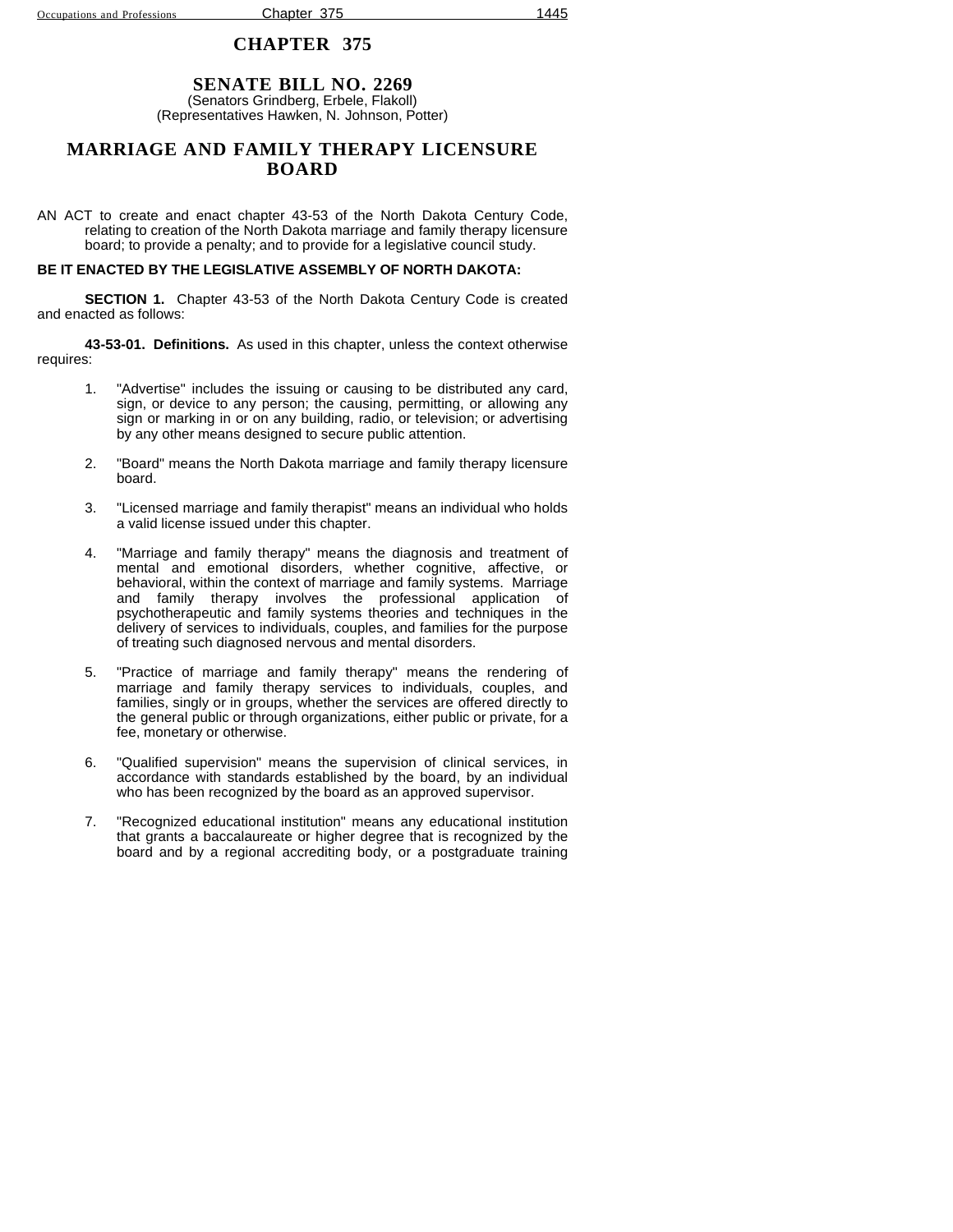institute accredited by the commission on accreditation for marriage and family therapy education.

8. "Use a title or description of" means to hold oneself out to the public as having a particular status by means of stating on signs, mailboxes, address plates, stationery, announcements, calling cards, or other instruments of professional identification.

**43-53-02. Representation to the public.** Effective January 1, 2006, except as specifically provided otherwise under this chapter, only an individual licensed under this chapter may use the title "marriage and family therapist" or the abbreviations "MFT". A licensee shall display prominently the licensee's license at the principal place of business of the licensee.

#### **43-53-03. Exemptions.**

- 1. An individual is exempt from the requirements of this chapter if:
	- a. The individual is practicing marriage and family therapy as part of that individual's duties as an employee of a recognized academic institution or a governmental institution or agency while performing those duties for which the individual is employed by such a facility, institution, or agency.
	- b. The individual is a marriage and family therapy intern or individual preparing for the practice of marriage and family therapy under qualified supervision in a training institution or facility or supervisory arrangement recognized and approved by the board if:
		- (1) The individual is a student in a master's program of marriage and family therapy; and
		- (2) The individual is designated by a title such as "marriage and family therapy intern", "marriage therapy intern", "family therapy intern", or other title clearly indicating such training status.
	- c. The individual is a member of the clergy of any religious denomination and providing services within the scope of ministerial duties.
	- d. The individual is a volunteer for or is employed by a nonprofit agency or community organization and the individual does not hold out to the public that the individual is a licensed marriage and family therapist.
- 2. This chapter does not prevent any person licensed by the state from doing work within the standards and scope of practice of that person's profession, including the practice and advertising of marriage and family therapy services.

### **43-53-04. Marriage and family therapist licensure board.**

1. The North Dakota marriage and family therapist licensure board consists of five members. The governor shall appoint the board members to serve terms of four years, except for those first appointed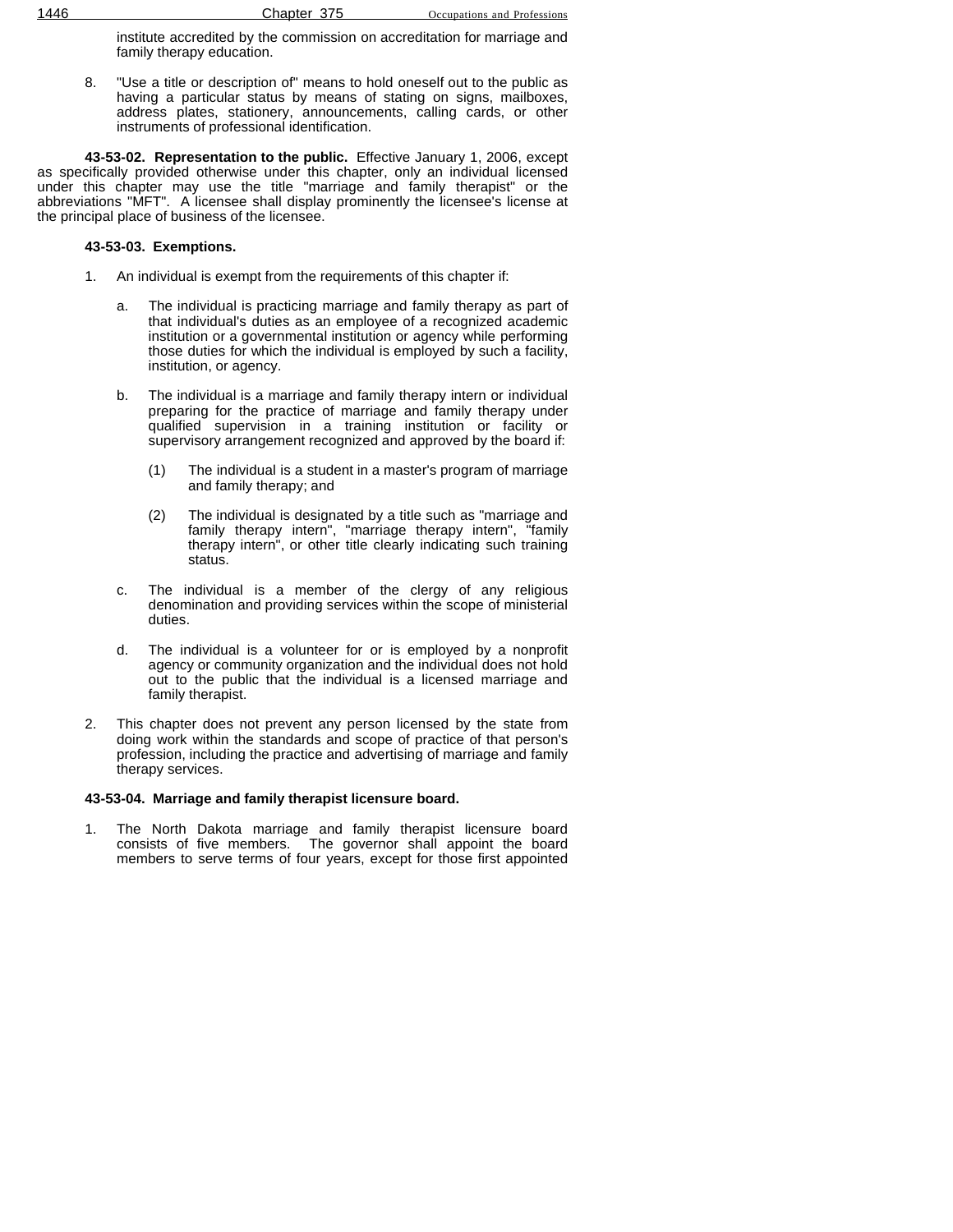one member must continue in office for two years, two for three years, and two, including the chairman, for four years.

- 2. The governor shall appoint members of the board from among individuals who meet the following qualifications:
	- a. At least three members must be licensed practicing marriage and family therapists; and each must have been for at least five years immediately preceding appointment actively engaged as marriage and family therapists in rendering professional services in marriage and family therapy; in the education and training of master's, doctoral, or postdoctoral students of marriage and family therapy; or in marriage and family therapy research. A member under this subdivision must have spent the majority of the time devoted by that member to such activity during the two years preceding appointment residing in this state.
	- b. At least one member must be a representative of the general public and may not have any direct affiliation with the practice of marriage and family therapy or another mental health profession.
	- c. The initial appointees, with the exception of any representative of the general public, are deemed to be and become licensed practicing marriage and family therapists immediately upon appointment and qualification as members of the board.
- 3. The governor shall nominate a new member to fill a vacancy on the board within thirty days of the vacancy. A member chosen to fill a board vacancy must be appointed for the unexpired term of the board member whom that member is succeeding. Upon the expiration of a member's term of office, a board member shall continue to serve until a successor is appointed. An individual may not be appointed more than once to fill an unexpired term or appointed to more than two consecutive full terms. A member may not serve as chairman for more than four years. The appointment of any member of the board automatically terminates thirty days after the date the member is no longer a resident of this state.
- 4. The governor may remove any member of the board or the chairman from the position as chairman for neglect of duty or malfeasance or conviction of a felony or crime of moral turpitude while in office, but for no other reason. A member may not be removed until after a hearing on the charges and at least thirty days' prior written notice to such accused member of the charges and of the date fixed for such hearing.
- 5. A board member may not participate in any matter before the board in which that member has a pecuniary interest, personal bias, or other similar conflict of interest. A board member shall serve without compensation but is entitled to be reimbursed for the member's actual and necessary expenses incurred in the performance of official board business.

#### **43-53-05. Board powers and duties.**

1. The board shall administer and enforce this chapter. The board shall adopt rules as the board determines necessary.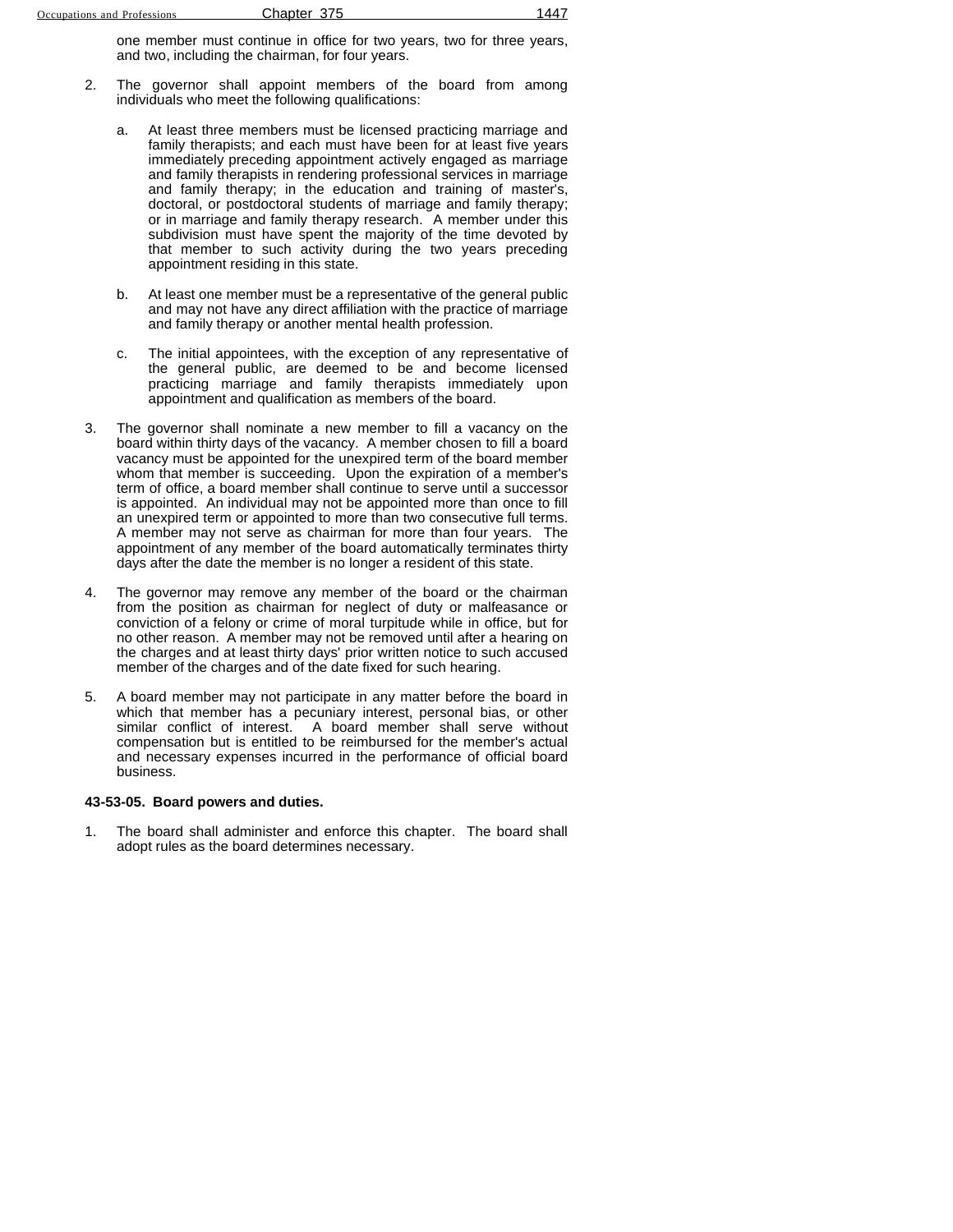- 3. The board may authorize expenditures determined necessary to carry out this chapter.
- 4. Four of the members of the board constitute a quorum. The board may employ attorneys, experts, and other employees as necessary for the proper performance of the board's duties.
- 5. The board shall adopt a nationally recognized code of ethics for the practice of marriage and family therapy.
- 6. The board shall establish continuing education requirements for license renewal.
- 7. The board shall publish an annual list of the names and addresses of all individuals licensed under this chapter.

### **43-53-06. Licenses.**

- 1. Each individual desiring to obtain a license as a practicing marriage and family therapist shall submit an application to the board, upon such form and in such manner as the board prescribes. An applicant shall furnish evidence that the applicant:
	- a. Is of good moral character;
	- b. Has not engaged in any practice or conduct that would be a ground for revoking a license under this chapter; and
	- c. Is qualified for licensure pursuant to the requirements of this chapter.
- 2. Before January 1, 2008, an applicant may be issued a license by the board if the applicant meets the qualifications set forth in subdivisions a and b of subsection 1 and provides evidence to the board that the applicant meets educational and experience qualifications as follows:
	- a. An appropriate graduate degree, as defined by the board, from a regionally accredited institution so recognized at the time of granting such degree.
	- b. At least five years of clinical experience in the practice of marriage and family therapy, and membership or certification by an appropriate professional organization, as defined by the board.
- 3. After December 31, 2007, an applicant may be issued a license by the board if the applicant meets the qualifications set forth in subsection 1 and provides satisfactory evidence to the board that the applicant:
	- a. Holds a master's degree or a doctoral degree in marriage and family therapy from a recognized educational institution, or a graduate degree in an allied field from a recognized educational institution and graduate level coursework which is equivalent to a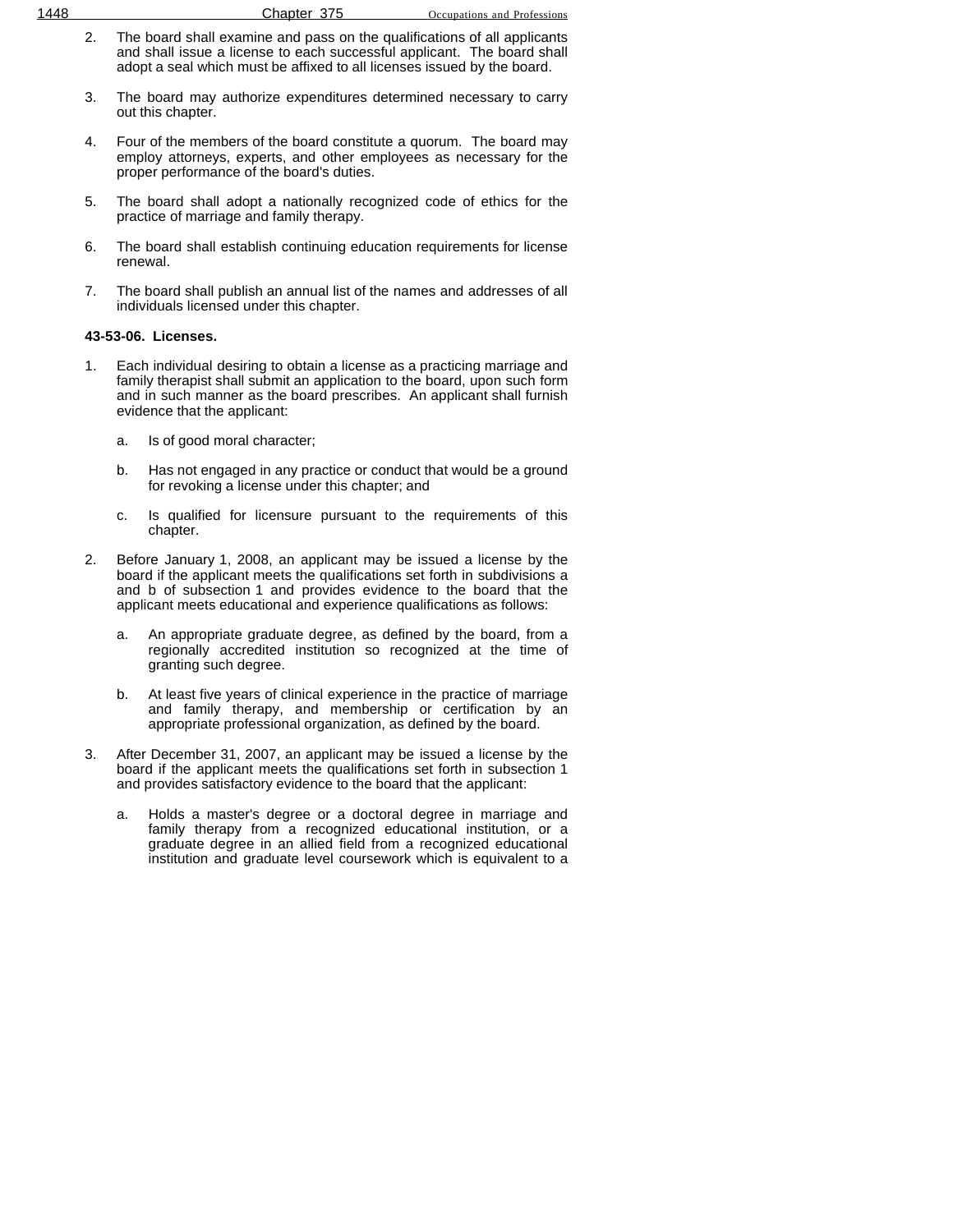master's degree in marriage and family therapy, as determined by the board.

- b. Has successfully completed two calendar years of work experience in marriage and family therapy under qualified supervision following receipt of a qualifying degree.
- c. Has passed a national examination administered by the board.

### **43-53-07. Examination.**

- 1. The board shall conduct an examination at least once a year at a time and place designated by the board. Examinations may be written or oral as determined by the board. In any written examination each applicant must be designated so that the applicant's name is not disclosed to the board until the examination has been graded. Examinations must include questions in such theoretical and applied fields as the board determines most suitable to test an applicant's knowledge and competence to engage in the practice of marriage and family therapy. An applicant is deemed to have passed an examination upon affirmative vote of at least four members of the board.
- 2. Any applicant who fails an examination conducted by the board may not be admitted to a subsequent examination for a period of at least six months.

**43-53-08. Reciprocal licenses.** The board shall issue a license by examination of credentials to any applicant licensed or certified as a marriage and family therapist in another state for which the requirements for the license or certificate are equivalent to or exceed the requirements of this state, provided the applicant submits an application on forms prescribed by the board and pays the original licensure fee prescribed by this chapter.

**43-53-09. Fees.** A fee, as determined by the board, must be paid to the board for original licensure. A license is valid for two years and must be renewed biennially, with the renewal fee being determined by the board. Any applicant for renewal of a license that has expired must be required to pay a reregistration fee determined by the board. The fees established under this section must be adequate to establish and maintain the operation of the board.

### **43-53-10. Disciplinary proceedings.**

- 1. The board may deny, revoke, or suspend a license granted under this chapter on the following grounds:
	- a. Conviction by a court of competent jurisdiction of an offense that the board determines to be of such a nature as to render the licensee unfit to practice marriage and family therapy. The board shall compile, maintain, and publish a list of such offenses.
	- b. Violation of ethical standards of such a nature as to render the licensee unfit to practice marriage and family therapy. The board shall publish such ethical standards.
	- c. Fraud or misrepresentation in obtaining a license.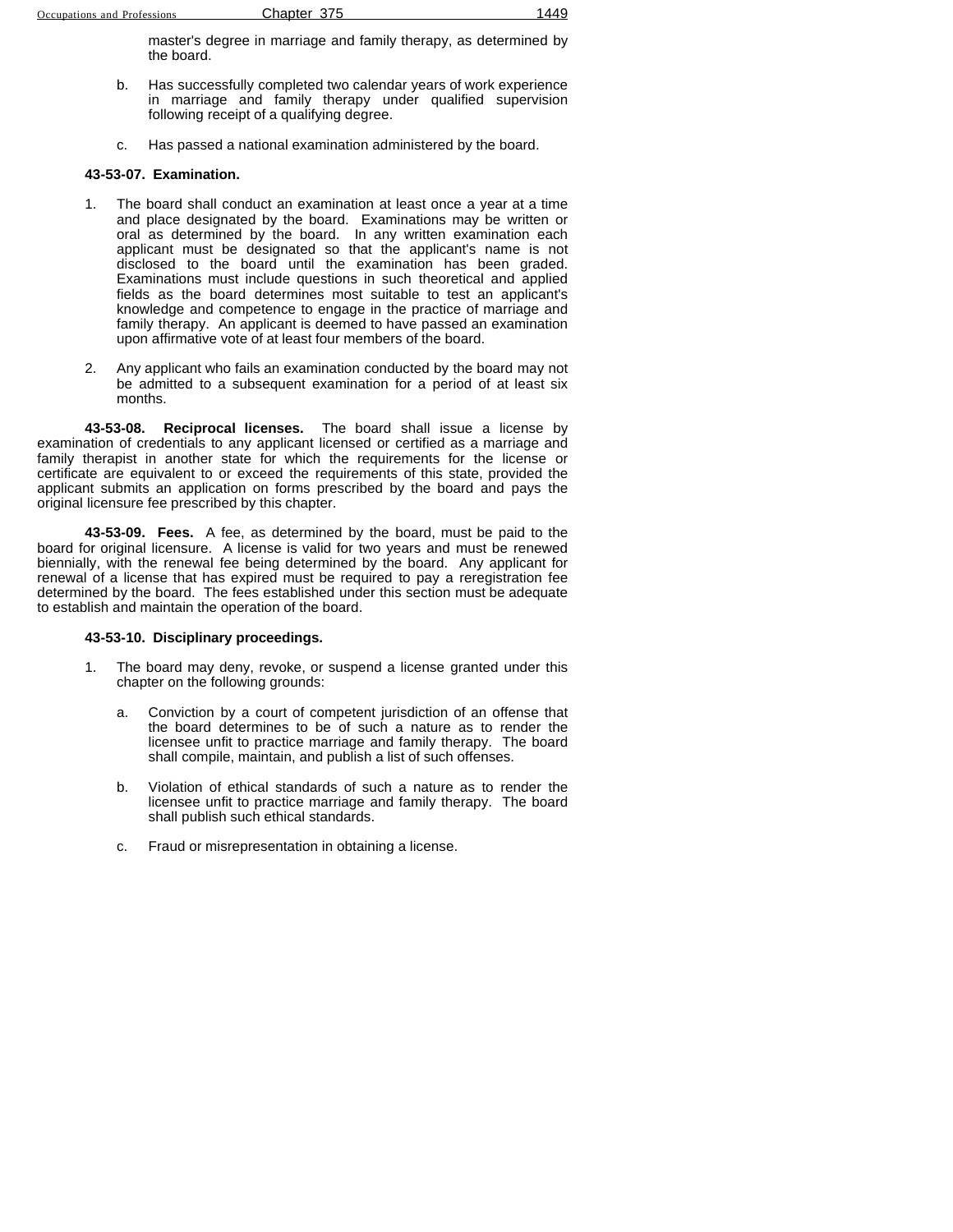- d. Any just and sufficient cause that renders a licensee unfit to practice marriage and family therapy.
- 2. A license may be denied, suspended, or revoked for the reasons set forth in subsection 1. A license may not be denied, suspended, or revoked under this section except by majority vote of the full board, notwithstanding any other provision of this chapter.
- 3. Any person may file a complaint with the board seeking denial, suspension, or revocation of a license issued or to be issued by the board. The complaint must be in a form prescribed by the board and must be verified under oath by the complainant or a duly authorized officer of a complainant. If the board determines that a complaint alleges facts that, if true, would require denial, revocation, or suspension of a license, the board promptly shall institute a hearing. If the board determines a complaint does not state facts warranting a hearing, the complaint may be dismissed. The board may institute a hearing for denial, suspension, or revocation of a license on its own motion.
- 4. Any person may be permitted to intervene and participate in board hearings on denial, suspension, or revocation of licenses upon a showing of an interest in such proceeding.
- 5. Any individual whose license has been suspended or revoked may apply to the board for vacation of the suspension or reinstatement of the license.

#### **43-53-11. Limitations of practice - Divorce proceedings.**

- If both parties to a marriage have obtained marriage and family therapy by a licensed marriage and family therapist, the therapist may not testify in a spousal support or divorce action concerning information acquired in the course of the therapeutic relationship. This subsection does not apply to custody actions.
- 2. There is no monetary liability on the part of and no cause of action may arise against any licensee in failing to warn of and protect from a patient's threatened violent behavior or failing to predict and warn of and protect from a patient's violent behavior except if the patient has communicated to the licensee a serious threat of physical violence against a reasonably identifiable victim or victims.
- 3. The duty to warn of or to take reasonable precautions to provide protection from violent behavior arises only under the limited circumstances specified under subsection 2. The duty is discharged by the licensee if reasonable efforts are made to communicate the threat to the victim or victims and to a law enforcement agency.
- 4. No monetary liability and no cause of action may arise under this chapter against any licensee for confidences disclosed to third parties in an effort to discharge a duty arising under subsection 2 according to subsection 3.

**43-53-12. Penalty.** Any person who violates this chapter is guilty of a class B misdemeanor.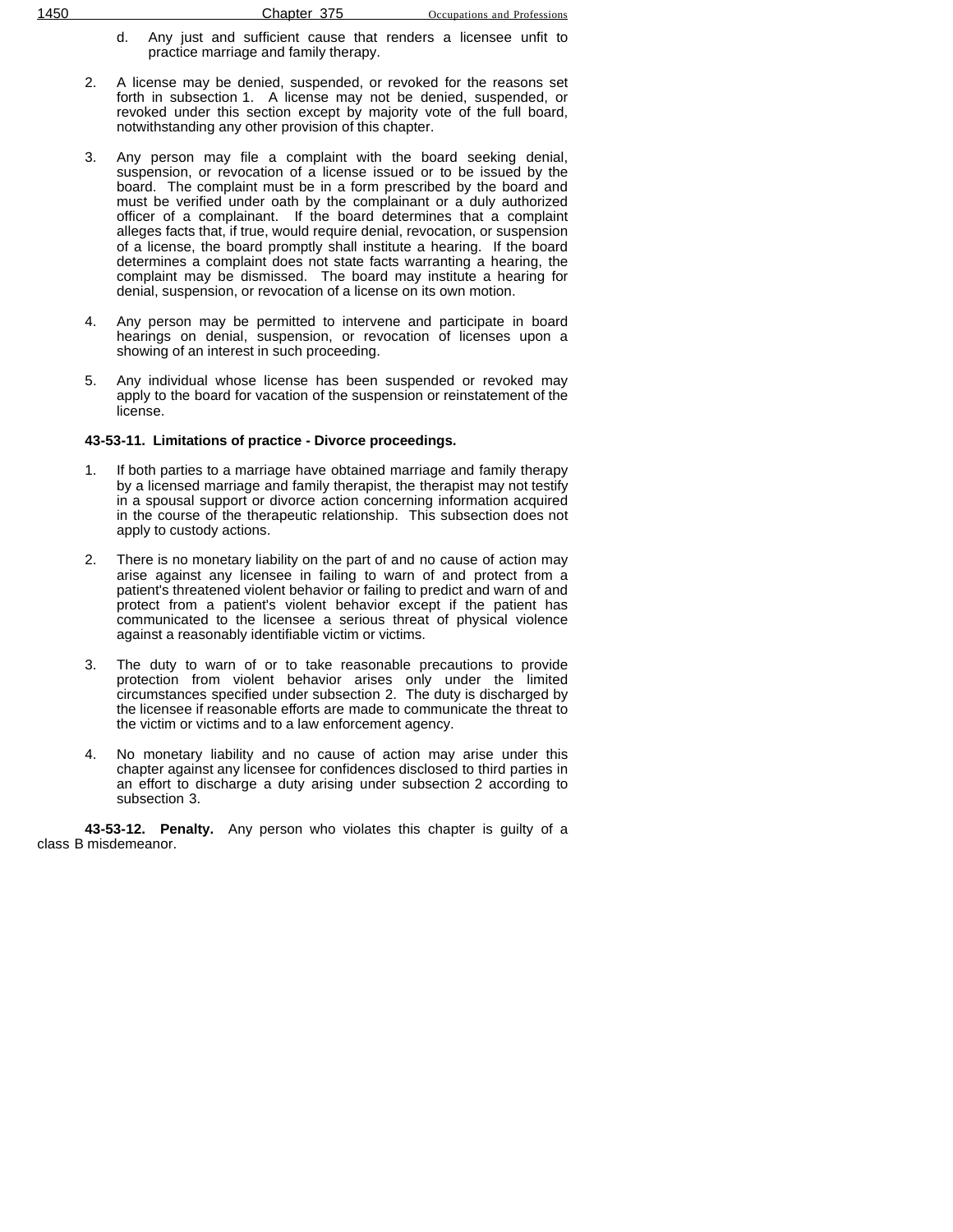**SECTION 2. LEGISLATIVE COUNCIL STUDY.** The legislative council shall consider studying, during the 2005-06 interim, the fiscal impact and the feasibility and desirability of establishing an umbrella licensing organization for a group consisting of counselors, psychologists, marriage and family therapists, and social workers. The legislative council shall report its findings and recommendations, together with any legislation required to implement the recommendations, to the sixtieth legislative assembly.

Approved April 7, 2005 Filed April 12, 2005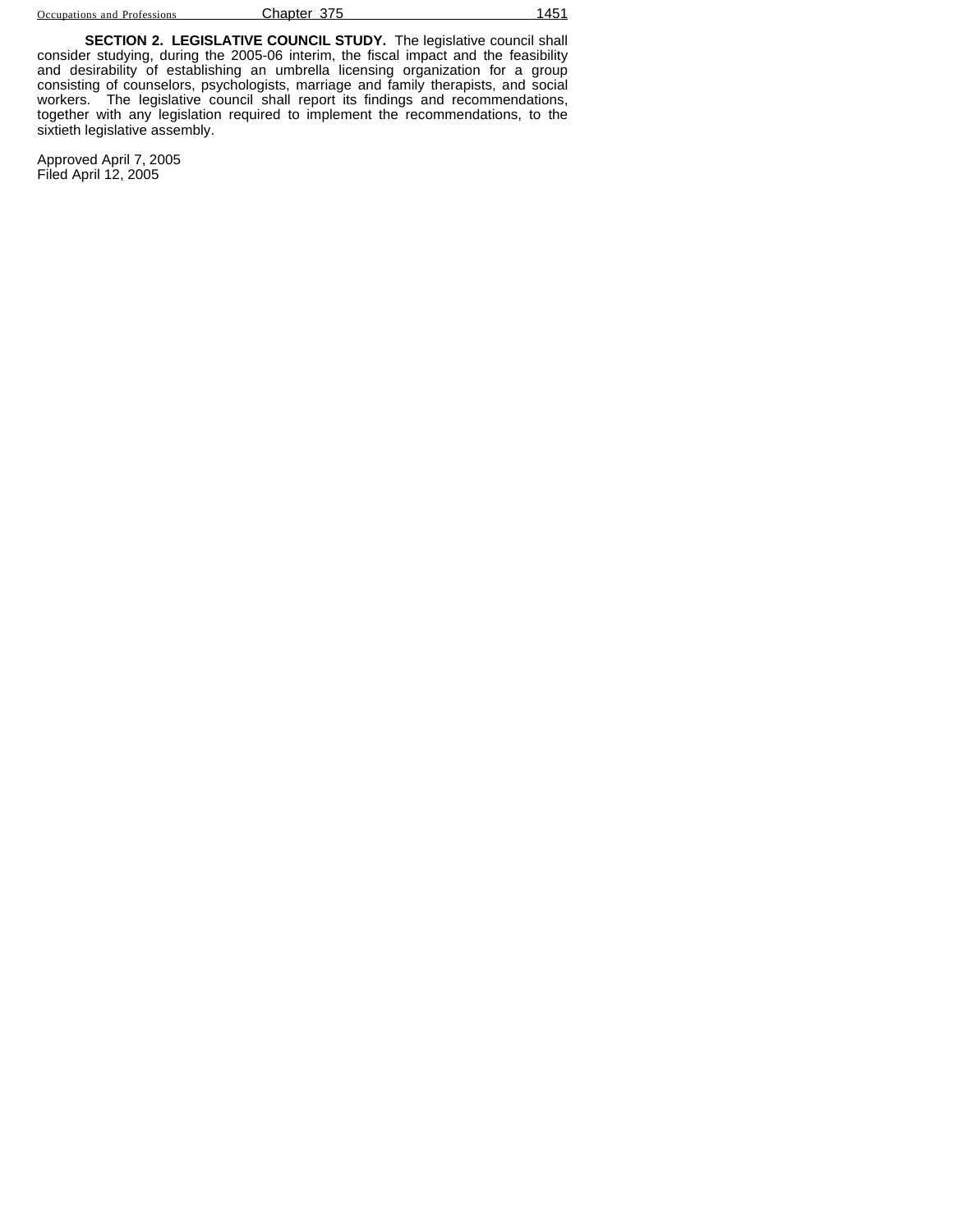## **CHAPTER 376**

## **HOUSE BILL NO. 1507**

(Representatives Sitte, Keiser, Martinson) (Senator Kringstad)

## **HOME INSPECTOR REGISTRATION**

AN ACT to create and enact a new chapter to title 43 of the North Dakota Century Code, relating to the registering of home inspectors; and to provide a penalty.

## **BE IT ENACTED BY THE LEGISLATIVE ASSEMBLY OF NORTH DAKOTA:**

**SECTION 1.** A new chapter to title 43 of the North Dakota Century Code is created and enacted as follows:

**Definitions.** As used in this chapter, unless the context otherwise requires:

- 1. "Client" means a person that engages or seeks to engage the services of a home inspector for a home inspection.
- 2. "Home inspection" means the process by which a home inspector provides a nonintrusive, visual examination and written evaluation of the heating system, cooling system, plumbing system, electrical system, structural components, foundation, roof, masonry structure, and exterior and interior components of a residential building. The term does not include an examination of items that are concealed or not readily accessible or identification of concealed conditions or defects.
- 3. "Home inspector" means an individual registered under this chapter to conduct home inspections.
- 4. "Registrar" means the secretary of state.
- 5. "Residential building" means a structure consisting of not more than four family dwelling units.

**Home inspector registration required - Penalty.** The registrar shall issue and renew registrations to home inspectors pursuant to this chapter. An individual may not perform a home inspection for compensation unless registered under this chapter. An individual who violates this chapter is guilty of a class B misdemeanor.

**Registering of home inspectors.** An applicant for a registration as a home inspector shall file a written application in the form prescribed by the registrar. An applicant:

- 1. Must be at least eighteen years of age;
- 2. Shall submit proof of satisfactory completion of an examination on home inspection offered by the American society of home inspectors, the national association of home inspectors, the national association of certified home inspectors, the examination board of professional home inspectors, or the international code council;